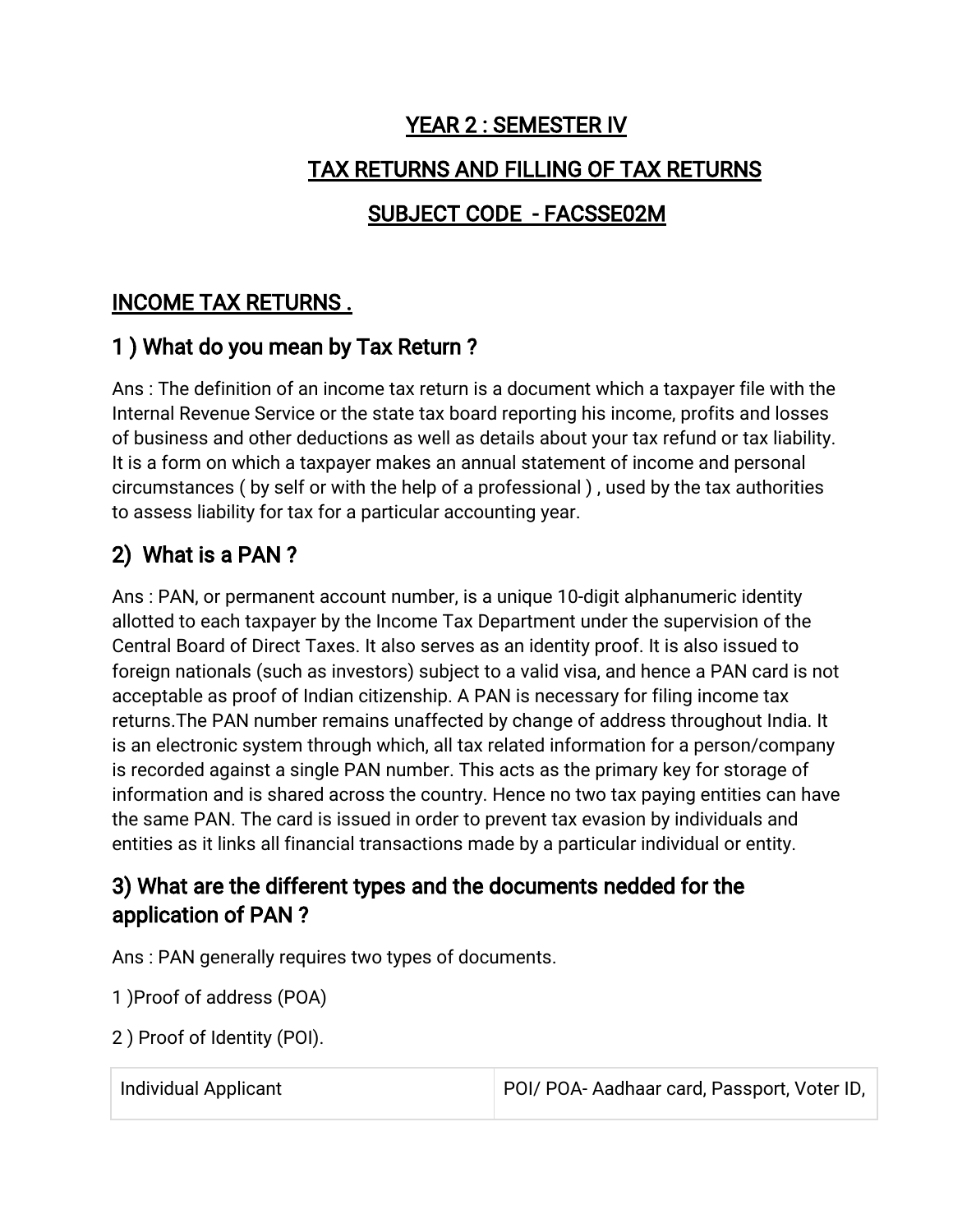|                               | Driving Licence.                                                                                                         |
|-------------------------------|--------------------------------------------------------------------------------------------------------------------------|
| <b>Hindu Undivided Family</b> | An affidavit of the HUF issued by the head<br>of HUF along with POI/POA details required<br>to be furnished.             |
| Company registered in India   | Certificate of Registration issued by<br><b>Registrar of Companies</b>                                                   |
| Firms/ Partnership (LLP)      | Certificate of Registration issued by the<br>Registrar of Firms/ Limited Liability<br>Partnerships and Partnership Deed. |
| <b>Trust</b>                  | Copy of Trust Deed or a copy of the<br>Certificate of Registration Number issued<br>by a Charity Commissioner.           |
| Society                       | Certificate of Registration Number from<br>Registrar of Co-operative Society or Charity<br>Commissioner                  |
| Foreigners                    | Passport                                                                                                                 |
|                               | PIO/ OCI card issued by the Indian<br>Government                                                                         |
|                               | Bank statement of the residential country                                                                                |
|                               | Copy of NRE bank statement in India                                                                                      |

## 4) Explain the structure of a PAN.

Ans: A PAN number contains a ten digit alphanumeric number, categorized as below:-

BBBPD6161F (imaginary number).

first five characters are letters (in uppercase by default), followed by four numerals, and the last (tenth) character is a letter.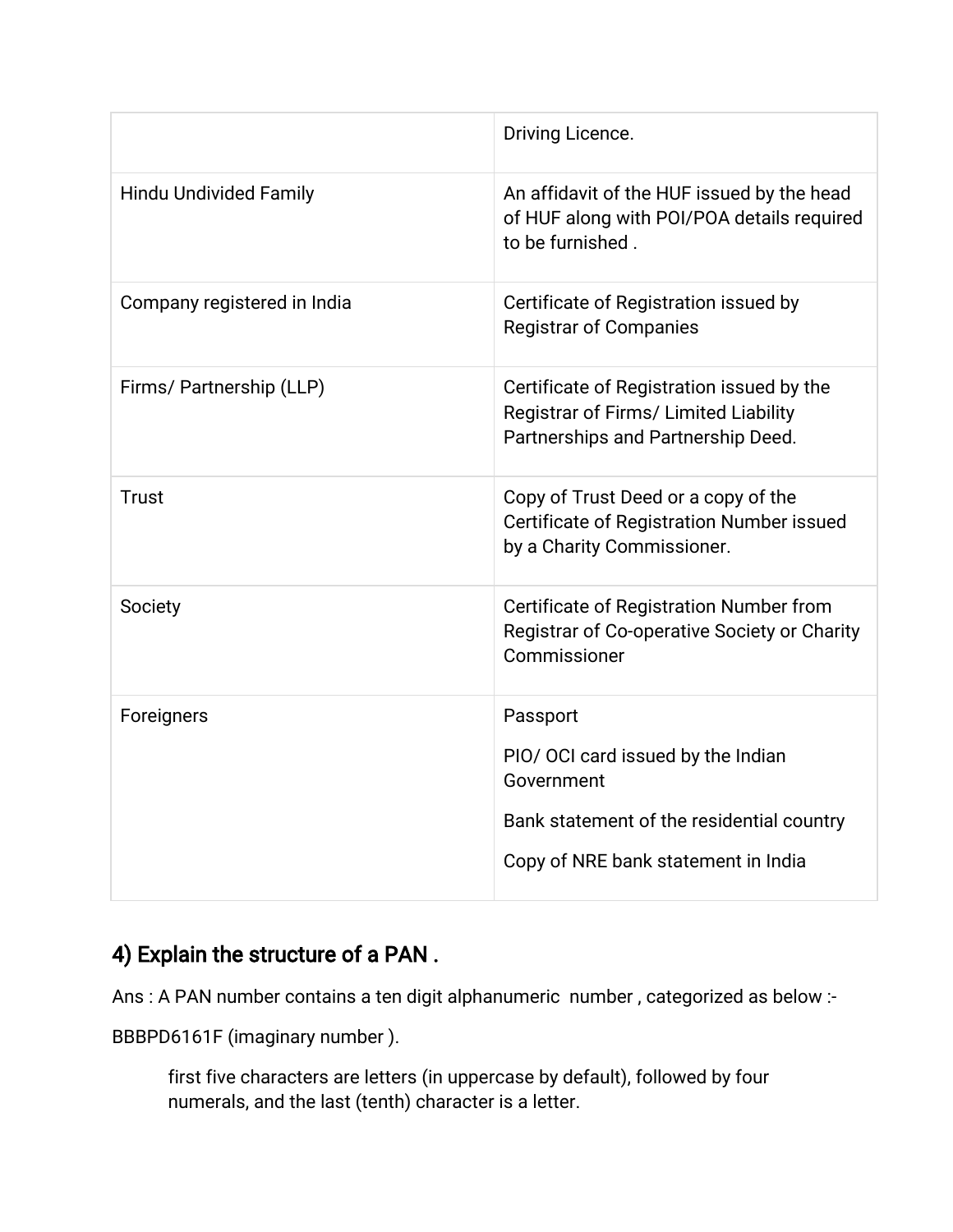first three characters of the code are three letters forming a sequence of alphabets letters from AAA to ZZZ.

fourth character identifies the type of holder of the card. Each holder type is uniquely defined by a letter from the list below:

- $A -$ Association of persons (AOP)
- $B -$ Body of individuals (BOI)
- $C$  Company
- $F Firm$
- G—Government
- $H$  HUF (Hindu undivided family)
- $L -$  Local authority
- $J$  Artificial juridical person
- $P$  Individual (proprietor)
- $T$  Trust (AOP)
- $E$  LLP (limited liability partnership)

fifth character of the PAN is the first character of either:

of the surname or last name of the person, in the case of a "personal" PAN card, where the fourth character is "P" or

of the name of the entity, trust, society, or organisation in the case of a company/HUF/firm/AOP/trust/BOI/local authority/artificial judicial person/government, where the fourth character is "C", "H", "F", "A", "T", "B", "L", "J", "G".

The last (tenth) character is an alphabetic digit used as a check-sum to verify the validity of that current code.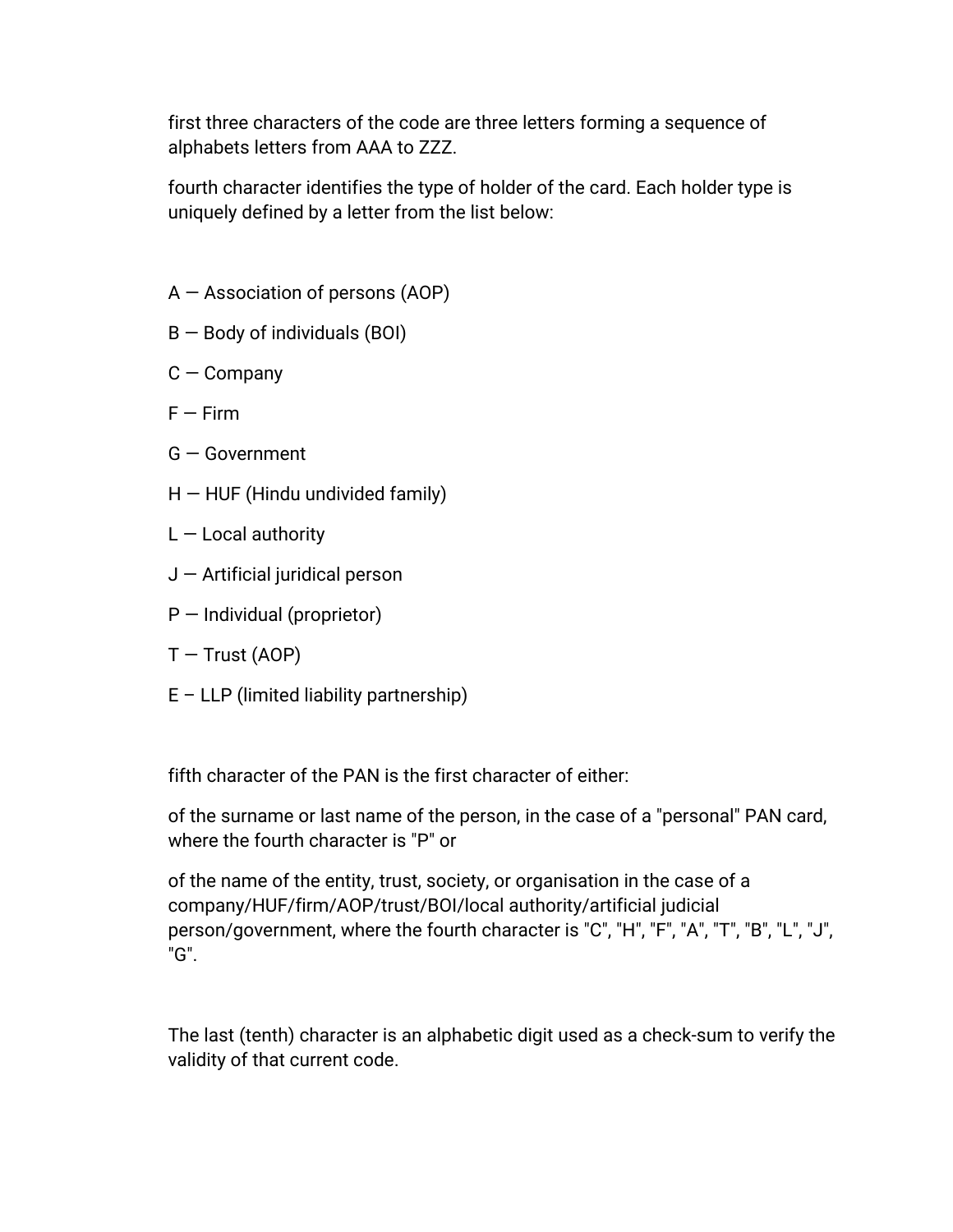#### 5) What are the Uses of Pan?

Ans: The primary purpose of the PAN is to provide an universal identification to all financial transactions and to prevent tax evasion by keeping track of monetary transactions.

Quoting the PAN is mandatory when filing income tax returns, tax deduction at source, or any other communication with the Income Tax Department.

PAN is also steadily becoming a mandatory document for opening a new bank account, a new landline telephone connection / a mobile phone connection, purchase of foreign currency, bank deposits and withdraw above ₹50,000, purchase and sale of immovable properties, vehicles etc.

## 6) What are the procedures for obtaining a PAN?

Ans: Generally obtaining a PAN is done by both Online as well as Offline method.

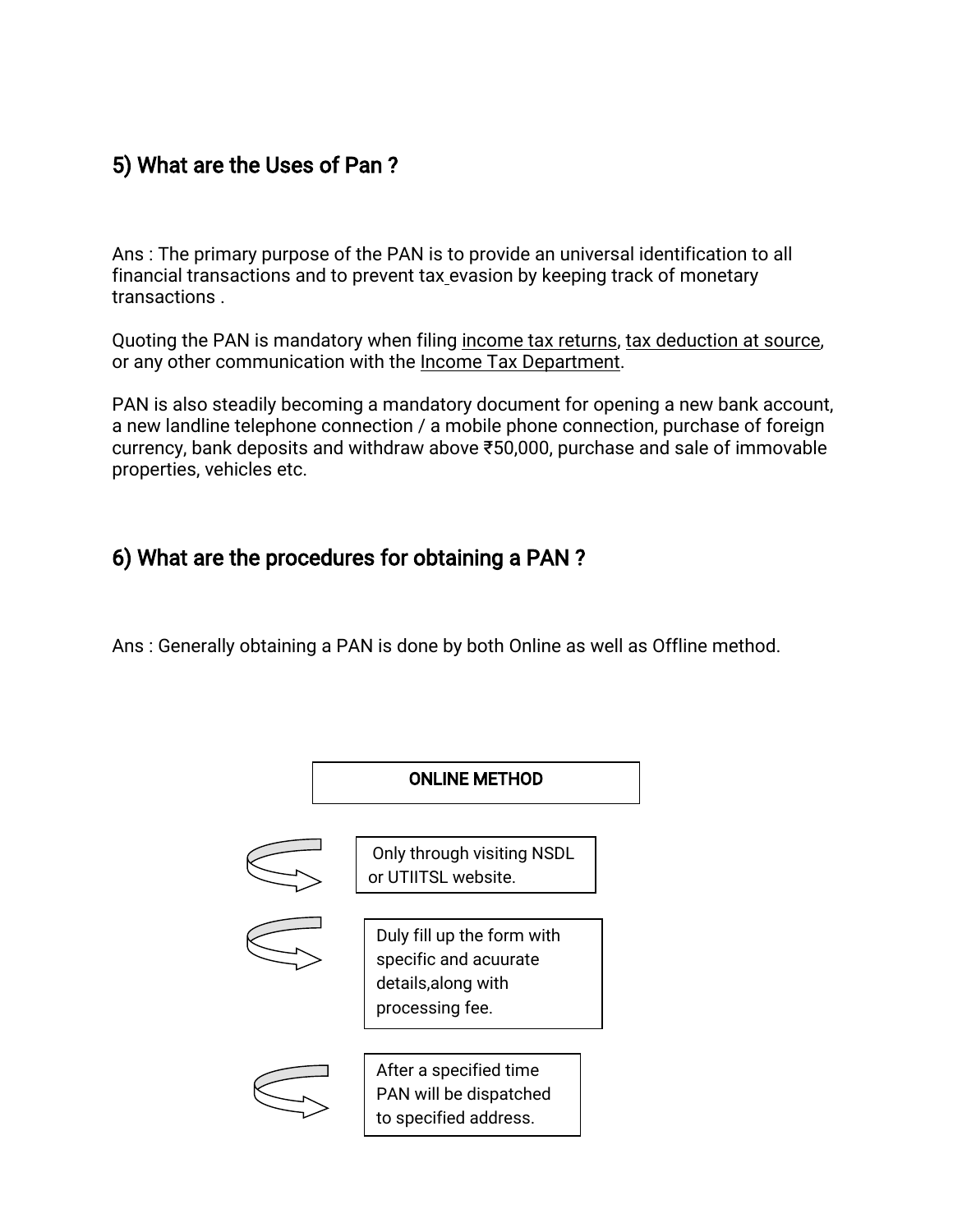

## 7) What is TAN?

Ans: TAN or Tax Deduction and Collection Account Number is a 10 digit alpha numeric number required to be obtained by all persons who are responsible for deducting or collecting tax. Under Section 203A of the Income Tax Act, 1961, it is mandatory to quote Tax Deduction Account Number (TAN) allotted by the Income Tax Department (ITD) on all TDS returns. TAN is applied through "Form No. 49B" (prescribed under Indian Income Tax Law). A completed form can be submitted online at the NSDL website or at the "Tax Information Network Facilitation Center" (TIN-FC). These centers are established by NSDL, an appointed intermediary by the Central Government, across India.

TAN is required to be quoted in all TDS/TCS returns, all TDS/TCS payment challans and all TDS/TCS certificates to be issued. TDS/TCS returns will not be accepted if TAN is not quoted and challans for TDS/TCS payments will not be accepted by banks. Failure to apply for TAN or not quoting the same in the specified documents attracts a penalty of₹10,000.

## 8) What are the procedures for applying TAN?

Ans: The application of TAN is only made through Online mode.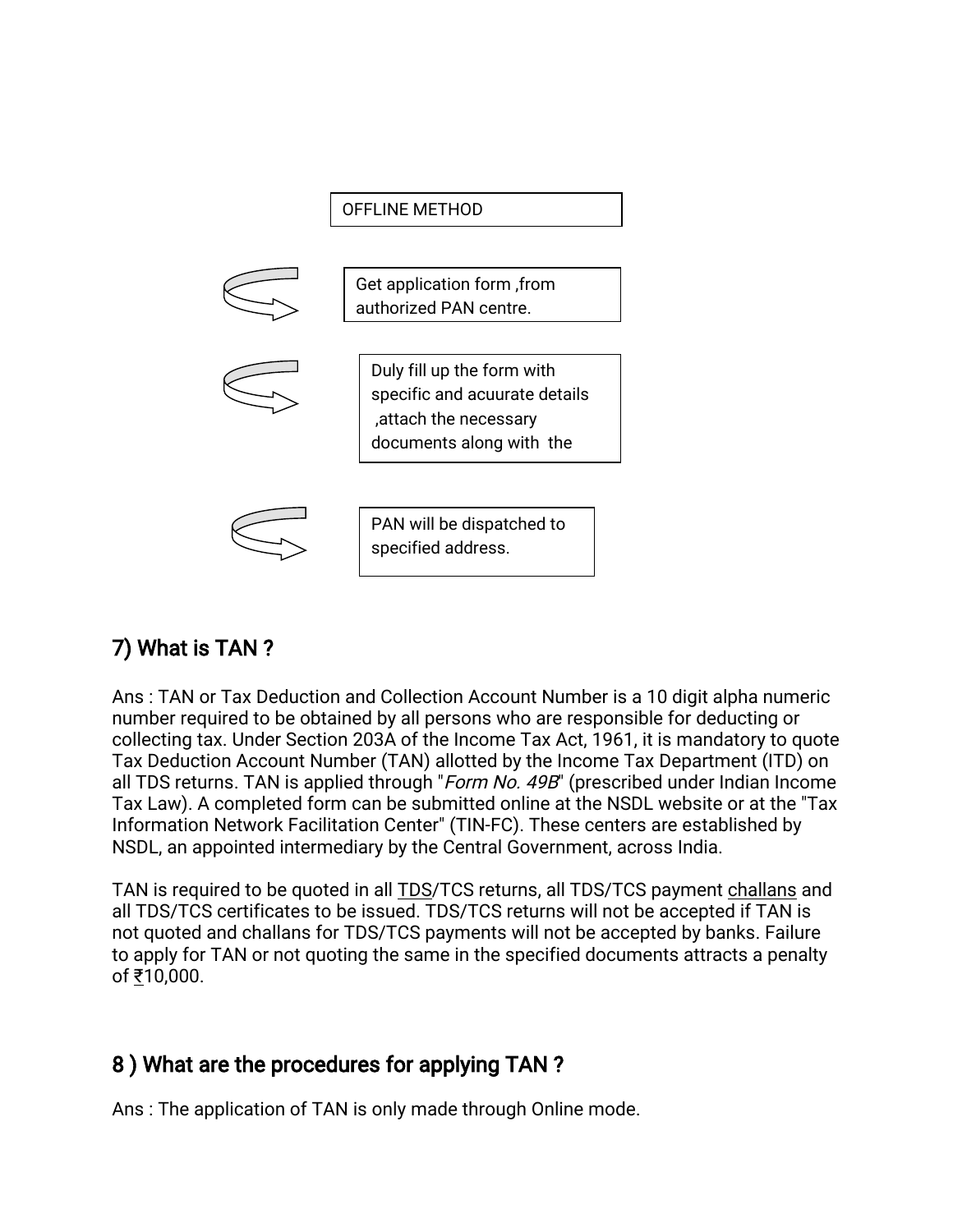Application form viz. "Form No.49B" (a PDF file) which is generated after filling up the form must be forwarded to NSDL.

Detailed quidelines for the procedure are available at NSDL website.

A TAN application should accompany a 'proof of identity' and a 'proof of address' same as that of PAN (photocopies) of the deductor.

In the case of online applications, these documents need to be sent over mail (post/courier) to NSDL - TAN Application division.

NSDL after receiving the TAN application along with said documents (either through TIN FC / Online), the details are verified and then sent to the Income Tax Department.

Once approved, the Department allocates a unique number, and notifies the applicant through NSDL.

#### 9) Explain the structure of TAN.

Ans: As mentioned TAN is a 10-digit alphanumeric code. The first 4 digits are alphabets. The next 5 are random numbers / numeric and the last digit is again an alphabet. The sample TAN is as follows

DEL N 12345 P

First 3 Digits: It represents the TAN jurisdiction code. For example, MUM for Mumbai, DEL for Delhi and BLR for Bangalore.

4th Digit: Initial of the name of the TAN holder. On the other hand, 4th digit of a TAN of a company ABC Limited will be A. The TAN holder can be individual, company, firm etc. Unlike PAN or Permanent Account Number, from the TAN number we cannot find out whether the TAN holder is an individual, Company, Trust, Local Authority etc.

The Next 5 digits are Numeric

And Last character is a letter.

## 10) Where it is mandatory to quote TAN?

Ans: Under section 203A of the Income Tax Act, 1961 it is mandatory to quote Tax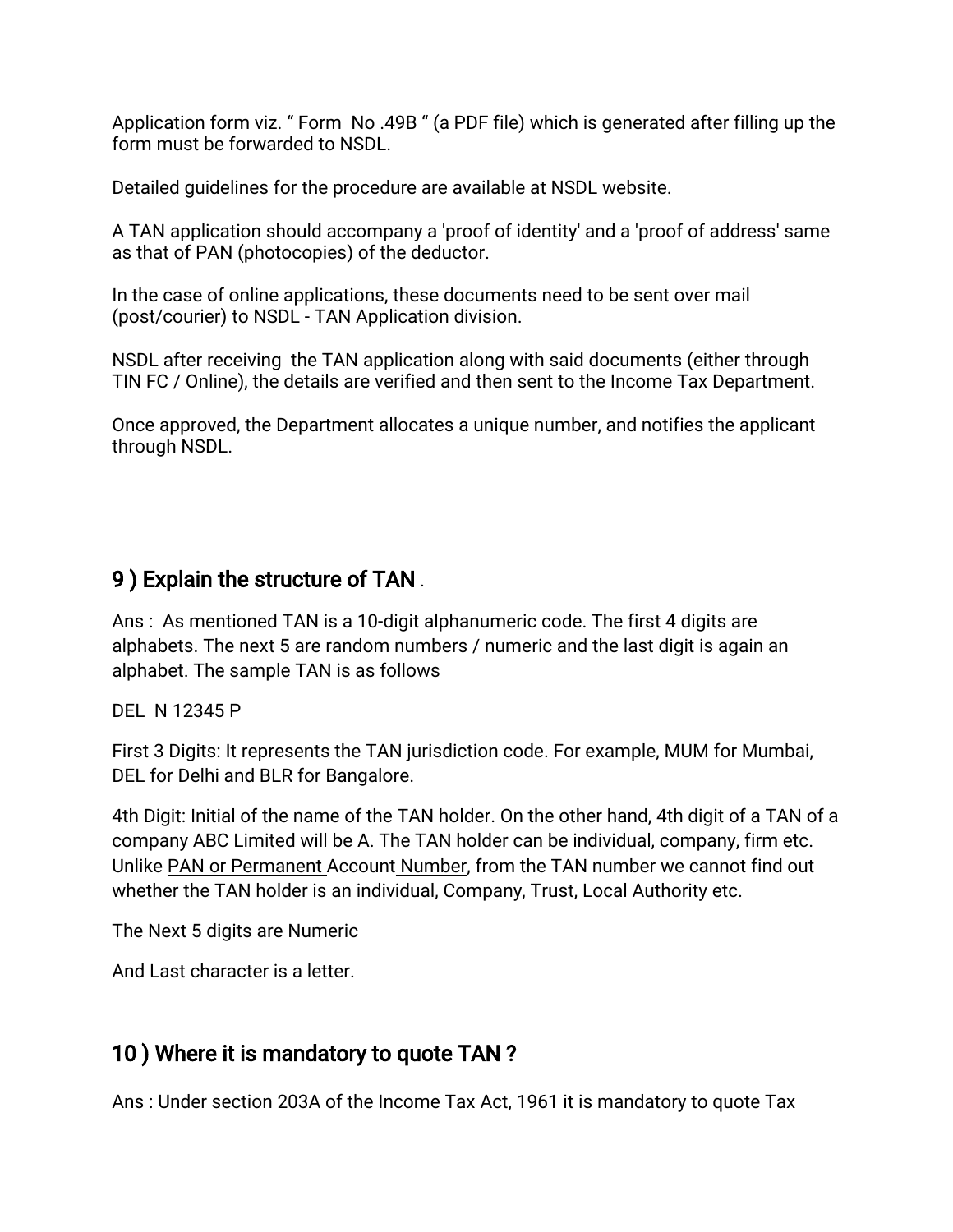Deduction Account Number in following documents

TDS Statements. Also known as TDS returns

TCS Statements. Also known as TCS returns

Annual Information Return

Payment challans of TDS / TCS

TDS / TCS Certificates

Documents as prescribed by the Income Tax Department or Govt of India from time to time.

If anybody fails to quote Tax Deduction Account Number where it is mandatory then he /shecanbefinedRs10,000undersection272BB.ItincludesfailuretoobtainTANor quoting incorrect Tax Deduction Account Number.

## 11) What is a defective return?

Ans: When Income-tax return is filed, the details provided in the return are cross-verified and processed by the Income-tax department. The department compares the details provided with the information that is available with them. If there are any discrepancies or mistakes or if any information is missing in the return then, the return is treated as Defective Return and notice will be issued under section 139(9).

#### 12) Narrate the various reasons for the defective return.

Ans: An intimation from the Income Tax Department is sent to a taxpayer when the Assessing officer has found error with the income tax return you have filed.

(a) When return is not submitted in the prescribed form with all annexure and statement duly filled.

(b) Return should be accompanied by proof of tax, if any claimed to have been deducted or collected at source and the advance tax and self assessment tax, if any claimed.

(c) In case the entity is maintaining regular books of accounts, it should be ensured that copies of Trading, Profit & Loss account, Income and expenditure account, Perosnal account of the partners(Partnership firms), Personal Accounts (Proprietary concern) along with Balance sheet are should be submitted.

(d) All the entities who are required to get there books of accounts audited the it should be ensured that Audited Profit & Loss account along with Balance sheet are submitted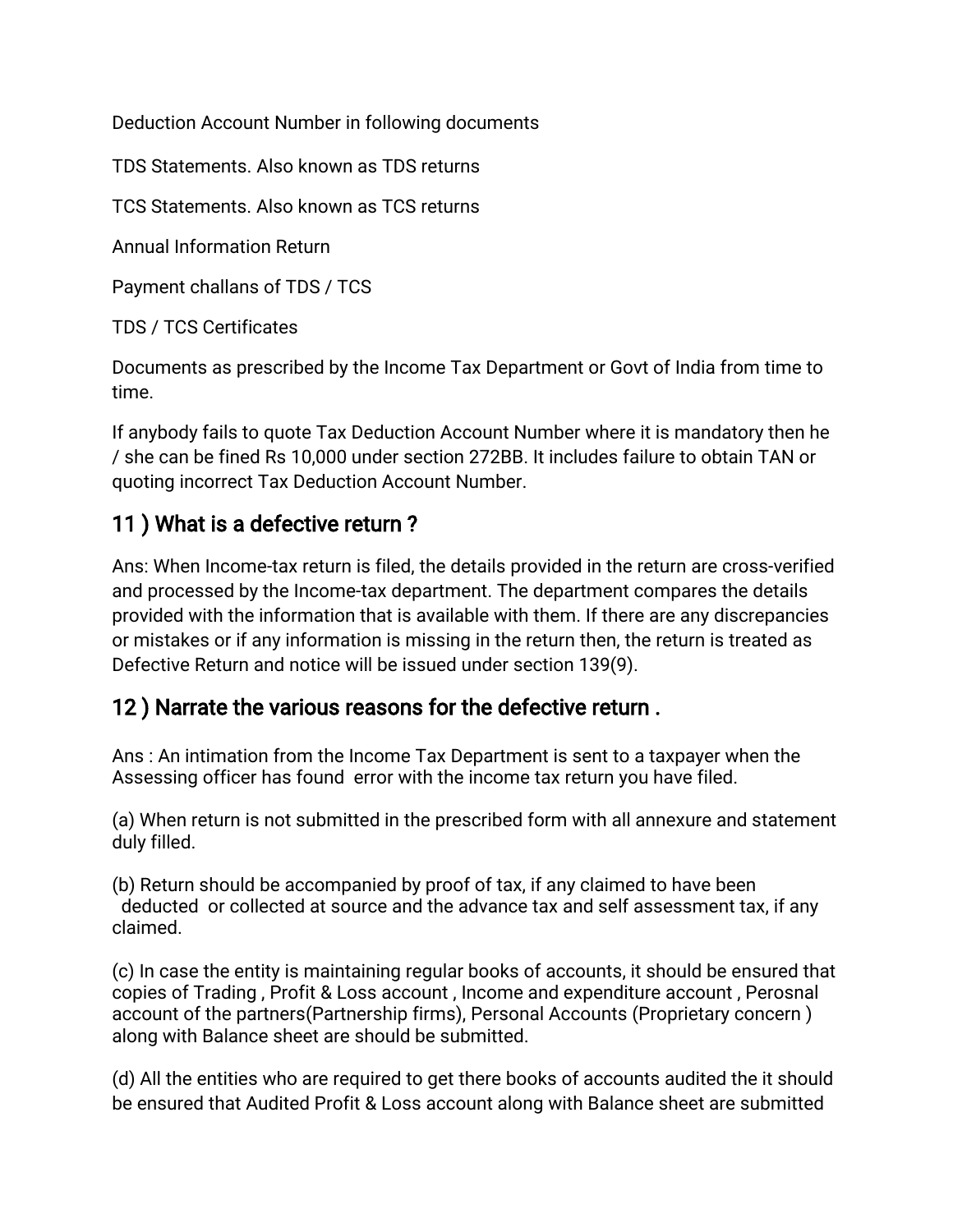(e) Cost audit report as per section 233B.

(f) Where there is no regular books of accounts are maintained due to the non requirement in the Income tax act or any other act than in that case statement showing amount of Gross turnover, Gross receipts, Gross profits, Expenses and net profit of the business or profession and the basis on which such amount have been computed and also disclosing the amount of:-

Total Sundry Debtors

Sundry Creditors

Stock in Trade

Cash and bank Balance

(g) Details of taxes paid have been furnished but assessee have not provided income details.

(h) A notice for defective return is sent when TDS has been claimed as a refund, but no income details are provided in the return.

(I) Mismatch in the details provided in the return with the PAN card i.e Name and Date of birth.

## 13) What is the response time for the notice of Defective return U/s. 139(9) ?

Ans: Return should be revised within the stipulated time period addressing the defects the Assessing officer has pointed out within 15 days from the receipt of intimation order under section 139(9). Assessee can seek extension in the time period from the assessing officer. However the return should be rectified and defect given in the notice should be rectified. In case assessee does not rectify the defect within the said period of 15 days or the extended period but before the completion of assessment then the Assessing officer "MAY" condone the delay and treat the return as Valid return.

## 14) What are the procedures to revise the income tax return in response to the notice of Defective return U/s. 139(9)?

Ans: Here is a step by step quide for dealing with notice under section 139(9):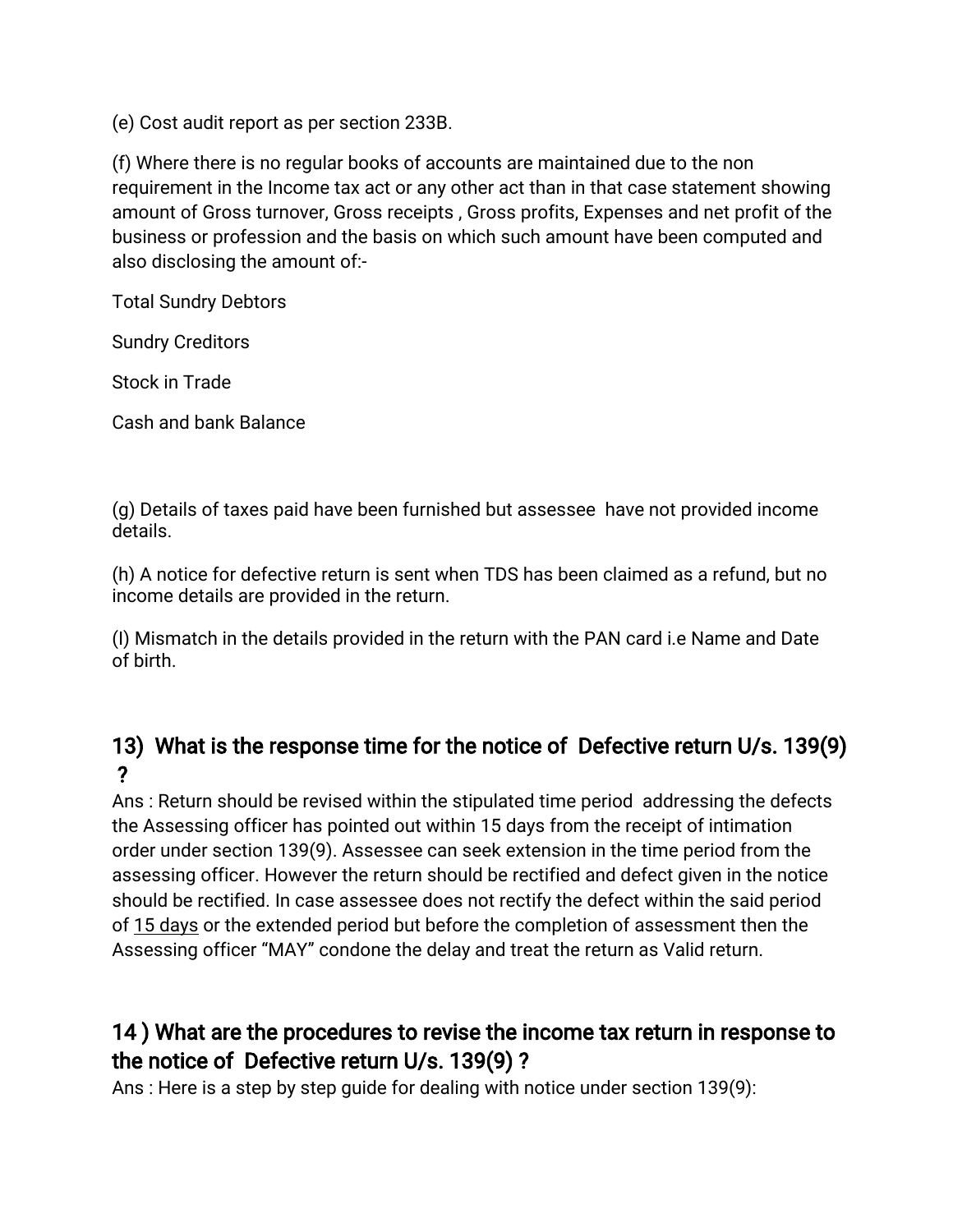Step 1

Login to www.incometaxindiaefiling.gov.in using login credentials.

Step 2:

Go to e-File  $\gg$  e-File in response to notice u/s 139(9)

Step3:

Click on "Submit" link under Response column for the respective Defective Return Notice number for which response is required to be submitted.

Step 4:

Complete the Income-tax return like normal Income-tax return (using myITreturn) or Income-tax department's utility.

Step 5:

For Defective Return Notice raised by AO, the below screen will be displayed. Browse the xml file of revised return after correcting the defect and click on "Submit". Below screen will be displayed.

Step 6:

In case, Defective Return Notice is raised by CPC, the below screen will be displayed

Now, on this screen, there will be column "Do you Agree with Defect?". If you agree with the defect then select "Yes". Select ITR Form Name and upload the respective revised return xml (corrected one).

Note-This option of uploading the revised return XML, will only be given in case you accept the defect, i.e Select "Yes" under column "Do you agree with defect?"

If you do not agree with the defect then select "No". You need to provide the remarks under column "Assessee Remarks" as shown in the below screen, stating the reason as to why you do not agree with the defect.

Step 7:

If the company is FII/FPI i.e. if the Assessee selects YES in the dropdown displayed under Details for Error Code 3 table, further details needs to be provided by Assessee as displayed in the below screen and Assessee needs to click on Submit.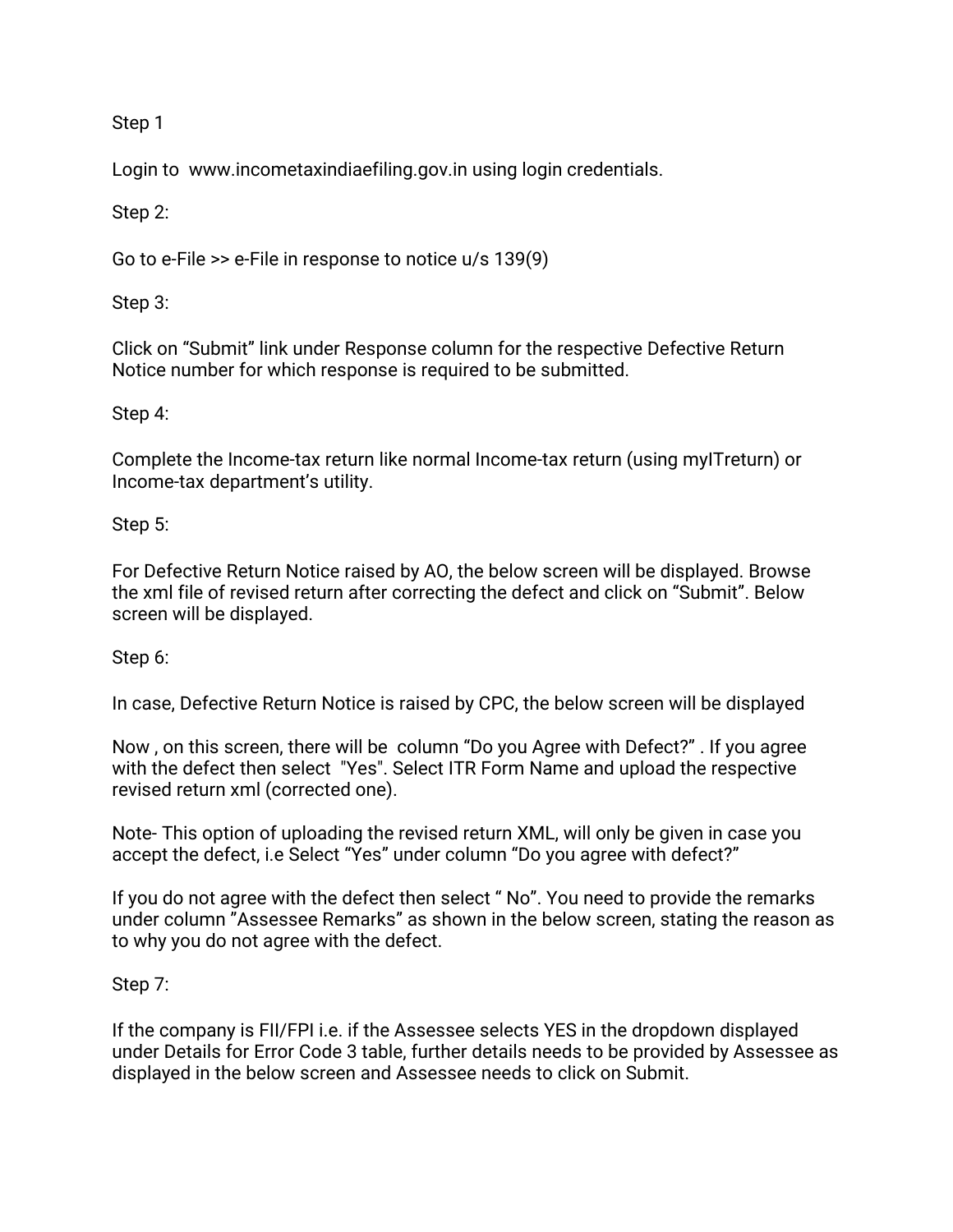Step 8:

On successful submission of the response by the Assessee, the below success screen is displayed.

## 15) What is a Revised return?

Ans: As per section 139(5) Revised return allows you to rectify the error or omission of facts made at the time of filing your original ITR. Filing a revised return simply means filing your return again but this time with the correct information. When filing a revised return you need to mention details of the original return. Every assessee who has filed his/her ITR is entitled to revise it under section 139(5) to provide correct information to the tax department. Earlier, only those taxpayers who had filed ITR before the expiry of the deadline were allowed to revise their returns. Taxpayers who had filed belated returns, i.e., after the expiry of original deadline to file ITR were not allowed to revise it. Section 139(5) of the income tax act provides an assessee with a chance to revise his/her return. For e.g. if you have made some errors in ITR filing like (but not limited to):

Given incorrect personal or bank details,

Filed ITR using wrong form,

Income mismatch with Form 26AS,

Mentioned wrong residential status,

Forgot to disclose, any foreign income or foreign asset etc.

Then in such cases, you will have the option to file revised return with correct information or disclosures.

#### 16) What is the last date to file revised return?

Ans: As per Sec 139(5), an assessee can file revised return before the end of relevant assessment year or before completion of assessment, whichever is earlier.

In simple words, revised return for AY 2018-19 (FY 2017-18), the last date will be earlier of 31st March 2019 or completion of assessment.

One important thing to note is about an amendment in section 139(5) of income tax act. Prior to FY 2017-18 (AY 2018-19), revised return could be filed till; before the expiry of 1 year from the end of relevant AY.

#### 17) What is a A belated return is one which is filed after the deadline for

filing the ITR is crossed. When an assessee misses the deadline or due date to file his returns, the return filed after the deadline but within the same assessment year is called a belated return. For every assessment year, the due date for filing the belated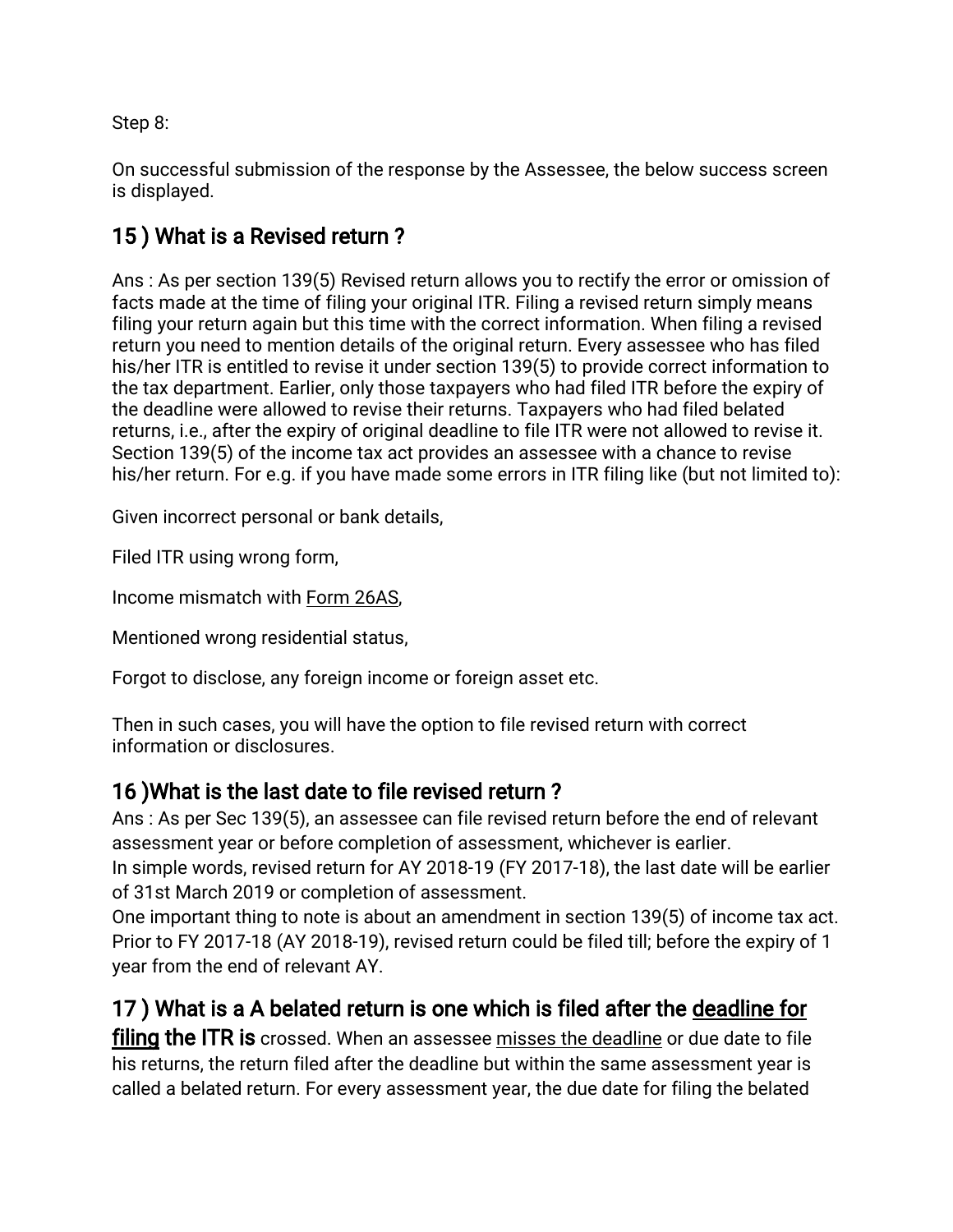return is the on or before the end of that assessment year.

18) What are the consequences of not filing ITR on time?

Ans: There are various consequences related to delayed filing of ITR apart from the penalty levied by the Income Tax Department. Following are the repercussions of not filing ITR by the due date:

#### Unable to set off losses

If the returns are not filed on time, the carry forward of losses is not permitted to the subsequent years (loss other than house or property loss). You will not be allowed to carry forward these losses and set them off against future gains if you do not file your returns within the due date.

However, if you have incurred losses under property or house, the losses can be carried forward.

#### Interest is charged on the delay

Under section 234A, you will be charged an interest rate of 1% per month or part thereof until you pay your taxes. This interest charged is over and above the penalty for late filing of ITR. You cannot file ITR until you have paid your taxes. The interest is calculated immediately after the due date for filing the return is crossed i.e. 31st July 2019 for the current assessment year, 2019-20.

Hence, the more delay you do in the filing, the more interest you pay.

#### Delayed refunds

If you are entitled to receive any funds from the Income tax department, it is highly advisable that you file your returns on time. Any delay in process on your side will automatically affect the speed of processes due on the department.

#### 19) What is TDS?

Ans: TDS stands for tax deducted at source. As per the Income Tax Act, any company or person making a payment is required to deduct tax at source if the payment exceeds certain threshold limits. TDS has to be deducted at the rates prescribed by the tax department.

The company or person that makes the payment after deducting TDS is called a deductor and the company or person receiving the payment is called the deductee. It is the deductor's responsibility to deduct TDS before making the payment and deposit the same with the government. TDS is deducted irrespective of the mode of payment–cash, cheque or credit-and is linked to the PAN of the deductor and deducted.

TDS is deducted on the following types of payments: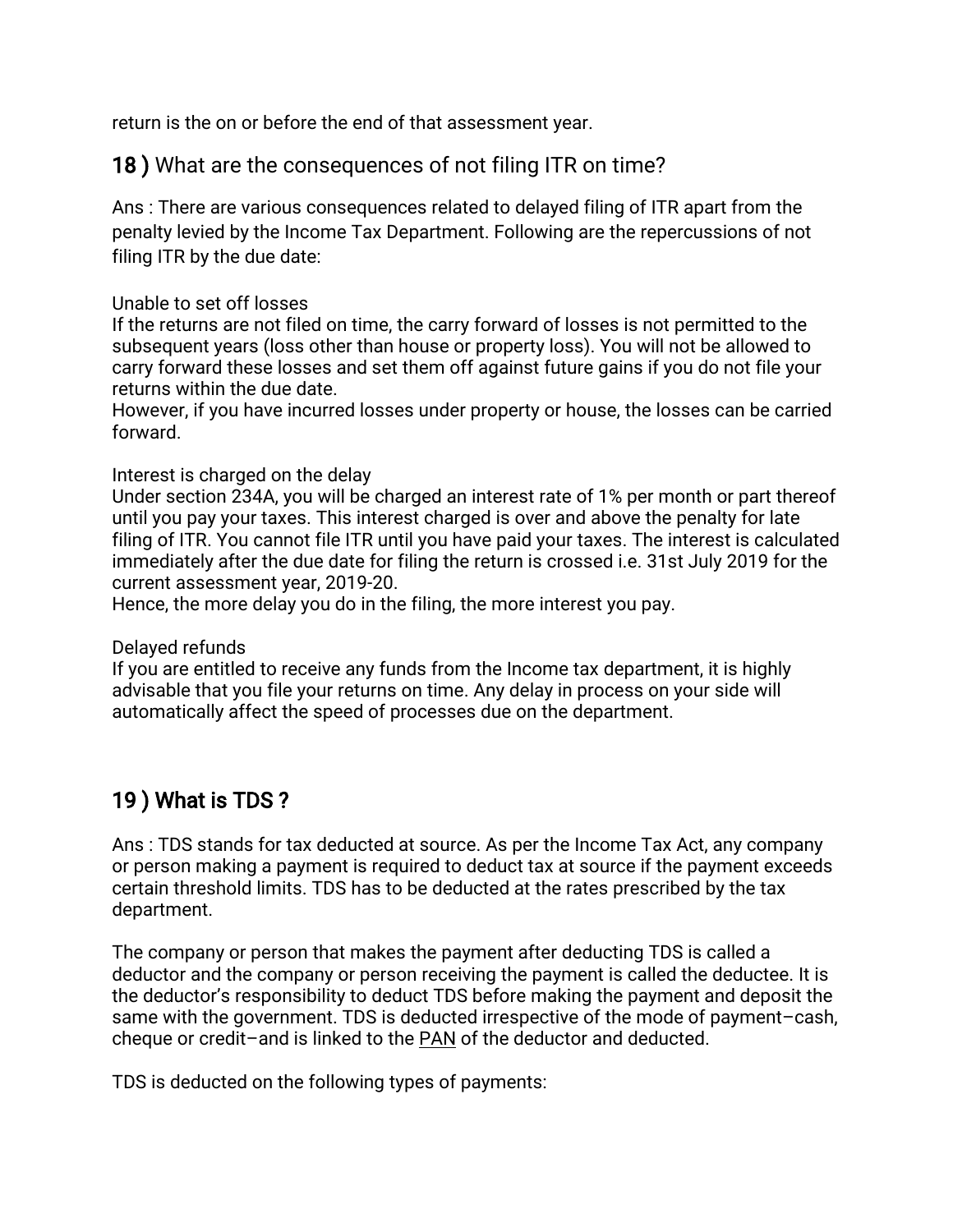Salaries

Interest payments by banks

Commission payments

Rent payments

**Consultation fees** 

Professional fees

#### 20) What is TDS return?

Ans: A deductor has to deposit the deducted TDS to the government and the details of the same have to be filed in the form of a TDS return. A TDS return has to be filed quarterly. Different types of TDS deductions have to be filed using different TDS return forms.

#### 21) What are the Advantages of payment of TDS?

Ans: TDS is payable on the earnings so it is important to note that the liability to pay TDS is applicable only in the event of earnings actually taking place. TDS is deducted before making payments. Deductions are to be made on payments that are made in cash, cheque or credit. The amount deducted under TDS is further deposited with various government agencies. Payment of TDS has various advantages which are as follows:

Deducting TDS at source prevents tax evasion.

Tax collection is done duly and in a timely manner.

A large number of people come under the tax net.

Collection of TDS is a steady source of revenue for the government.

#### 22) Who can Deduct TDS under section 192?

Ans: According to section 192 of the income tax act, there must be an employeremployee relationship for the deduction of tax at source.

The employers include:-

```
Companies (Private or Public)
```
Individuals

**HUF**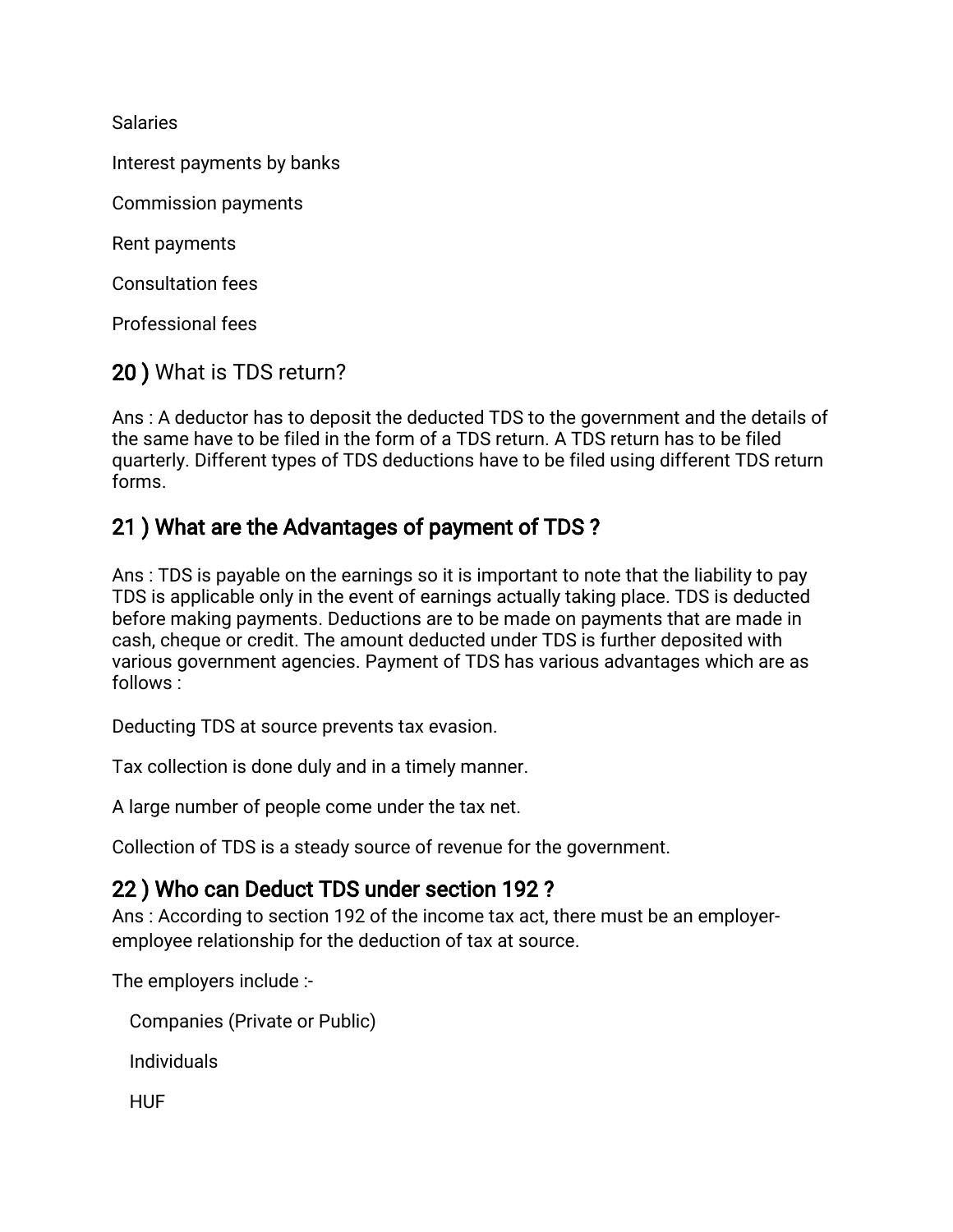**Trusts** 

Partnership firms

Co-operative societies

## 23) When is TDS Deducted under section 192

Ans: Under Section 192, TDS is deducted at the time of actual payment of salary and not during the accrual of salary. Tax will also be deducted if your employer pays salary in advance to you or you receive arrears from him.

In case your estimated salary is not more than the basic exemption limit, TDS will not be deducted. This rule is applicable even to those who do not have a PAN.

The table below shows the basic exemption limit as per the age that does not require TDStobededucted:

| Age                                                 | Minimum income |
|-----------------------------------------------------|----------------|
| Resident in India below 60 years                    | Rs 2.5 lakh    |
| Senior Citizens between 60 years and below 80 years | Rs 3 lakh      |
| Super Senior Citizens above 80 years                | Rs 5 lakh      |

## 24) How is Salary from More Than One Employer is treated?

Ans: If you are engaged with two or more employers simultaneously, you can provide details about your salary and TDS in Form 12B to any one of the employers. Once the employer receives all kinds of information from you, he/she will be responsible in computing your gross salary to deduct TDS.

Subsequently, if you resign and join a different employer, you can provide details of your previous employment in Form 12B to your new employer. This employer will consider your previous salary and TDS will be deducted for the remaining months of the financial year.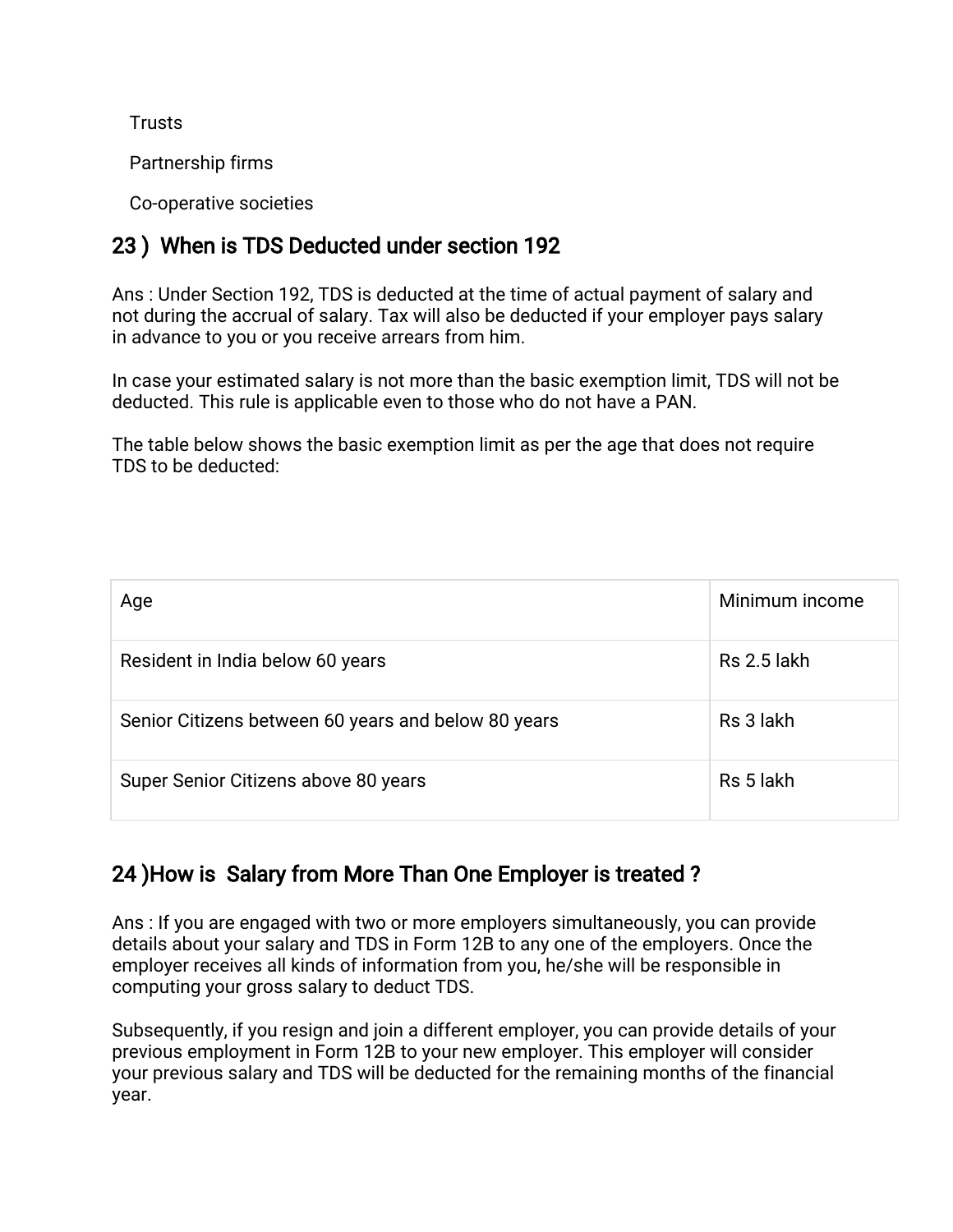If you choose not to provide details of income of other employment, each employer will deduct TDS only from the salary paid by him respectively.

## 25) What is a TDS Statements?

Ans: The employer is required to provide Form 16 to you containing the details of salary such as the amount paid and tax deducted. This can also be accompanied by Form 12BA, to show particulars of perquisites, and profits in lieu of salary.

#### 26) What is the Time limit to deposit the tax under section 192?

Ans: -If the TDS is deducted by any government employer  $-$  It has to be deposited on the same day.

If the TDS is deducted by any employer other than the government  $-$ 

a. If the salary is credited and TDS is deducted in the month of march – On or before 30 April

b. If the salary is credited and TDS is deducted in any month other than March-Within seven days from the end of the month in which the deduction is made.

## 27) What are the different TDS forms?

Ans:

| Type of TDS Return<br>Forms | Particulars of the TDS Return Forms                                                                                    |
|-----------------------------|------------------------------------------------------------------------------------------------------------------------|
| Form 24Q                    | Statement for tax deducted at source from salaries                                                                     |
| Form 26Q                    | Statement for tax deducted at source on all payments other than salaries.                                              |
| Form 27Q                    | Statement for tax deduction on income received from interest, dividends, or any other<br>sum payable to non residents. |
| Form 27EQ                   | Statement of collection of tax at source.                                                                              |

#### Form24Q

It is used for preparing eTDS returns for the TDS deducted on salary under Section 192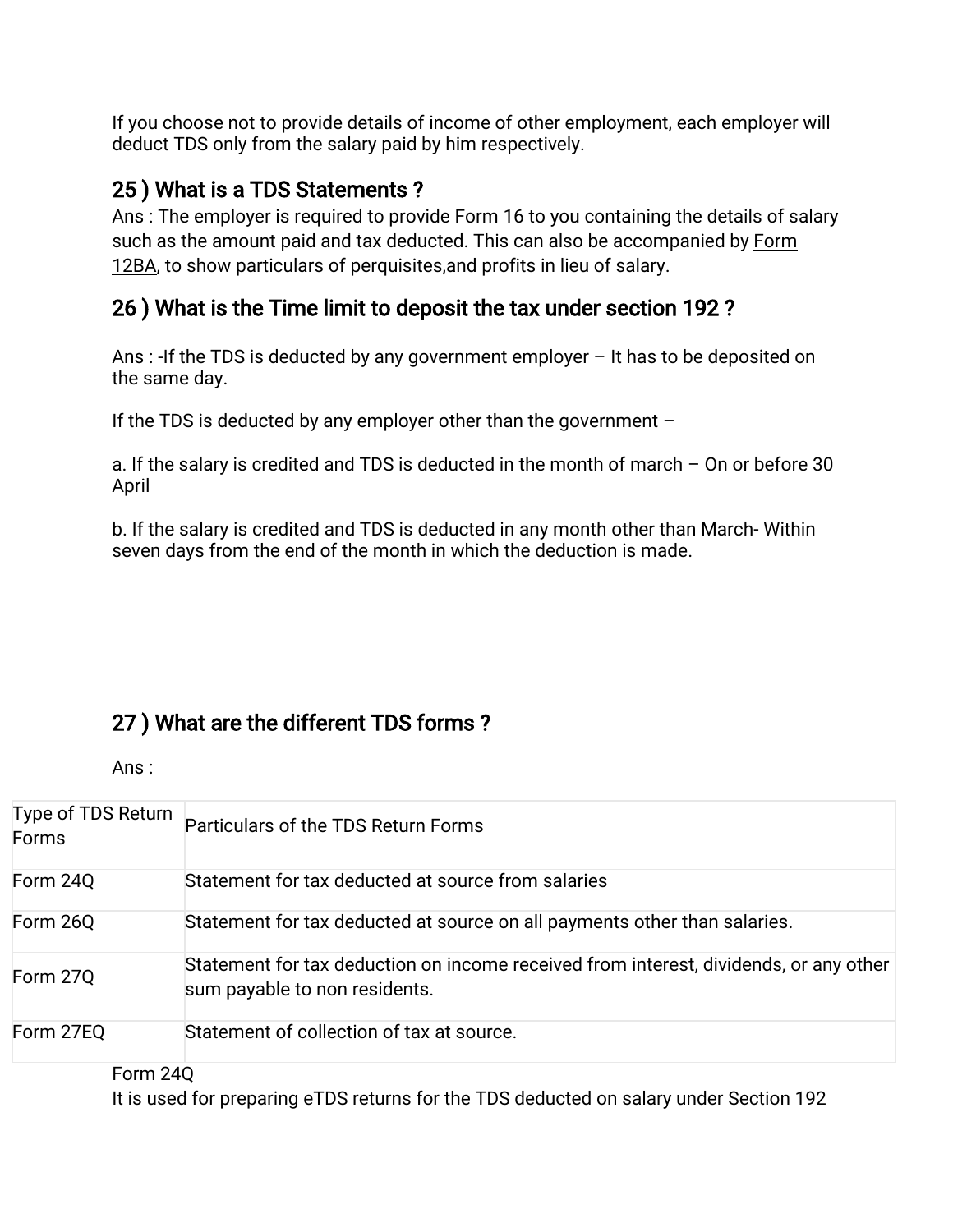of the Income Tax Act, 1961.

It has to be submitted on a quarterly basis by the deductor.

It contains details like salaries paid and the TDS deducted of the employees by the employer.

It contains 2 annexures namely Annexure-I and Annexure II. Annexure-I contains details of the deductor, deductees and challans, while Annexure II contains the salary details of the deductees.

Annexure-I is to be submitted by the deductor for all the four quarters of the financial year.

Annexure II need not be submitted in the first three quarters of the financial year, but has to be furnished and submitted in the fourth quarter of the financial year with details of the employees' salaries of the entire financial year.

#### Form26Q

It is to be submitted for tax deduction at source for all the payments received other than the salary.

It is submitted on a quarterly basis by the deductor and is applicable for tax deducted at source under section 200(3), 193 and 194 of the Income Tax Act of 1961.

The income on which the tax is deducted at source includes interest on securities, dividend securities, professional fees, directors' remuneration, etc.

It is compulsory to furnish PAN by the deductors who are non-government deductors. For government deductors "PANNOTREQD" has to be mentioned on the form.

#### Form27Q

It is applicable for payments made to non-resident Indians and foreigners other than salary.

It has to be filled in for the declaration of Tax Deducted at source for the NRIs and Foreigners.

It is submitted on a quarterly basis by the deductor and is applicable for tax deducted at source under section 200(3) of the Income Tax Act of 1961.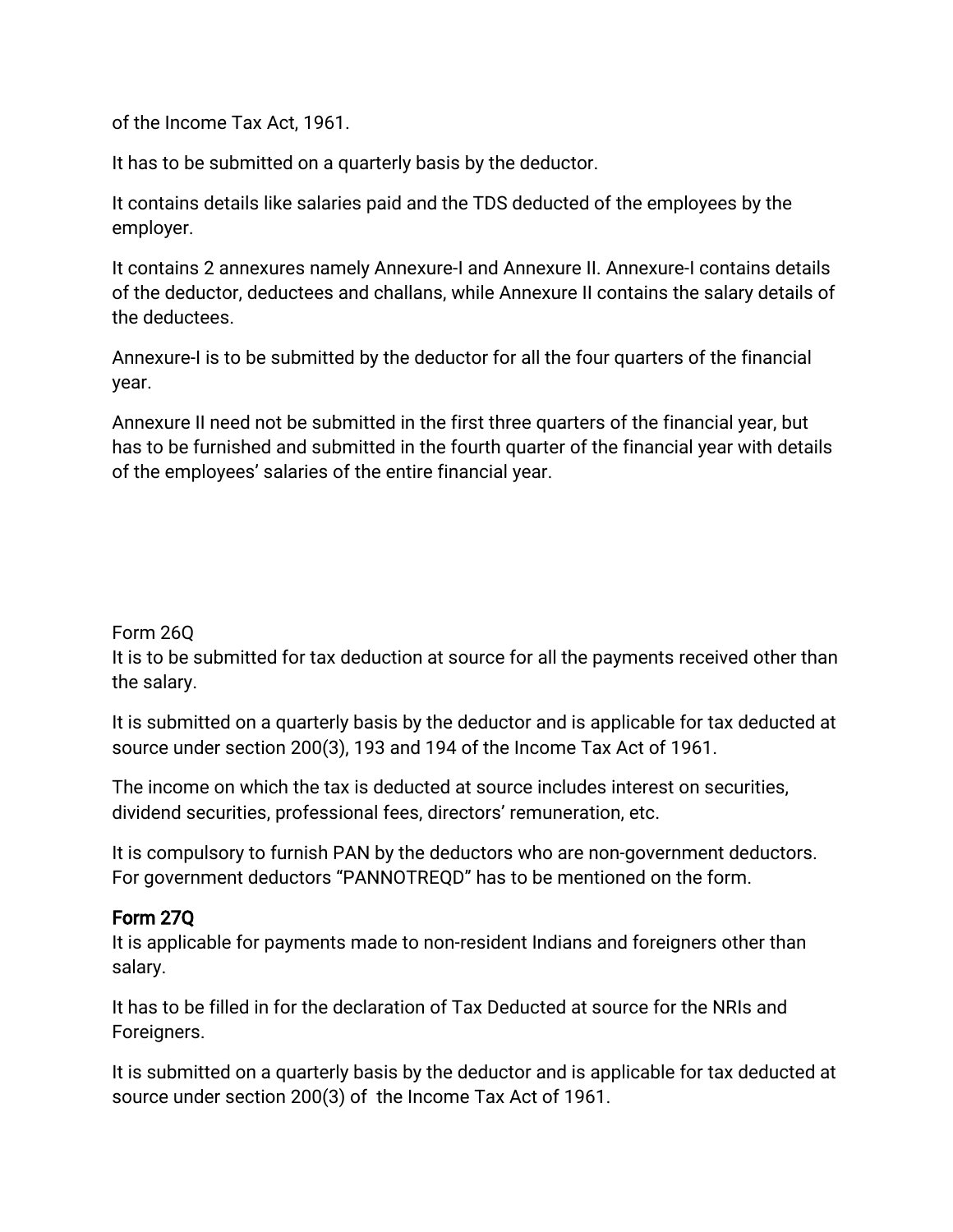The income on which the tax is deducted at source includes interest, bonus, any additional income or any other sum owed to non-resident Indian or foreigner.

It is compulsory for non-government deductors to furnish PAN. For government deductors the code "PANNOTREQD"has to be mentioned on the form.

#### Form27EQ

It is a quarterly statement that furnishes the details and information of the tax collected at source as per section 206C of the Income Tax Act of 1961.

The form 27EQ is submitted on a quarterly basis. In this form it is mandatory to furnish TAN.

It is the statement to show the Tax Collected at Source (TCS), which is the tax collected by the seller. When a buyer purchases certain goods or commodities, the seller collects the tax from the buyer through the TCS route. This tax is collected on the payment received from the buyer either in cash, credit, cheque, demand draft or from any other mode of payment.

It is to be furnished by corporate deductors and collectors but not by government deductors and collectors. It is compulsory to furnish PAN by the deductors who are nongovernment deductors. For government deductors, the code "PANNOTREQD" has to be mentioned on the form.

#### 28) Narrate the different provision regarding the interest on securities?

Ans: Section 193 deals with the provisions relating to TDS on interest on securities. Tax is to be deducted under section 193 if any person pays any income by way of interest on securities to a resident. Thus, the provisions of section 193 are not applicable in case of payment of interest on securities to a non-resident. Payments made to non-residents are also covered under TDS mechanism, however, tax in such a case is to be deducted as per section 195.

1. Who shall deduct TDS U/s 193?

Every person who is responsible to pay interest on securities to a resident, is liable to deduct tax at source under section 193.

2. When Tax shall be Deducted U/s 193?

As per section 193, tax is to be deducted at the time of payment or credit of interest (to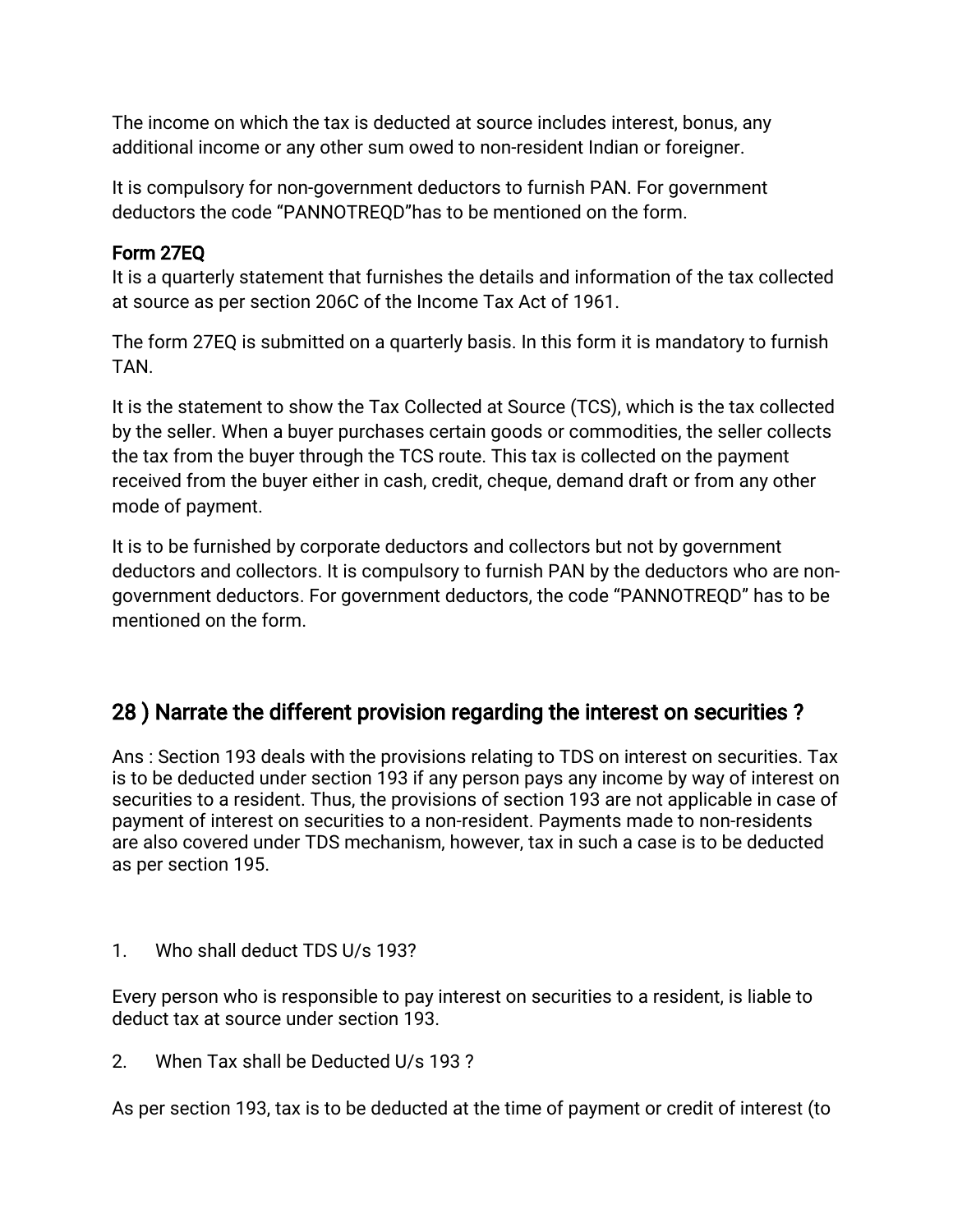any account by whatever name called), whichever is earlier.

3. When No Tax shall be deducted U/s 193?

In the following cases tax is not to be deducted under section 193:

Interest payable to insurance companies, etc.:

Any interest payable to: $-$ 

Life Insurance Corporation of India;

General Insurance Corporation of India or any of four companies formed under it;

Any other insurer, in respect of any securities owned by them, or in which they have full beneficial interest.

Interest paid or credited by widely held company not exceeding Rs. 5,000:

No tax is to be deducted at source if the following conditions are satisfied:

if debentures are issued by a widely held company;

such debentures may or may not be listed on a stock exchange in India;

interest is paid/payable to an individual or HUF who is resident in India; and

interest is paid by account payee cheque; and

the amount or the aggregate of the amounts of such interest paid or payable during the financial year does not exceed Rs. 5,000.

Any interest payable on any security issued by a company, where such security is in dematerialised form and is listed on a recognised stock exchange in India in accordance with the Securities Contracts (Regulation) Act, 1956 and the rules made thereunder.

Interest paid or credited on 8% Saving (Taxable) Bonds 2003 issued by the Central Government provided the interest on such bonds does not exceed Rs. 10,000.

Where a self declaration under Form No. 15G/15H is furnished by a particular person [Section 197A(1A),  $(1B)$  and  $(1C)$ ]:

A person, other than a company or firm may furnish a declaration in writing in duplicate in new Form No. 15G to the payer to the effect that there is no tax payable on his Total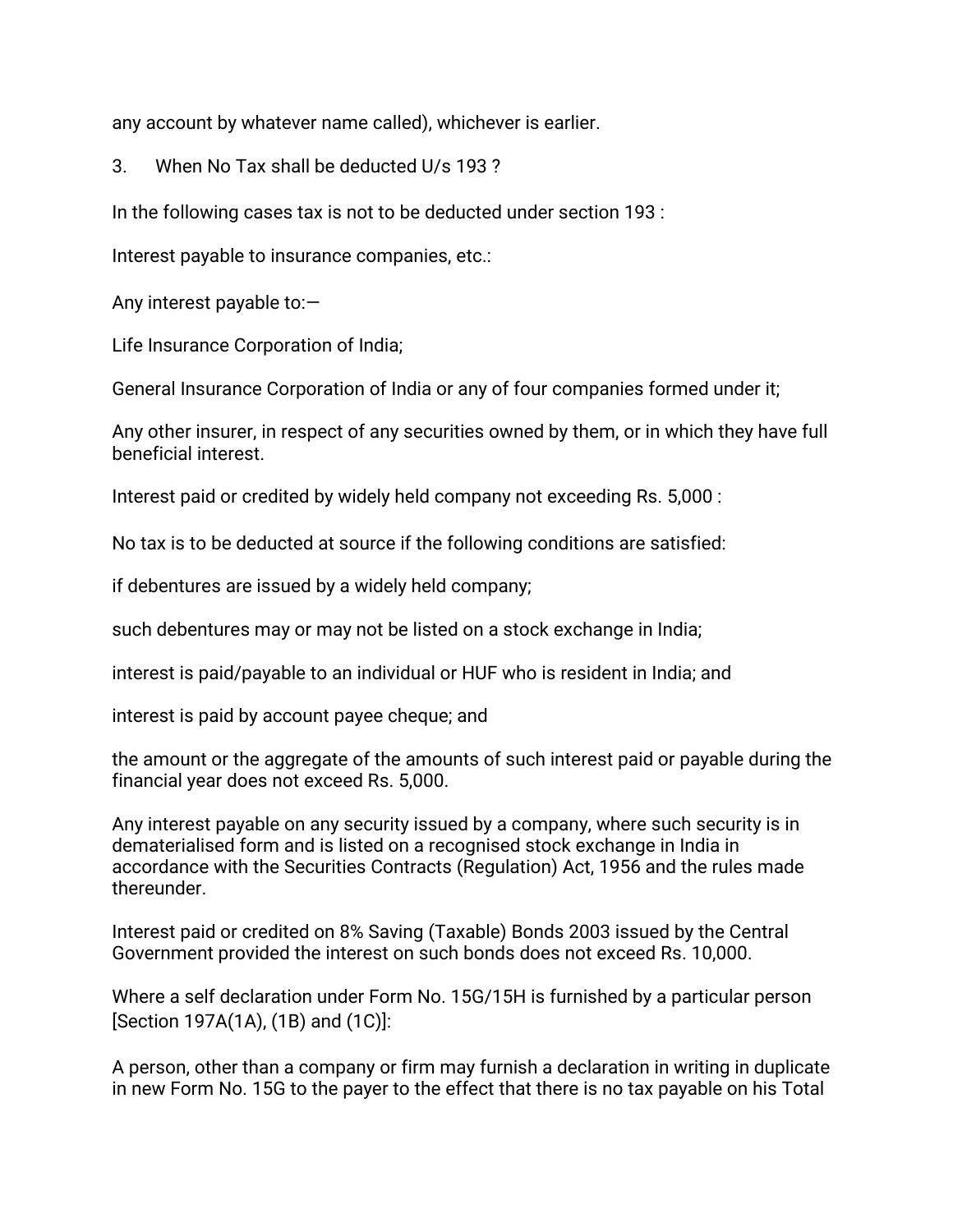Income. In this case, the payer shall not deduct any tax at source.

Any payment made to New Pension System Trust [Section 197A(1E)]:

No deduction of tax shall be made from any payment to any person for, or on behalf of, the New Pension System Trust referred to in section 10(44).

No deduction of tax from specified payment to notified institutions, association or body, etc. [Section 197A(1F)]:

No deduction of tax shall be made from such specified payment to such institution, association or body or class of institutions, associations or bodies as may be notified by the Central Government in the Official Gazette, in this behalf.

No tax shall be deducted at source from the payments of the nature specified under section 10(23DA) received by any securitisation trust.

Certain entities required to file return under section 139(4A) or 139(4C) [Rule 28AB]:

As per rule 28AB certain entities who are required to file there return of income under section 139(4A) or 139(4C) may apply under Form No. 13 for no deduction of tax at source provided certain conditions are satisfied.

Certain entities whose income is unconditionally exempt under section 10:

In case of certain entities whose income is unconditionally exempt under section 10 and who are statutorily not required to file return under section 139 there will be no requirement for TDS since their income is in any way exempt.

#### 29) Narrate the provision covered under the Income tax act, regarding

#### Horse racing.

#### Income from Lottery.

Ans: Horse racing.

The Provisions of Section-194 B towards Winning From Horse Race [Section 194BB] are given below---

| Who is the taxpayer  | Any person paying winning from Horse<br>Races |
|----------------------|-----------------------------------------------|
| Who is the recipient | Any person                                    |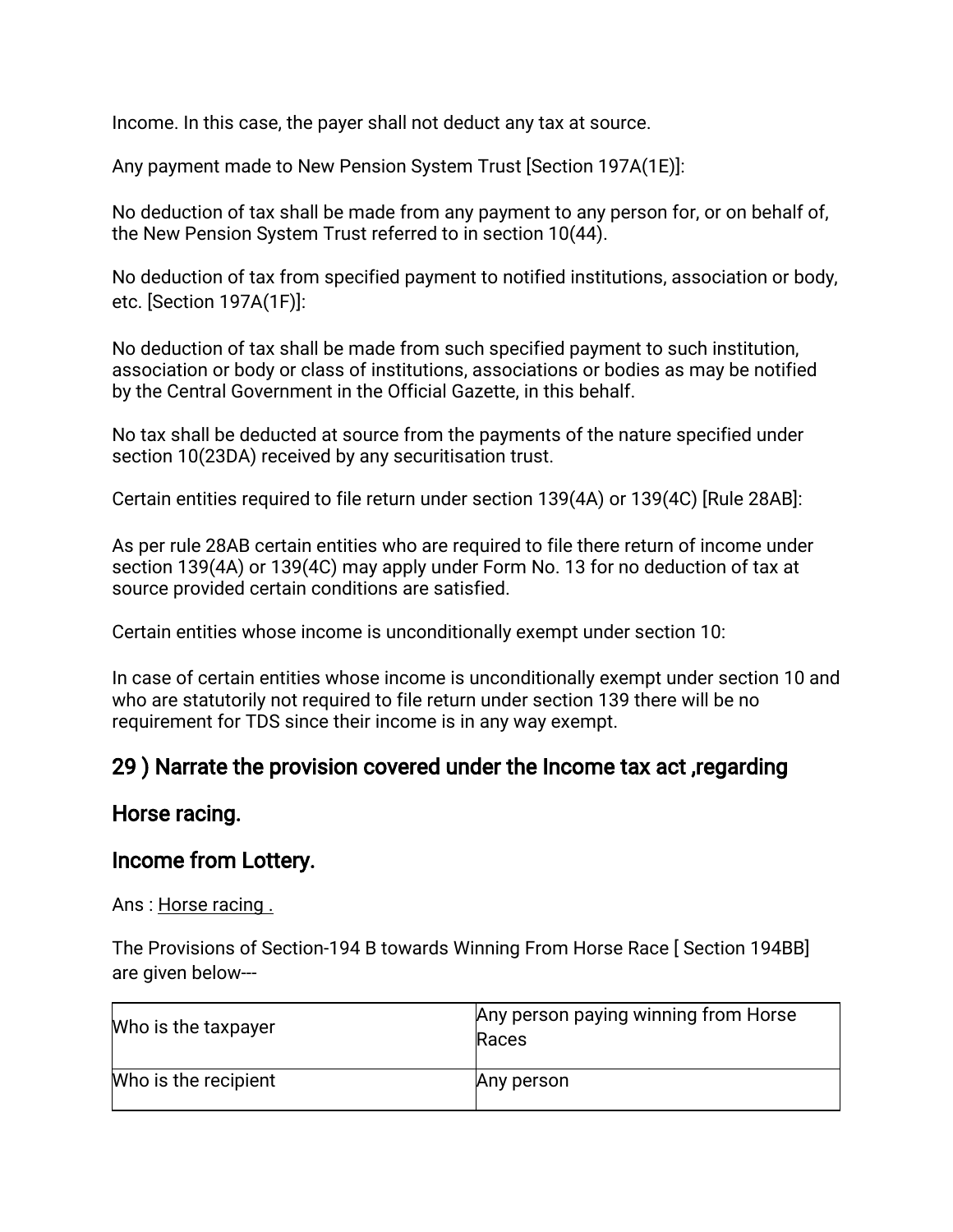| Payment covered                                           | <b>Winning from Horse Races</b>                  |
|-----------------------------------------------------------|--------------------------------------------------|
| At what time tax has to be deducted at<br>source          | At the time of payment                           |
| Maximum amount which can be paid<br>without Tax Deduction | If the amount of payment is Rs.10,000 or<br>less |
| Rate of tax deducted at source                            | 30% (No Surcharge or Education Cess)             |

Who is liable to deduct TDS under Section 194BB:

Any person, who is responsible for paying to any person any income by way of winnings from any horse race an amount exceeding Rs.10,000 (Rs.5,000 upto 31.5.2016) shall deduct income-tax at the rates in force.

Any person here means a book maker or a person to whom a licence has been granted by the Government under any law for the time being in force for horse racing in any race course or for arranging for wagering or betting in any race course.

When TDS under Section 194BB is to be Deducted:

At the time of payment of such income.

No tax is to be deducted at source if winnings from horse race does not exceed Rs.10,000.

There is no provisions under section 194BB for deduction of tax at a rate lower than the rate prescribed above.

Income from Lottery.

If you receive money from winning the lottery, Online/TV game shows etc., it will be taxable under the head Income from other Sources. The income will be taxable at the flat rate of 30% which after adding cess will amount to 31.2%. Incomes from following sources come under this category:

Lottery

Game Show or any entertainment programon television or electronic mode

Crossword Puzzle

Gambling or betting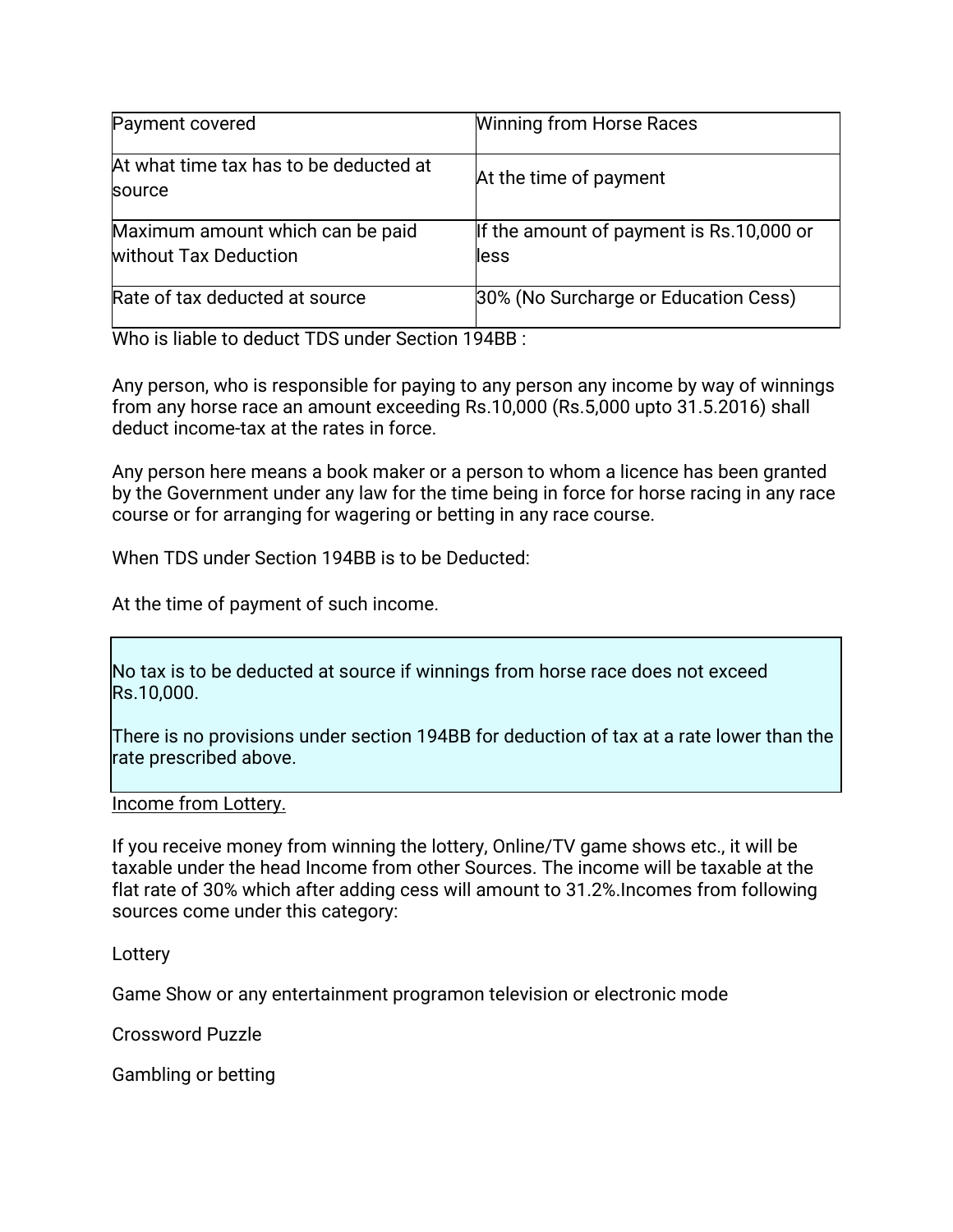Races including Horse races.

**TDS Applicability** 

If the Prize money exceeds Rs 10,000, then the winner will receive the prize money after the deduction of TDS @31.2% u/s 194B.It does not matter whether the income of the winner is taxable or not. The prize distributor is liable to deduct tax at the time of payment. In the case of winnings from horse races, TDS will be applicable if the amount exceeds Rs 10,000.

No Deduction/Expenditure is allowed from such Income

No deduction under section 80C or 80D or any other deduction/allowance is allowed from such income. The Benefit of basic exemption limit and income tax slab rate is also not applicable to this income. The entire amount received will be taxable at the flat rate of31.20%.

For instance, Rahul has won the prize money of Rs 3 lakhs from a game show and he has an interest income of Rs 5 lakhs p.a. Then the tax liability would be calculated as per following:

Tax on Rs  $3$  lakhs  $@31.2\%$ 

Tax on Rs 5 lakhs as per income tax slab rates after claiming the relevant deductions.

Prize Money received in Kind

If the prizes are given in Kind say a car, then prize distributor shall ensure before releasing the prize that tax has been paid. Tax is paid as per the market value of the prize given. The prize distributor can either recover from the winner or he himself can bear the burden of tax.

For instance, Suman has won an Alto car in a contest whose market value is Rs 4 lakhs, then tax  $\omega$  31.2% which is Rs 1,24,800 must be paid before giving the car to the winner.

In cases where prize is given both in cash and kind, then the total tax should be calculated on the cash portion of the prize and on market value of the prize given in kind. And the tax amount should be deducted while giving the cash portion of the prize to the winner. But if the cash prize is not sufficient to cover the total tax liability, then either the winner or prize distributor should pay the deficit.

**Start SIP Now**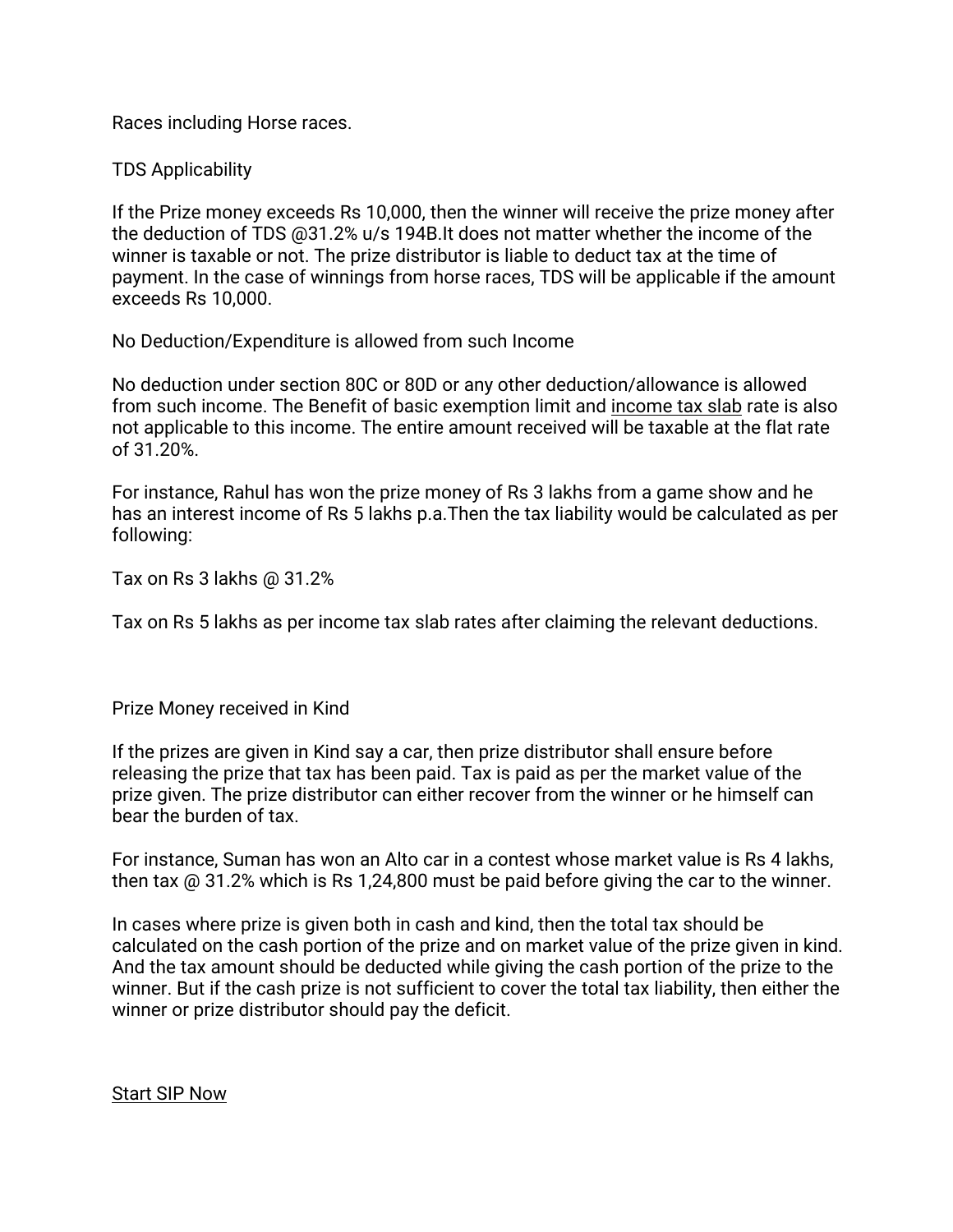#### Start STDS Rate Chart For Assessment year 2020-21 and Assessment year 2021-22: IP Now

| <b>Particulars</b>                                                                                                                                                                                                               | <b>TDS Rates (in</b><br>%)<br>$(AY 2020-21)$ | TDS Rates (in<br>%)<br>(AY 2021-22) |
|----------------------------------------------------------------------------------------------------------------------------------------------------------------------------------------------------------------------------------|----------------------------------------------|-------------------------------------|
| 1. In the case of a person other than a<br>company                                                                                                                                                                               |                                              |                                     |
| 1.1 where the person is resident in India-                                                                                                                                                                                       |                                              |                                     |
| Section 192: Payment of salary                                                                                                                                                                                                   | <b>Normal Slab</b><br>Rate                   | <b>Normal Slab</b><br>Rate          |
| Section 192A: Payment of accumulated<br>balance of provident fund which is taxable in<br>the hands of an employee.<br>(Monetary Limit - Rs 50,000)                                                                               | 10                                           | 10                                  |
| Section 193: Interest on securities                                                                                                                                                                                              |                                              |                                     |
| a) any debentures or securities for money<br>issued by or on behalf of any local authority or<br>a corporation established by a Central, State or<br><b>Provincial Act;</b>                                                      | 10                                           | 10                                  |
| b) any debentures issued by a company where<br>such debentures are listed on a recognised<br>stock exchange in accordance with the<br>Securities Contracts (Regulation) Act, 1956<br>(42 of 1956) and any rules made thereunder; | 10                                           | 10                                  |
| c) any security of the Central or State                                                                                                                                                                                          | 10                                           | 10                                  |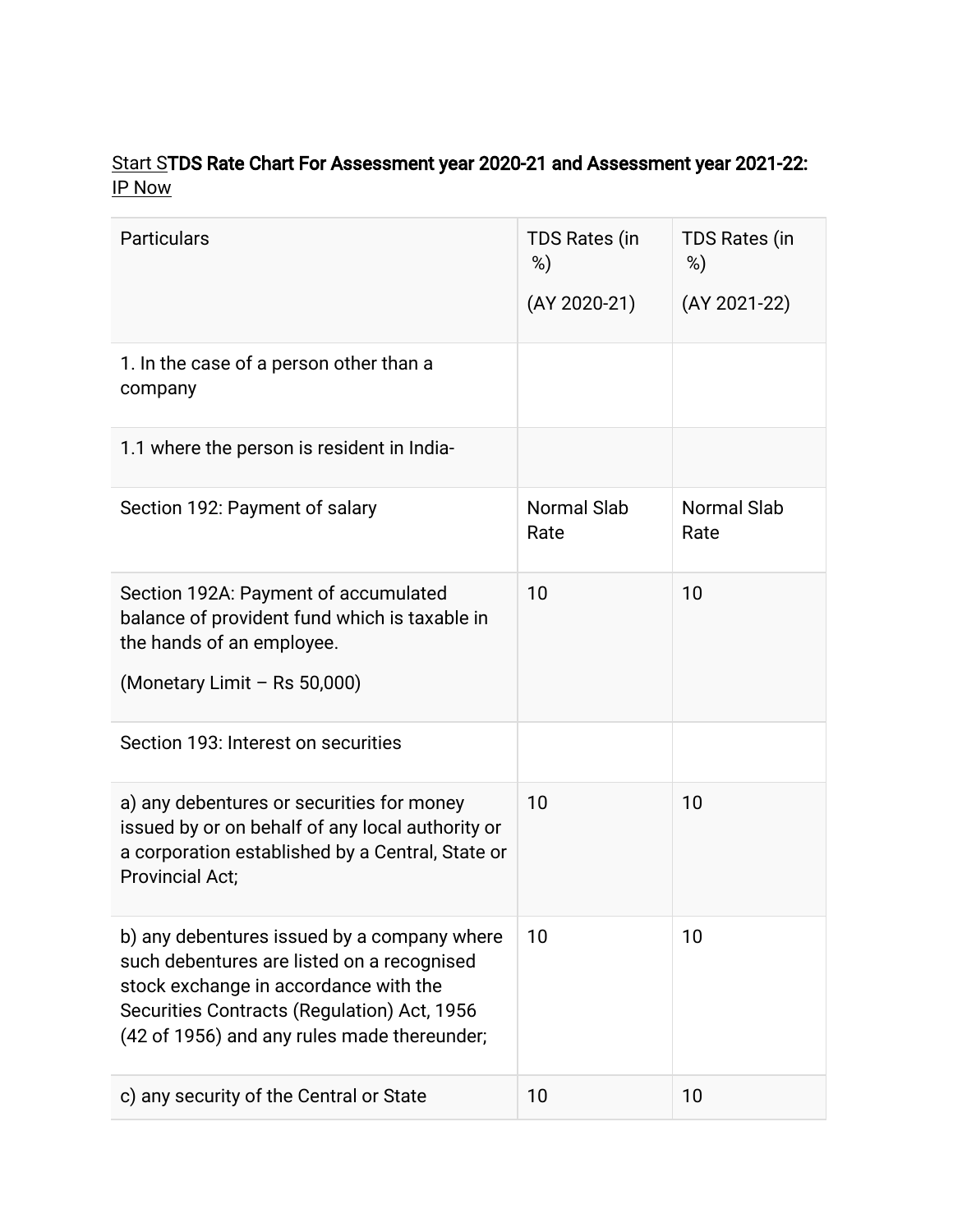| Government;                                                                                                                                                |                |                |
|------------------------------------------------------------------------------------------------------------------------------------------------------------|----------------|----------------|
| [i.e. 8% Savings (Taxable) Bonds, 2003 and<br>7.75% Saving (Taxable) Bonds, 2018]                                                                          |                |                |
| (Monetary Limit - Rs 10,000)                                                                                                                               |                |                |
| d) interest on any other security                                                                                                                          | 10             | 10             |
| Section 194A: Income by way of interest other<br>than "Interest on securities"                                                                             | 10             | 10             |
| (Monetary Limit - Rs 40,000)                                                                                                                               |                |                |
| Section 194B: Income by way of winnings from<br>lotteries, crossword puzzles, card games and<br>other games of any sort (Monetary Limit - Rs<br>10,000)    | 30             | 30             |
| Section 194BB: Income by way of winnings<br>from horse races (Monetary Limit - Rs 10,000)                                                                  | 30             | 30             |
| Section 194C: Payment to contractor/sub-<br>contractor (Monetary Limit - Rs 30,000 per<br>contract or Rs 1,00,000 for aggregate amount<br>during the year) |                |                |
| a) HUF/Individuals                                                                                                                                         | 1              | 1              |
| b) Others                                                                                                                                                  | $\overline{2}$ | $\overline{2}$ |
| Section 194D: Insurance commission<br>(Monetary Limit - Rs 15,000)                                                                                         | 5              | 5              |
| Section 194DA: Payment in respect of life<br>insurance policy w.e.f. 1/9/2019, the tax shall                                                               | 5              | 5              |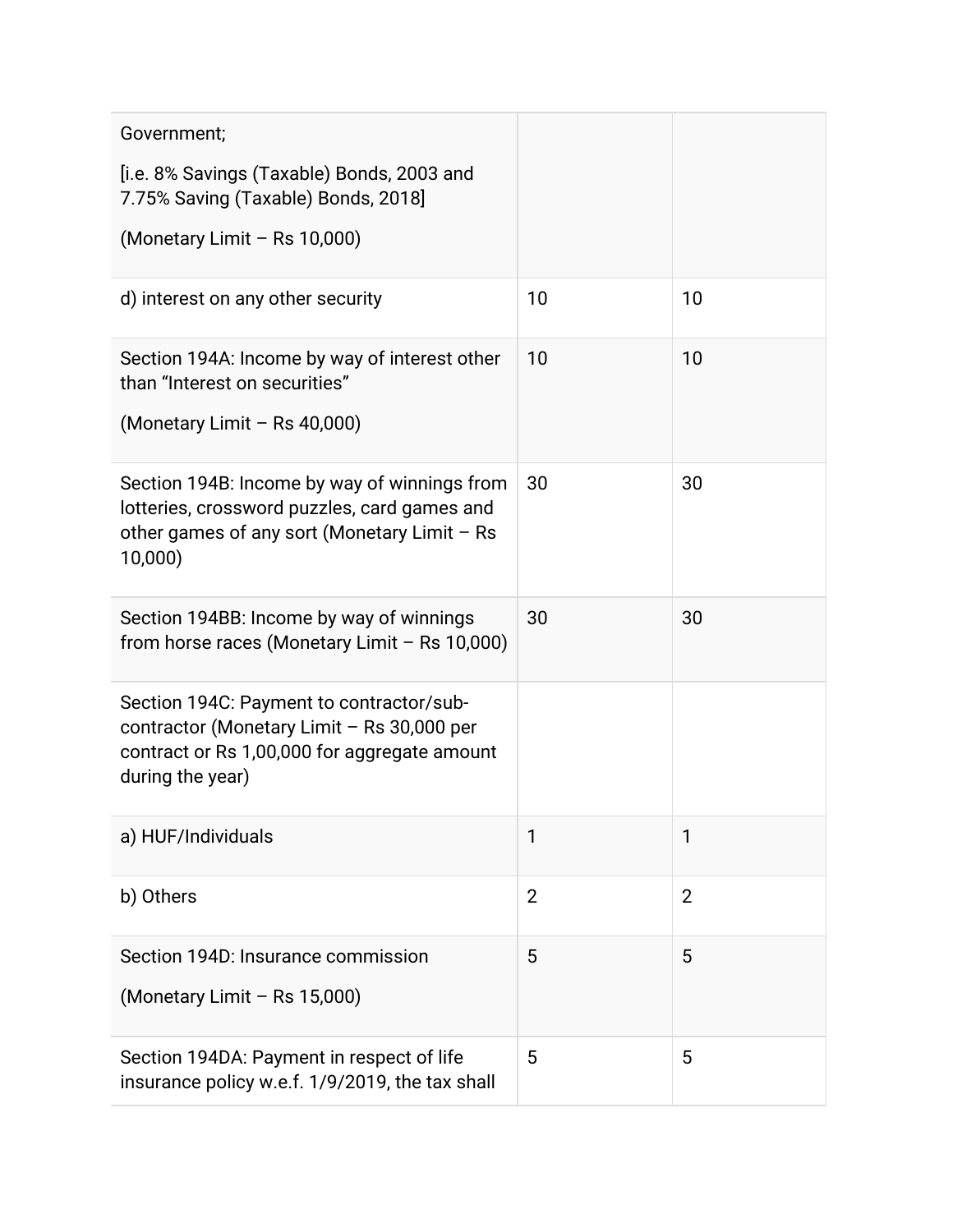| be deducted on the amount of income<br>comprised in insurance pay-out<br>(Monetary Limit - Rs 1,00,000)                                                            |              |                |
|--------------------------------------------------------------------------------------------------------------------------------------------------------------------|--------------|----------------|
| Section 194EE: Payment in respect of deposit<br>under National Savings scheme<br>(Monetary Limit - Rs 2,500)                                                       | 10           | 10             |
| Section 194F: Payment on account of<br>repurchase of unit by Mutual Fund or Unit<br><b>Trust of India</b>                                                          | 20           | 20             |
| Section 194G: Commission, etc., on sale of<br>lottery tickets<br>(Monetary Limit - Rs 15,000)                                                                      | 5            | 5              |
| Section 194H: Commission or brokerage<br>(Monetary Limit - Rs 15,000)                                                                                              | 5            | 5              |
| Section 194-I: Rent<br>(Monetary Limit $-$ Rs 2,40,000)                                                                                                            |              |                |
| a) Plant & Machinery                                                                                                                                               | 2            | $\overline{2}$ |
| b) Land or building or furniture or fitting                                                                                                                        | 10           | 10             |
| Section 194-IA: Payment on transfer of certain<br>immovable property other than agricultural<br>land<br>(Monetary Limit - Consideration exceeding Rs<br>50,00,000) | $\mathbf{1}$ | 1              |
|                                                                                                                                                                    |              |                |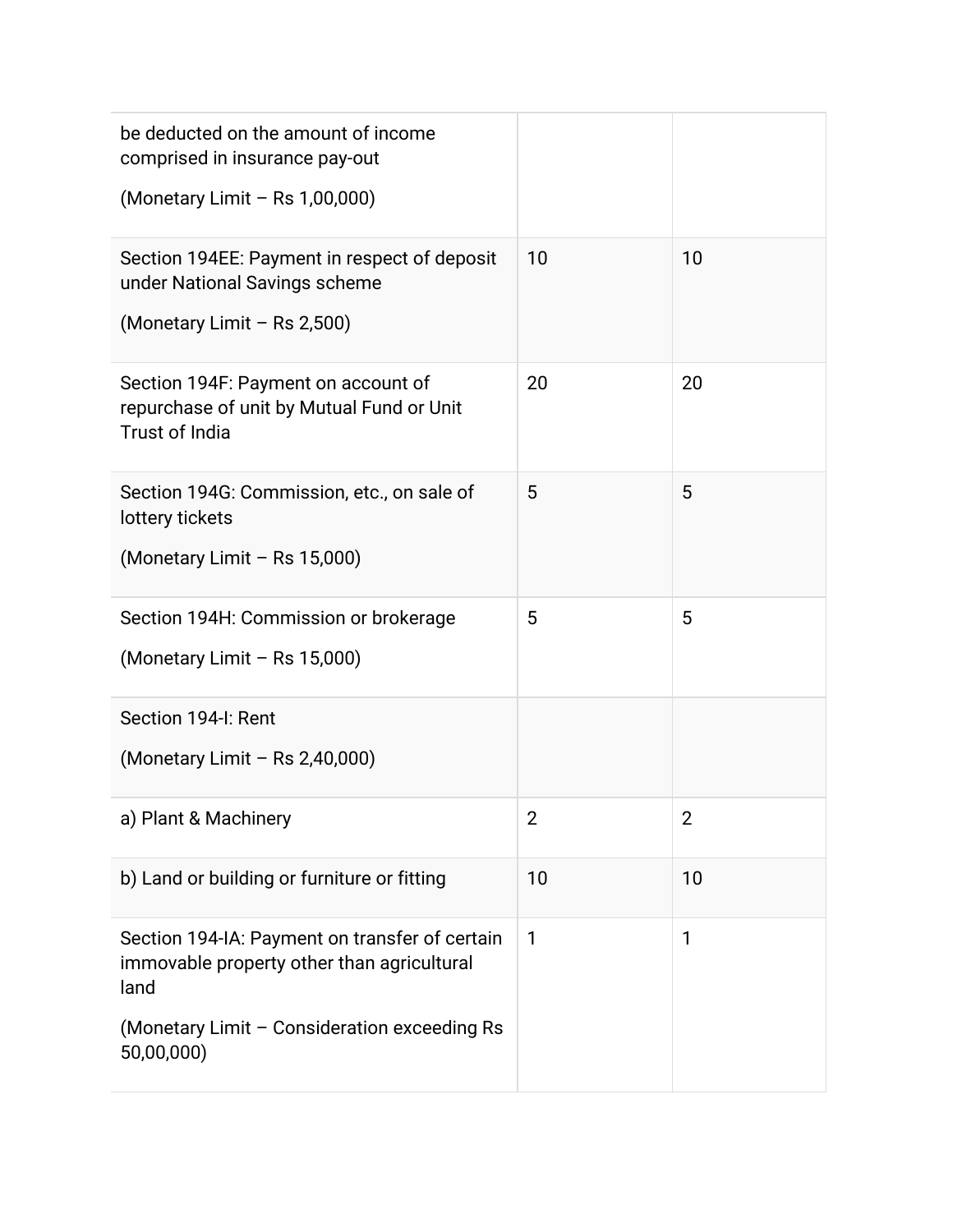| Section 194-IB: Payment of rent by individual<br>or HUF not liable to tax audit<br>(Monetary Limit $-$ Rent for the month or part<br>of the month exceeds Rs 50,000)                     | 5    | 5                                        |
|------------------------------------------------------------------------------------------------------------------------------------------------------------------------------------------|------|------------------------------------------|
| Note: This provision is applicable from June 1,<br>2017                                                                                                                                  |      |                                          |
| Section 194-IC: Payment of monetary<br>consideration under Joint Development<br>Agreements                                                                                               | 10   | 10                                       |
| Section 194J: Payment for fees for Technical<br>services, Professional services or royalty etc.                                                                                          |      |                                          |
| (Monetary Limit -Rs 30,000 p.a)                                                                                                                                                          |      |                                          |
| a) Fee for technical services                                                                                                                                                            | 10   | $\overline{2}$<br>(w.e.f.<br>01/04/2020) |
| b) Fee in other all cases as per Section 194J<br>Note: With effect from June 1, 2017 the rate of<br>TDS would be 2% in case of payee engaged in<br>business of operation of call center. | 10   | 10                                       |
| Section 194K: Payment of any income in<br>respect of                                                                                                                                     | N.A. | 10                                       |
| a) Units of a Mutual Fund as per Section<br>10(23D)                                                                                                                                      |      |                                          |
| b) Units from the administrator                                                                                                                                                          |      |                                          |
| c) Units from specified company                                                                                                                                                          |      |                                          |
| (This Section is inserted by Finance Act, 2020)<br>which is applicable from 01/04/2020)                                                                                                  |      |                                          |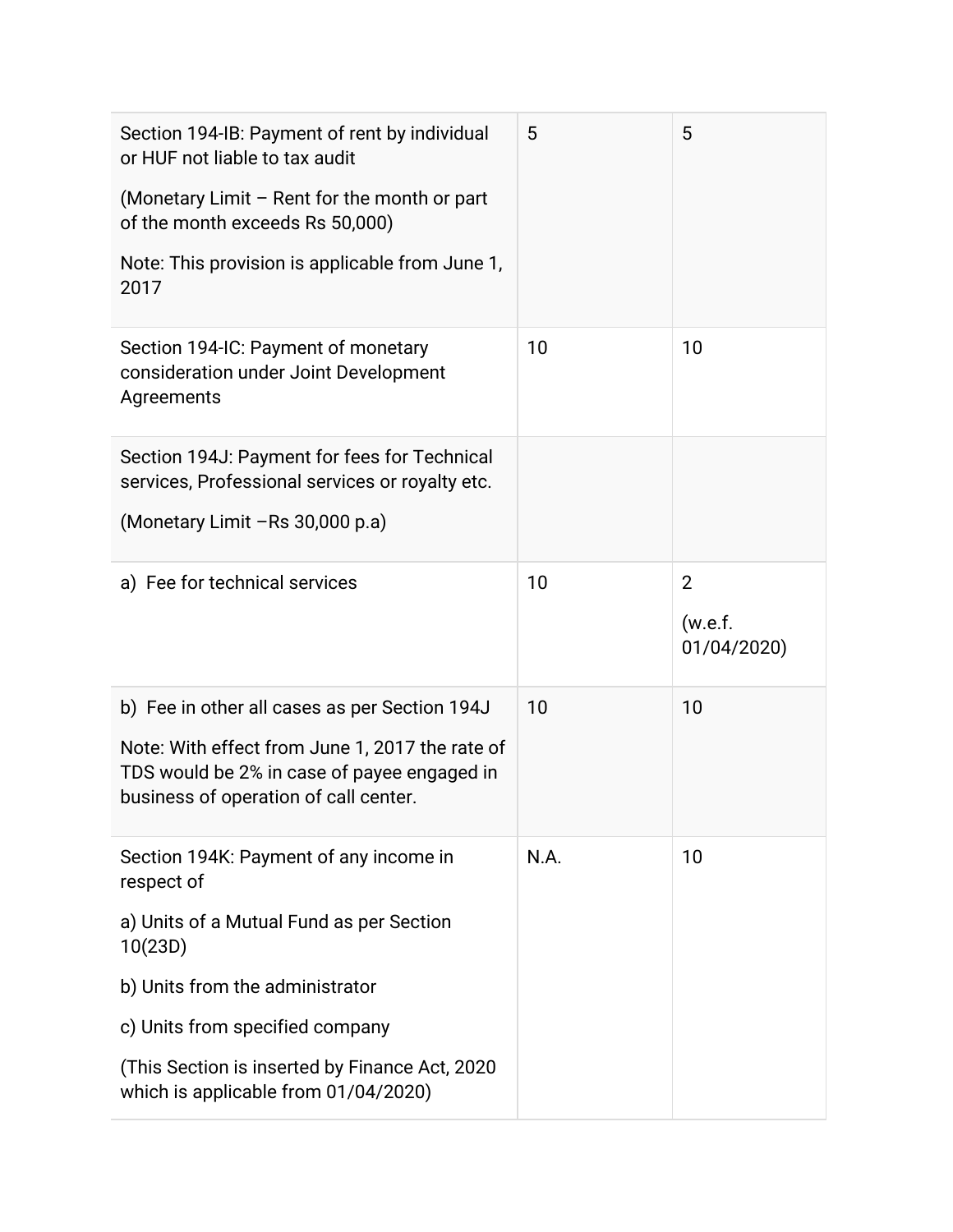| Section 194LA: Payment of compensation on<br>acquisition of certain immovable property<br>(Monetary Limit - Rs 2,50,000 p.a.)<br>Note: With effect from April 1, 2017, no<br>deduction of tax shall be made on any<br>payment which is exempt from levy of income-<br>tax under Right to Fair Compensation Act,<br>2013. | 10                                                                                          | 10                                                                                          |
|--------------------------------------------------------------------------------------------------------------------------------------------------------------------------------------------------------------------------------------------------------------------------------------------------------------------------|---------------------------------------------------------------------------------------------|---------------------------------------------------------------------------------------------|
| Section 194LBA(1): Business trust shall<br>deduct tax while distributing, any interest<br>received or receivable by it from a SPV or any<br>income received from renting or leasing or<br>letting out any real estate asset owned directly<br>by it, to its unit holders.                                                | 10                                                                                          | 10                                                                                          |
| Section 194LBB: Investment fund paying an<br>income to a unit holder (other than income<br>which is exempt under Section 10(23FBB)]                                                                                                                                                                                      | 10                                                                                          | 10                                                                                          |
| Section 194LBC: Income in respect of<br>investment made in a securitisation trust<br>(specified in Explanation of section115TCA)                                                                                                                                                                                         | 25% in case of<br>Individual or<br><b>HUF</b><br>30% in case of<br>other resident<br>person | 25% in case of<br>Individual or<br><b>HUF</b><br>30% in case of<br>other resident<br>person |
| Section 194M: Payment of commission (not<br>being insurance commission), brokerage,<br>contractual fee, professional fee to a resident<br>person by an Individual or a HUF who are not<br>liable to deduct TDS under section<br>194C, 194H, or 194J.                                                                     | 5                                                                                           | 5                                                                                           |
| Tax shall be deducted under section 194M<br>with effect from 1/09/2019 when aggregate of                                                                                                                                                                                                                                 |                                                                                             |                                                                                             |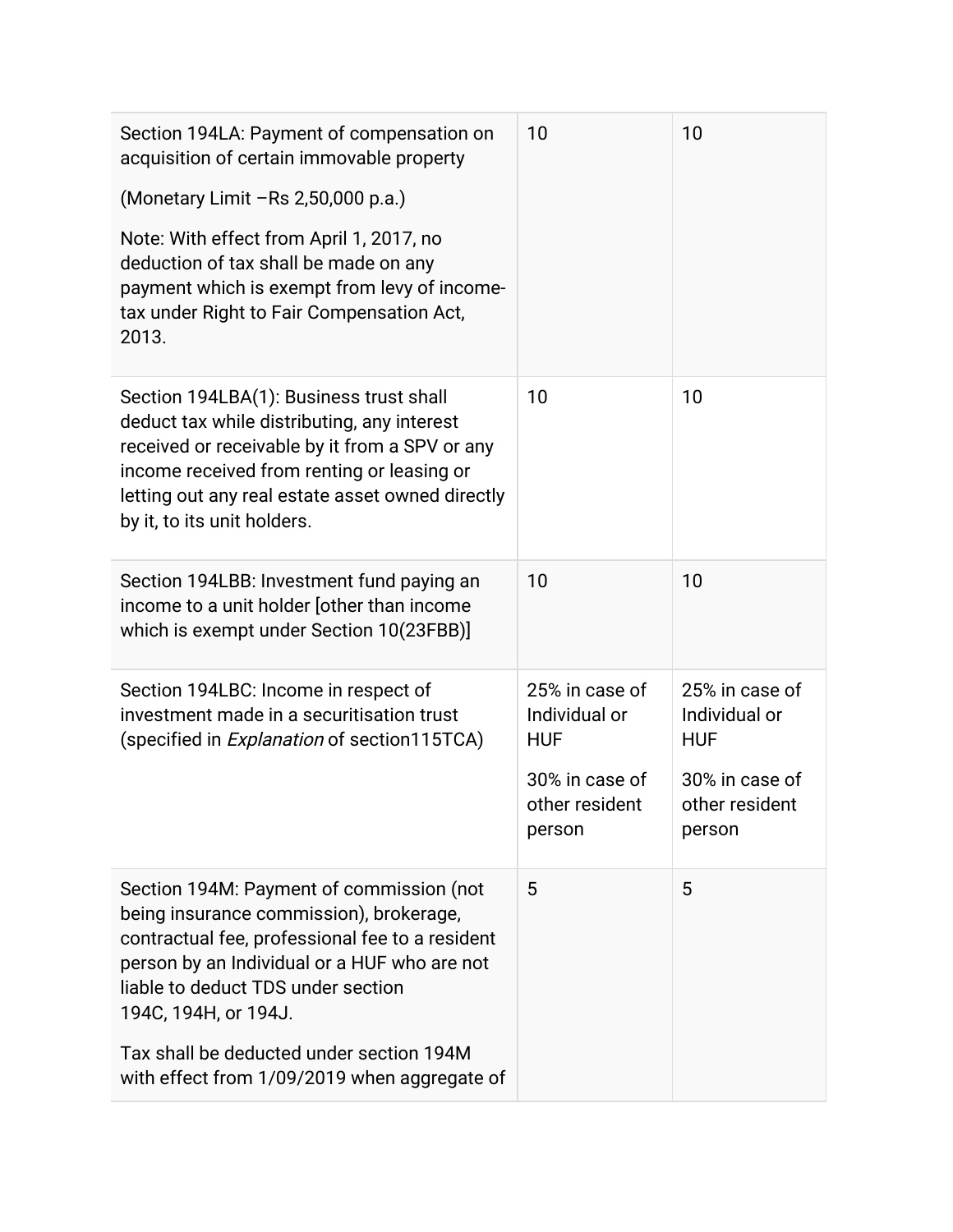| sum credited or paid during a financial<br>year exceeds Rs. 50 lakh.                                                                                                                                                                                                         |                            |                            |
|------------------------------------------------------------------------------------------------------------------------------------------------------------------------------------------------------------------------------------------------------------------------------|----------------------------|----------------------------|
| Section 194N: Cash withdrawal in excess of<br>Rs. 1 crore during the previous year from one<br>or more account maintained by a person with<br>a banking company, co-operative society<br>engaged in business of banking or a post<br>office<br>(with effect from 01/09/2019) | $\overline{2}$             | $\overline{2}$             |
| Section 194-O: Applicable for E-Commerce<br>operator for sale of goods or provision of<br>service facilitated by it through its digital or<br>electronic facility or platform.<br>(This Section is inserted by Finance Act, 2020<br>which is applicable from 01/04/2020)     | N.A.                       | 1                          |
| 1.2 where the person is not resident in India*-                                                                                                                                                                                                                              |                            |                            |
| Section 192: Payment of Salary                                                                                                                                                                                                                                               | <b>Normal Slab</b><br>Rate | <b>Normal Slab</b><br>Rate |
| Section 192A: Payment of accumulated<br>balance of provident fund which is taxable in<br>the hands of an employee.<br>(Monetary Limit - Rs 50,000)                                                                                                                           | 10.4                       | 10.40                      |
| Section 194B: Income by way of winnings from<br>lotteries, crossword puzzles, card games and<br>other games of any sort                                                                                                                                                      | 31.20                      | 31.20                      |
| (Monetary Limit - Rs 10,000)                                                                                                                                                                                                                                                 |                            |                            |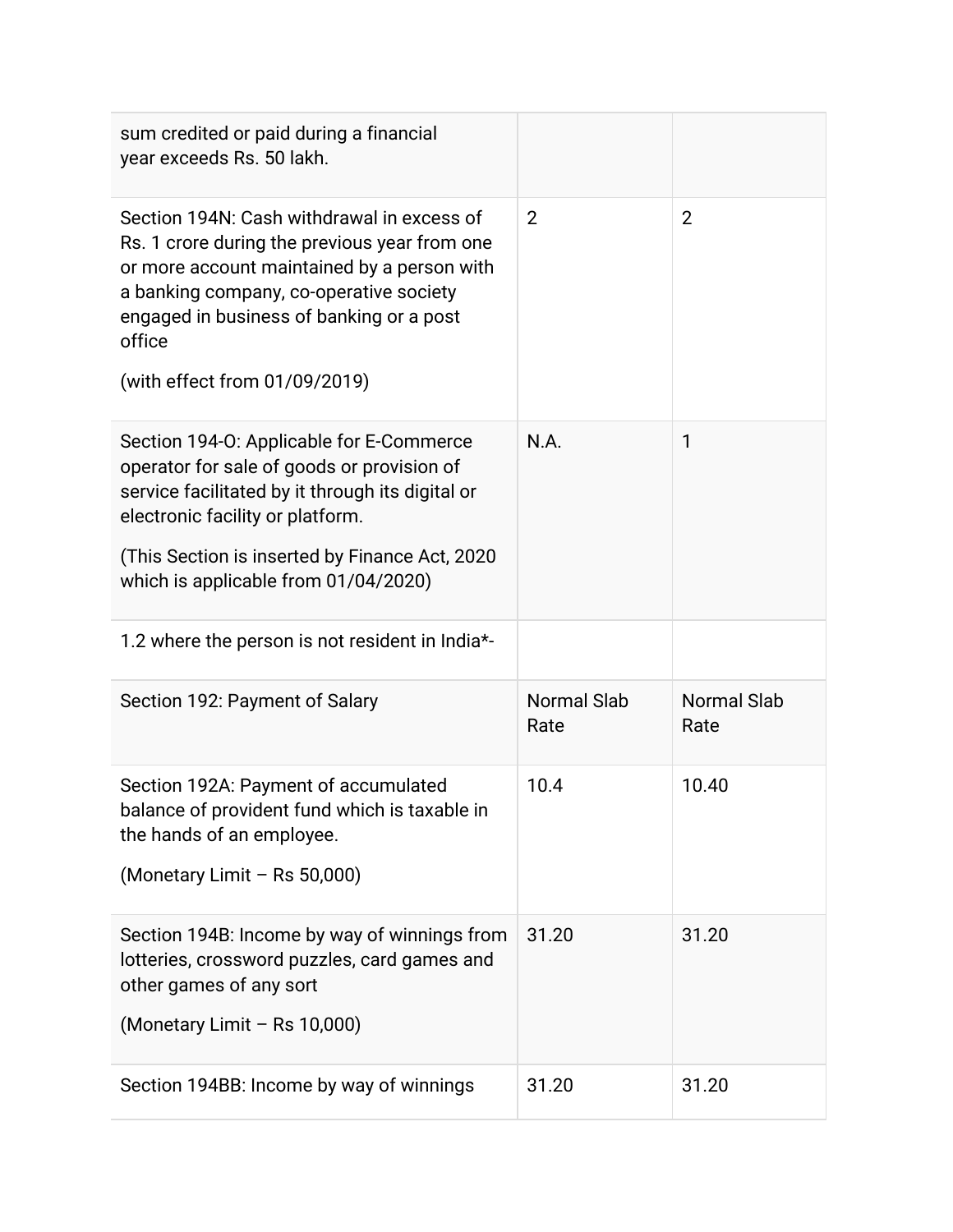| from horse races                                                                                                                                                                                             |       |       |
|--------------------------------------------------------------------------------------------------------------------------------------------------------------------------------------------------------------|-------|-------|
| (Monetary Limit - Rs 10,000)                                                                                                                                                                                 |       |       |
| Section 194E: Payment to non-resident<br>sportsmen/sports association                                                                                                                                        | 20.80 | 20.80 |
| Section 194EE: Payment in respect of deposits<br>under National Savings Scheme.<br>(Monetary Limit - Rs 2,500)                                                                                               | 10.4  | 10.4  |
|                                                                                                                                                                                                              |       |       |
| Section 194F: Payment on account of<br>repurchase of unit by Mutual Fund or Unit<br><b>Trust of India</b>                                                                                                    | 20.80 | 20.80 |
| Section 194G: Commission, etc., on sale of<br>lottery tickets<br>(Monetary Limit - Rs 15,000)                                                                                                                | 5.20  | 5.20  |
|                                                                                                                                                                                                              |       |       |
| Section 194LB: Payment of interest on<br>infrastructure debt fund                                                                                                                                            | 5.20  | 5.20  |
| Section 194LBA(2): Business trust shall<br>deduct tax while distributing any interest<br>income received or receivable by it from a SPV<br>to its unit holders.                                              | 5.20  | 5.20  |
| Section 194LBA(3): Business trust shall<br>deduct tax while distributing any income<br>received from renting or leasing or letting out<br>any real estate asset owned directly by it to its<br>unit holders. | 31.20 | 31.20 |
| Section 194LBB: Investment fund paying an<br>income to a unit holder [other than income                                                                                                                      | 31.20 | 31.20 |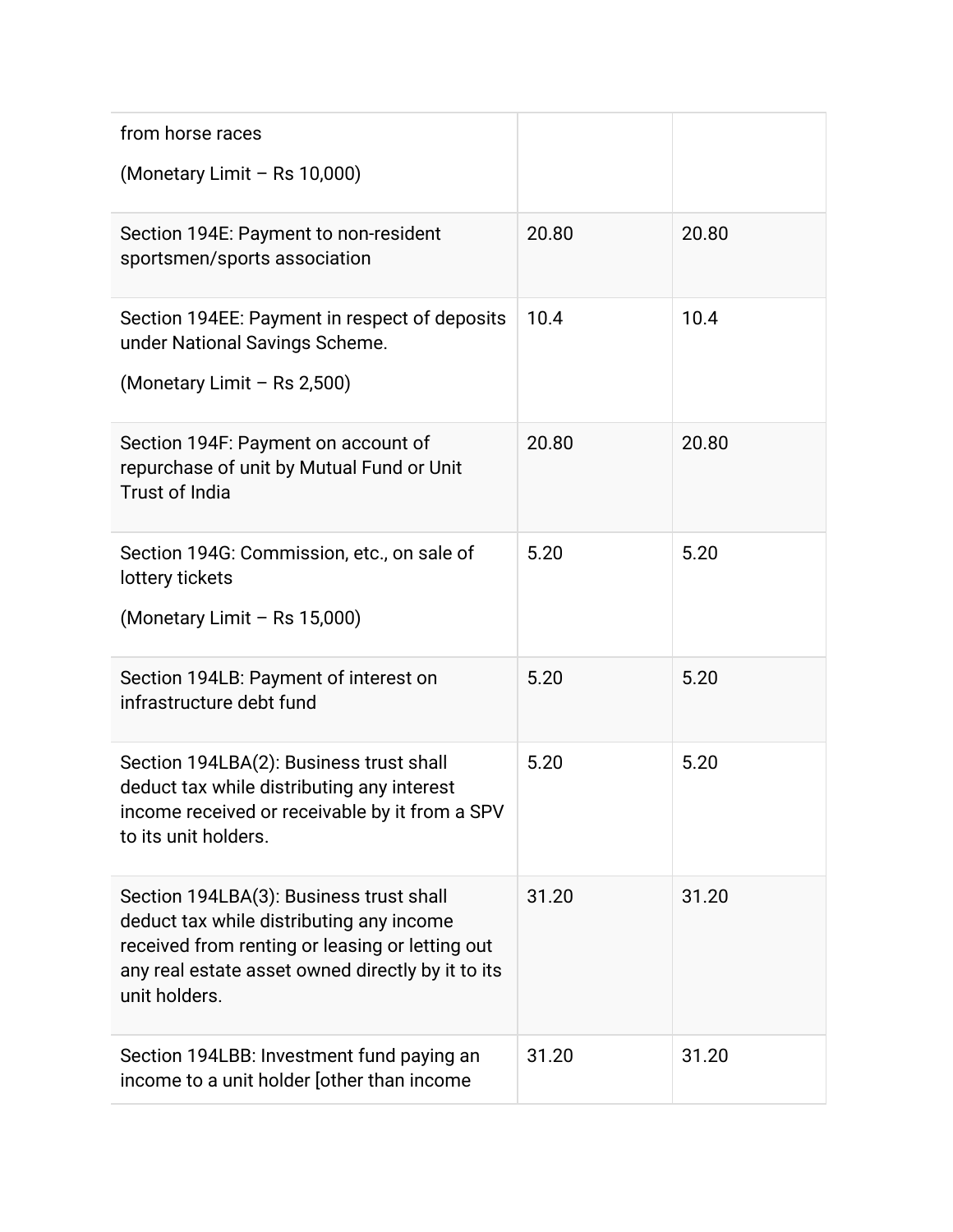| which is exempt under Section 10(23FBB)].                                                                                                                                                                                                                                                                                                             |       |       |
|-------------------------------------------------------------------------------------------------------------------------------------------------------------------------------------------------------------------------------------------------------------------------------------------------------------------------------------------------------|-------|-------|
| Section 194LBC: Income in respect of<br>investment made in a securitisation trust<br>(specified in <i>Explanation</i> of section 115TCA)                                                                                                                                                                                                              | 31.20 | 31.20 |
| Section 194LC: Payment of interest by an<br>Indian Company or a business trust in respect<br>of money borrowed in foreign currency under a<br>loan agreement or by way of issue of long-<br>term bonds (including long-term infrastructure<br>bond)<br>Note: Now TDS at concessional rate of 5% will<br>be applicable for borrowings made after April | 5.20  | 5.20  |
| 1, 2020 but before July 1, 2023.                                                                                                                                                                                                                                                                                                                      |       |       |
| Section 194LD: Payment of interest on rupee<br>denominated bond of an Indian Company or<br>Government securities to a Foreign<br>Institutional Investor or a Qualified Foreign<br>Investor                                                                                                                                                            | 5.20  | 5.20  |
| Note: Now TDS at concessional rate of 5% will<br>be applicable for borrowings made after April<br>1, 2020 but before July 1, 2023.                                                                                                                                                                                                                    |       |       |
| Section 195: Payment of any other sum to a<br>Non-resident                                                                                                                                                                                                                                                                                            |       |       |
| a) Income in respect of investment made by a<br>Non-resident Indian Citizen                                                                                                                                                                                                                                                                           | 20.80 | 20.80 |
| b) Income by way of long-term capital gains<br>referred to in Section 115E in case of a Non-<br>resident Indian Citizen                                                                                                                                                                                                                               | 10.40 | 10.40 |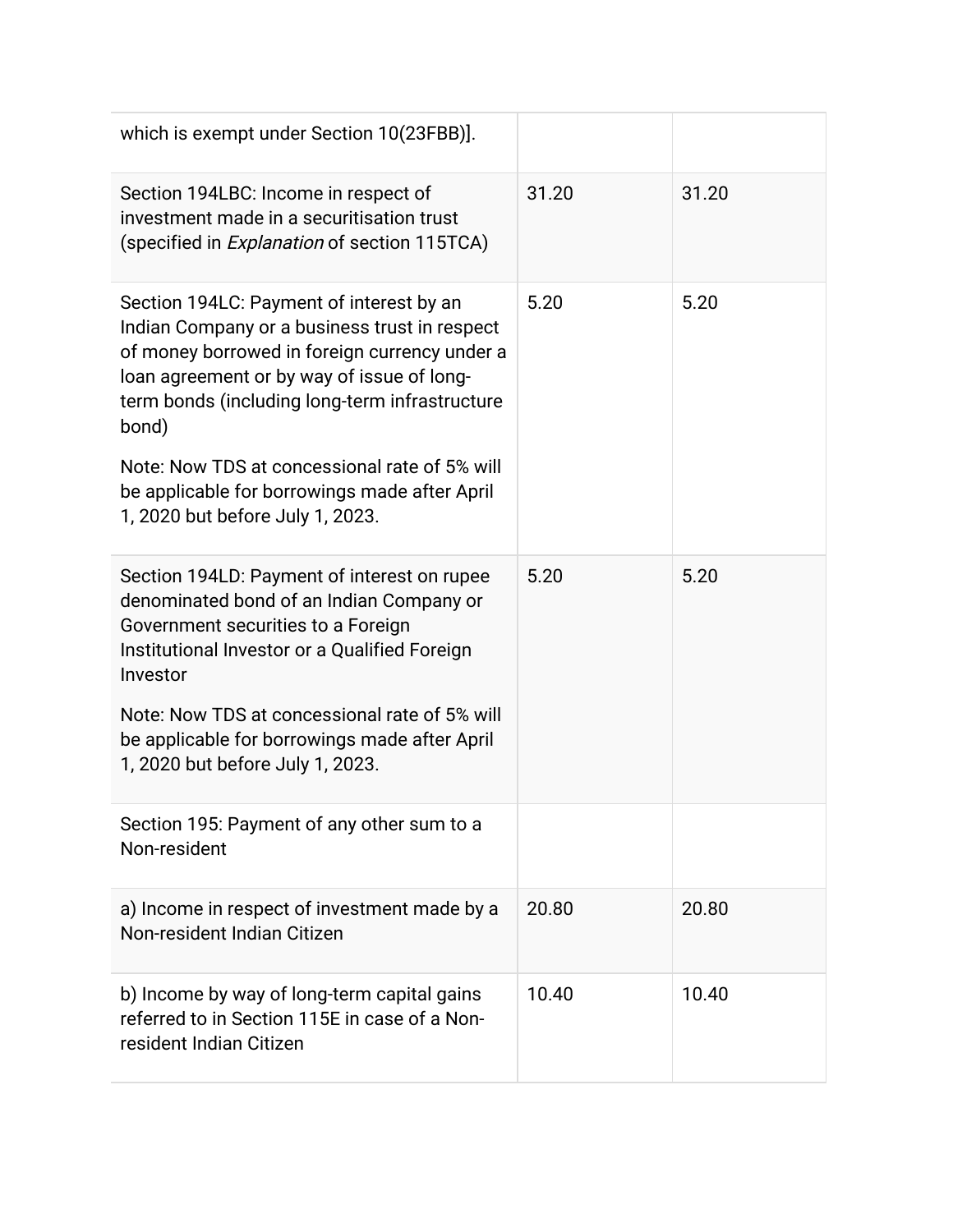| c) Income by way of long-term capital gains<br>referred to in sub-clause (iii) of clause (c) of<br>sub-Section (1) of Section 112                                                                                                                                                                                                                                                                                                                                                                                                                                                                                                                          | 10.40 | 10.40 |
|------------------------------------------------------------------------------------------------------------------------------------------------------------------------------------------------------------------------------------------------------------------------------------------------------------------------------------------------------------------------------------------------------------------------------------------------------------------------------------------------------------------------------------------------------------------------------------------------------------------------------------------------------------|-------|-------|
| d) Income by way of long-term capital gains as<br>referred to in Section 112A                                                                                                                                                                                                                                                                                                                                                                                                                                                                                                                                                                              | 10.40 | 10.40 |
| e) Income by way of short-term capital gains<br>referred to in Section 111A                                                                                                                                                                                                                                                                                                                                                                                                                                                                                                                                                                                | 15.60 | 15.60 |
| f) Any other income by way of long-term<br>capital gains [not being long-term capital gains<br>referred to in clauses 10(33), 10(36) and 112A                                                                                                                                                                                                                                                                                                                                                                                                                                                                                                              | 20.80 | 20.80 |
| g) Income by way of interest payable by<br>Government or an Indian concern on moneys<br>borrowed or debt incurred by Government or<br>the Indian concern in foreign currency (not<br>being income by way of interest referred to<br>in Section 194LB or Section 194LC)                                                                                                                                                                                                                                                                                                                                                                                     | 20.80 | 20.80 |
| h) Income by way of royalty payable by<br>Government or an Indian concern in pursuance<br>of an agreement made by it with the<br>Government or the Indian concern where such<br>royalty is in consideration for the transfer of all<br>or any rights (including the granting of a<br>licence) in respect of copyright in any book on<br>a subject referred to in the first proviso to sub-<br>section (1A) of Section 115A of the Income-<br>tax Act, to the Indian concern, or in respect of<br>any computer software referred to in the<br>second proviso to sub-section (1A) of Section<br>115A of the Income-tax Act, to a person<br>resident in India | 10.40 | 10.40 |
| i) Income by way of royalty [not being royalty                                                                                                                                                                                                                                                                                                                                                                                                                                                                                                                                                                                                             | 10.40 | 10.40 |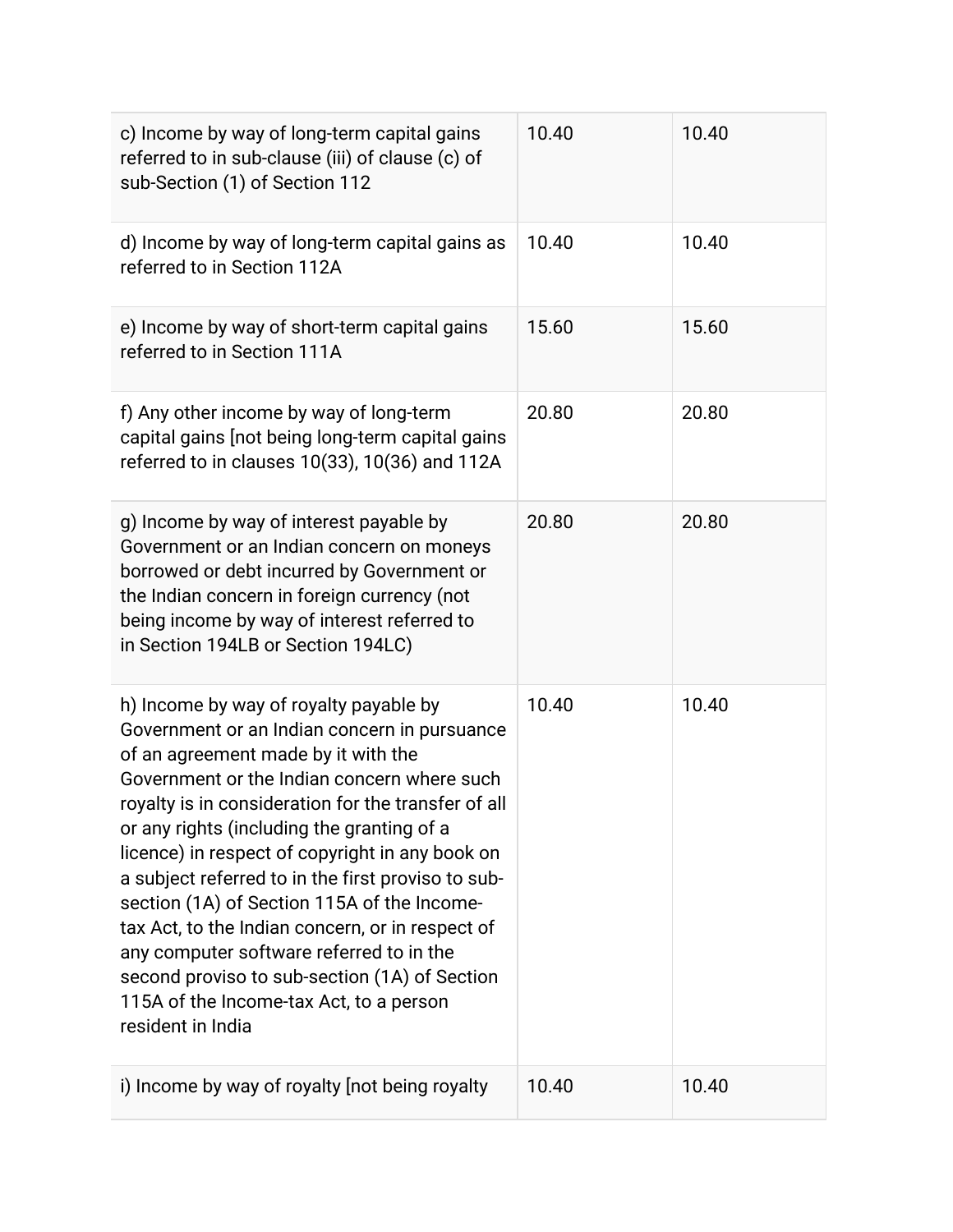| of the nature referred to point g) above E]<br>payable by Government or an Indian concern in<br>pursuance of an agreement made by it with<br>the Government or the Indian concern and<br>where such agreement is with an Indian<br>concern, the agreement is approved by the<br>Central Government or where it relates to a<br>matter included in the industrial policy, for the<br>time being in force, of the Government of India,<br>the agreement is in accordance with that<br>policy     |       |       |
|------------------------------------------------------------------------------------------------------------------------------------------------------------------------------------------------------------------------------------------------------------------------------------------------------------------------------------------------------------------------------------------------------------------------------------------------------------------------------------------------|-------|-------|
| j) Income by way of fees for technical services<br>payable by Government or an Indian concern in<br>pursuance of an agreement made by it with<br>the Government or the Indian concern and<br>where such agreement is with an Indian<br>concern, the agreement is approved by the<br>Central Government or where it relates to a<br>matter included in the industrial policy, for the<br>time being in force, of the Government of India,<br>the agreement is in accordance with that<br>policy | 10.40 | 10.40 |
| k) Any other income                                                                                                                                                                                                                                                                                                                                                                                                                                                                            | 31.20 | 31.20 |
| Section 196B: Income from units (including<br>long-term capital gain on transfer of such<br>units) to an offshore fund                                                                                                                                                                                                                                                                                                                                                                         | 10.40 | 10.40 |
| Section 196C: Income from foreign currency<br>bonds or GDR of an Indian company (including<br>long-term capital gain on transfer of such<br>bonds or GDR)                                                                                                                                                                                                                                                                                                                                      | 10.40 | 10.40 |
| Section 196D: Income of foreign Institutional<br>Investors from securities (not being dividend                                                                                                                                                                                                                                                                                                                                                                                                 | 20.80 | 20.80 |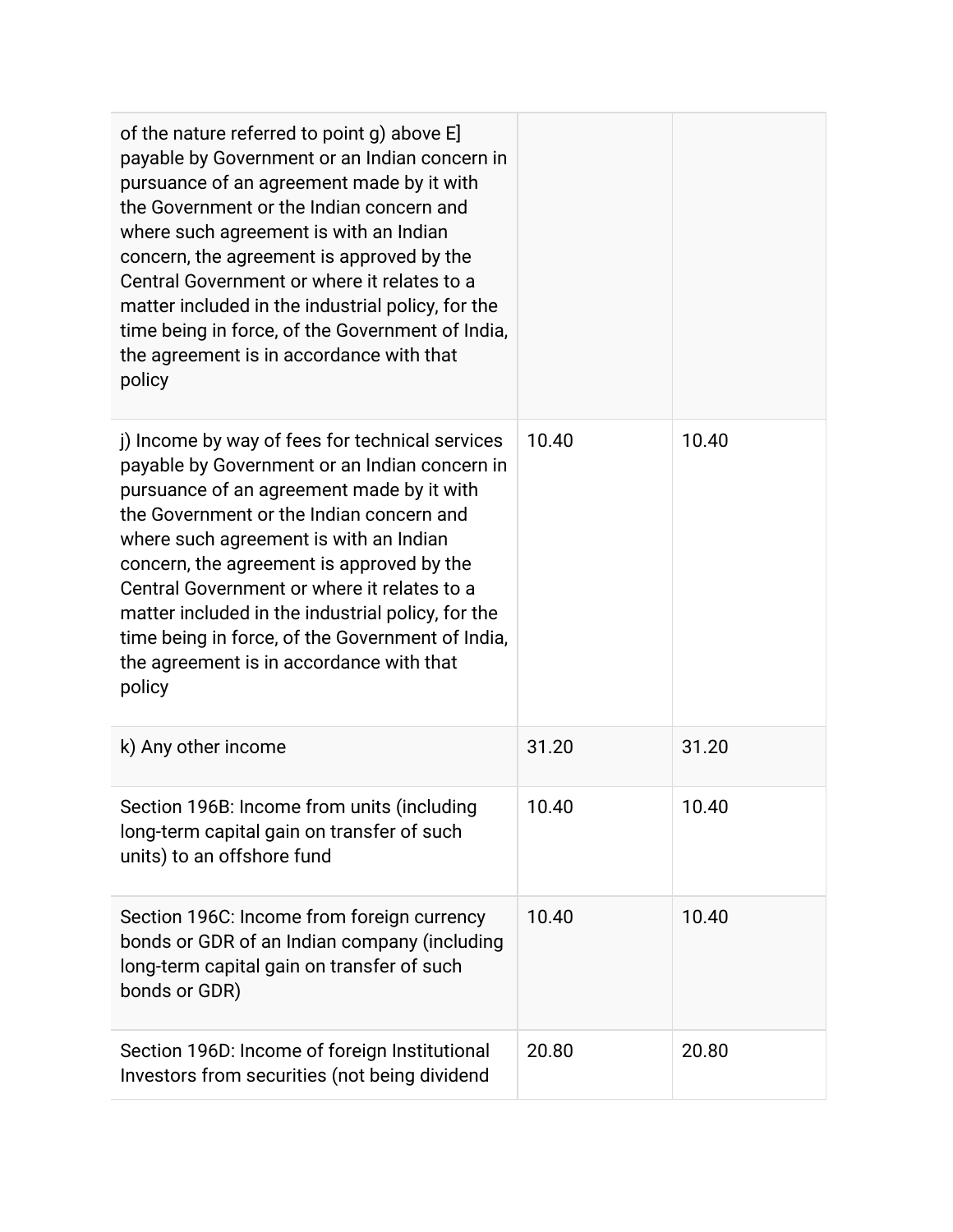| or capital gain arising from such securities)                                                                                                                                                                                    |                                        |                                                                  |
|----------------------------------------------------------------------------------------------------------------------------------------------------------------------------------------------------------------------------------|----------------------------------------|------------------------------------------------------------------|
| 2. In the case of a company-                                                                                                                                                                                                     |                                        |                                                                  |
| 2.1 where the company is a domestic<br>company-                                                                                                                                                                                  |                                        |                                                                  |
| Section 193: Interest on securities                                                                                                                                                                                              |                                        |                                                                  |
| a) any debentures or securities for money<br>issued by or on behalf of any local authority or<br>a corporation established by a Central, State or<br><b>Provincial Act;</b>                                                      | 10                                     | 10                                                               |
| b) any debentures issued by a company where<br>such debentures are listed on a recognised<br>stock exchange in accordance with the<br>Securities Contracts (Regulation) Act, 1956<br>(42 of 1956) and any rules made thereunder; | 10                                     | 10                                                               |
| c) any security of the Central or State<br>Government;<br>[i.e. 8% Saving (Taxable) Bonds, 2003 and<br>7.75% Saving (Taxable) Bonds, 2018]<br>(Monetary Limit - Rs 10,000)                                                       | 10                                     | 10                                                               |
| d) interest on any other security                                                                                                                                                                                                | 10                                     | 10                                                               |
| Section 194: Dividend                                                                                                                                                                                                            | 10<br>(Monetary Limit<br>$-$ Rs 2,500) | 10<br>(Monetary Limit<br>$-$ Rs 5,000)<br>(w.e.f.<br>01/04/2020) |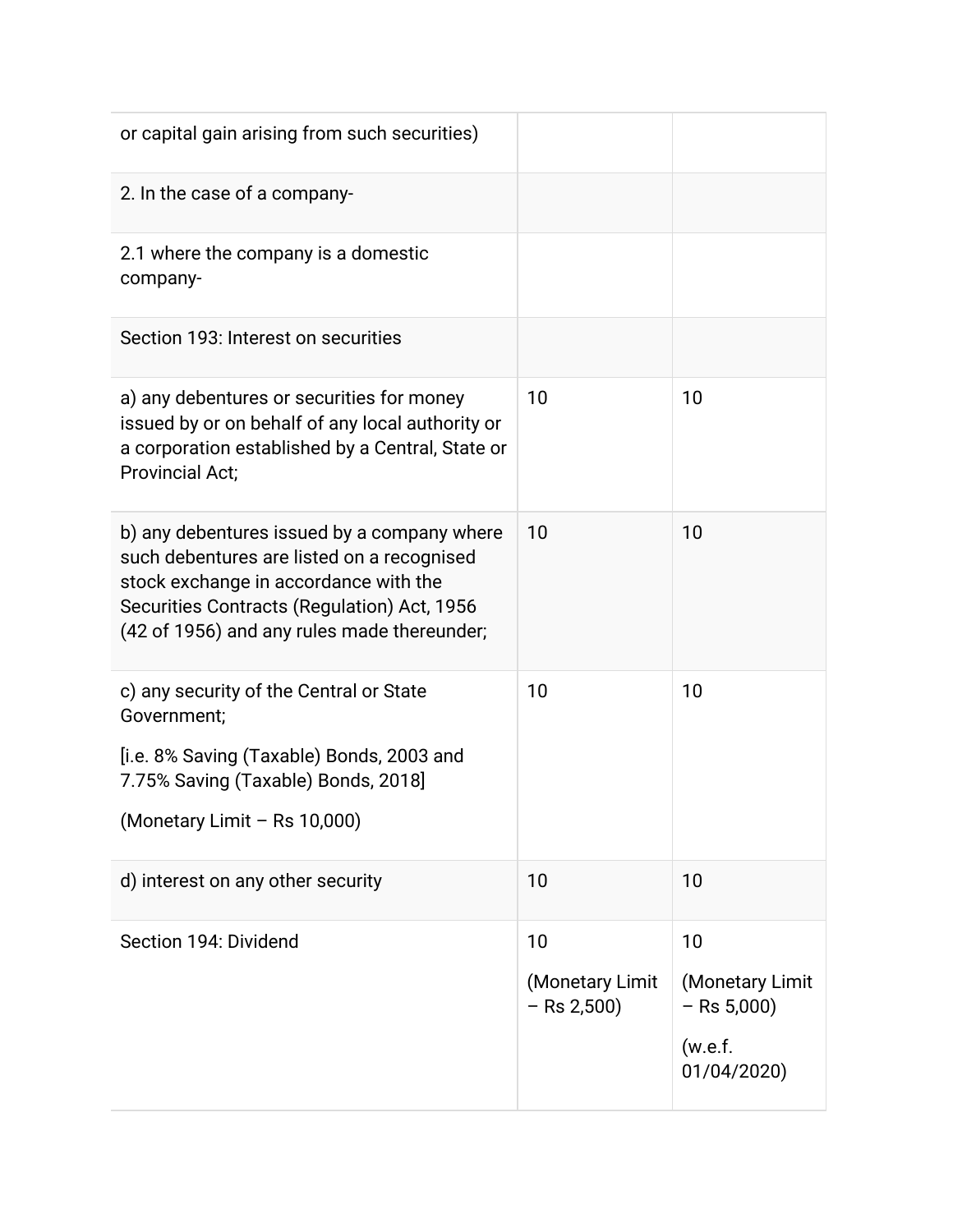| Section 194A: Income by way of interest other<br>than "Interest on securities"<br>(Monetary Limit - Rs 40,000)                                                                                          | 10             | 10             |
|---------------------------------------------------------------------------------------------------------------------------------------------------------------------------------------------------------|----------------|----------------|
| Section 194B: Income by way of winnings from<br>lotteries, crossword puzzles, card games and<br>other games of any sort<br>(Monetary Limit - Rs 10,000)                                                 | 30             | 30             |
| Section 194BB: Income by way of winnings<br>from horse races<br>(Monetary Limit - Rs 10,000)                                                                                                            | 30             | 30             |
| Section 194C: Payment to contractor/sub-<br>contractor<br>(Monetary Limit – Rs 30,000 per contract or Rs<br>1,00,000 for aggregate amount during the<br>year)                                           |                |                |
| a) HUF/Individuals                                                                                                                                                                                      | 1              | 1              |
| b) Others                                                                                                                                                                                               | $\overline{2}$ | $\overline{2}$ |
| Section 194D: Insurance commission<br>(Monetary Limit - Rs 15,000)                                                                                                                                      | 10             | 10             |
| Section 194DA: Payment in respect of life<br>insurance policy w.e.f. 1/9/2019, the tax shall<br>be deducted on the amount of income<br>comprised in insurance pay-out<br>(Monetary Limit - Rs 1,00,000) | 5              | 5              |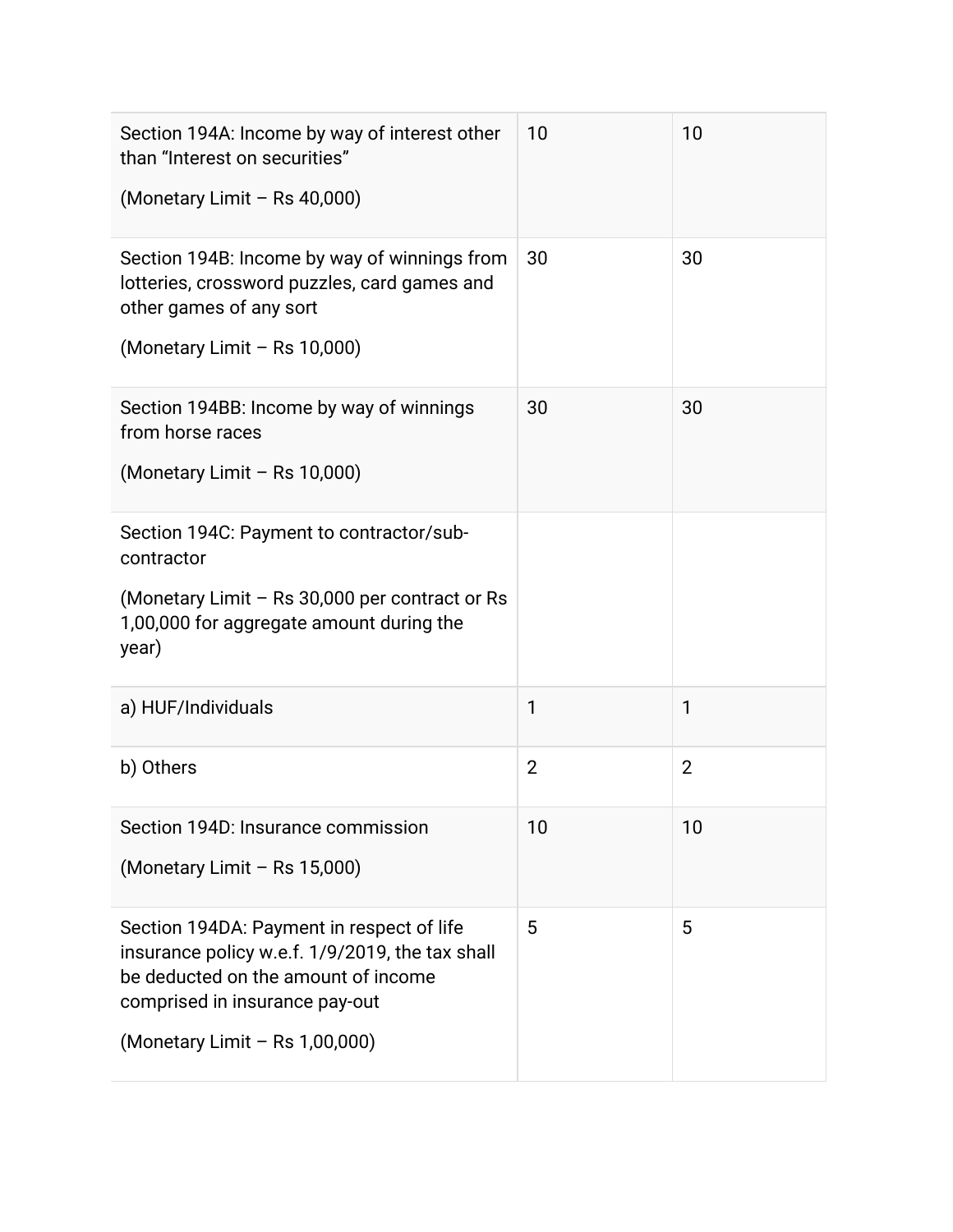| Section 194EE: Payment in respect of deposit<br>under National Savings scheme<br>(Monetary Limit - Rs 2,500)                                                    | 10             | 10             |
|-----------------------------------------------------------------------------------------------------------------------------------------------------------------|----------------|----------------|
| Section 194F: Payment on account of<br>repurchase of unit by Mutual Fund or Unit<br><b>Trust of India</b>                                                       | 20             | 20             |
| Section 194G: Commission, etc., on sale of<br>lottery tickets<br>(Monetary Limit - Rs 15,000)                                                                   | 5              | 5              |
| Section 194H: Commission or brokerage<br>(Monetary Limit - Rs 15,000)                                                                                           | 5              | 5              |
| Section 194-I: Rent<br>(Monetary Limit - Rs 2,40,000)                                                                                                           |                |                |
| a) Plant & Machinery                                                                                                                                            | $\overline{2}$ | $\overline{2}$ |
| b) Land or building or furniture or fitting                                                                                                                     | 10             | 10             |
| Section 194-IA: Payment on transfer of certain<br>immovable property other than agricultural<br>land (Monetary Limit - Consideration<br>exceeding Rs 50,00,000) | 1              | 1              |
| Section 194-IC: Payment of monetary<br>consideration under Joint Development<br>Agreements                                                                      | 10             | 10             |
| Section 194J: Payment for fees for Technical<br>services, Professional services or royalty etc.                                                                 | 10             |                |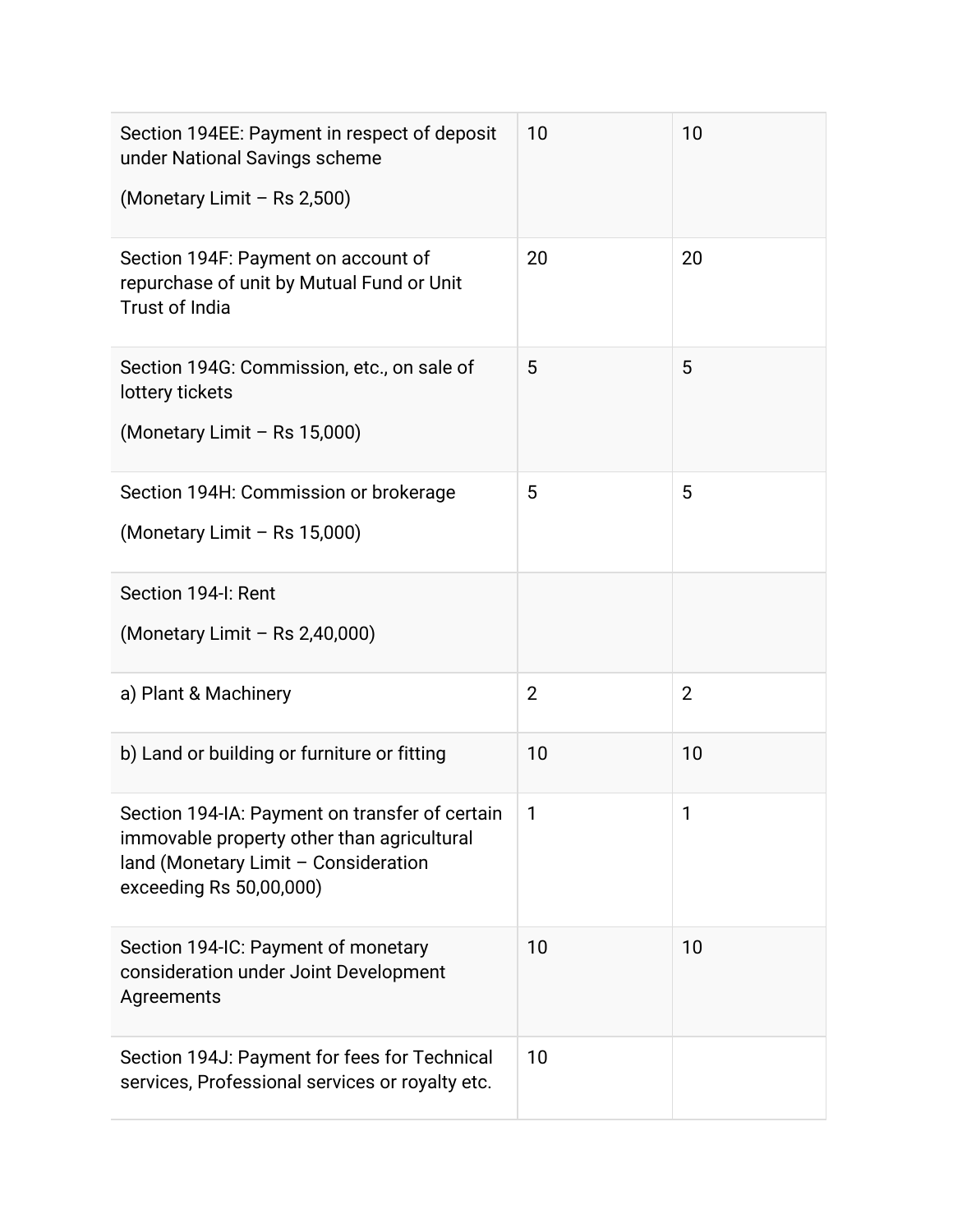| (Monetary Limit -Rs 30,000 p.a)                                                                                                                                                         |      |                             |
|-----------------------------------------------------------------------------------------------------------------------------------------------------------------------------------------|------|-----------------------------|
| a) Fee for technical services                                                                                                                                                           | 10   | 2<br>(w.e.f.<br>01/04/2020) |
| b) Fee in other all cases as per Section 194J                                                                                                                                           | 10   | 10                          |
| Note: With effect from June 1, 2017 the rate of<br>TDS would be 2% in case of payee engaged in<br>business of operation of call center.                                                 |      |                             |
| Section 194K: Payment of any income in<br>respect of                                                                                                                                    | N.A. | 10                          |
| d) Units of a Mutual Fund as per Section<br>10(23D)                                                                                                                                     |      |                             |
| e) Units from the administrator                                                                                                                                                         |      |                             |
| f) Units from specified company                                                                                                                                                         |      |                             |
| (This Section is inserted by Finance Act, 2020)<br>which is applicable from 01/04/2020)                                                                                                 |      |                             |
| Section 194LA: Payment of compensation on<br>acquisition of certain immovable property                                                                                                  | 10   | 10                          |
| (Monetary Limit - Rs 2,50,000 p.a.)                                                                                                                                                     |      |                             |
| Note: With effect from April 1, 2017, no<br>deduction of tax shall be made on any<br>payment which is exempt from levy of income-<br>tax under Right to Fair Compensation Act,<br>2013. |      |                             |
| Section 194LBA(1): Business trust shall<br>deduct tax while distributing, any interest<br>received or receivable by it from a SPV or any                                                | 10   | 10                          |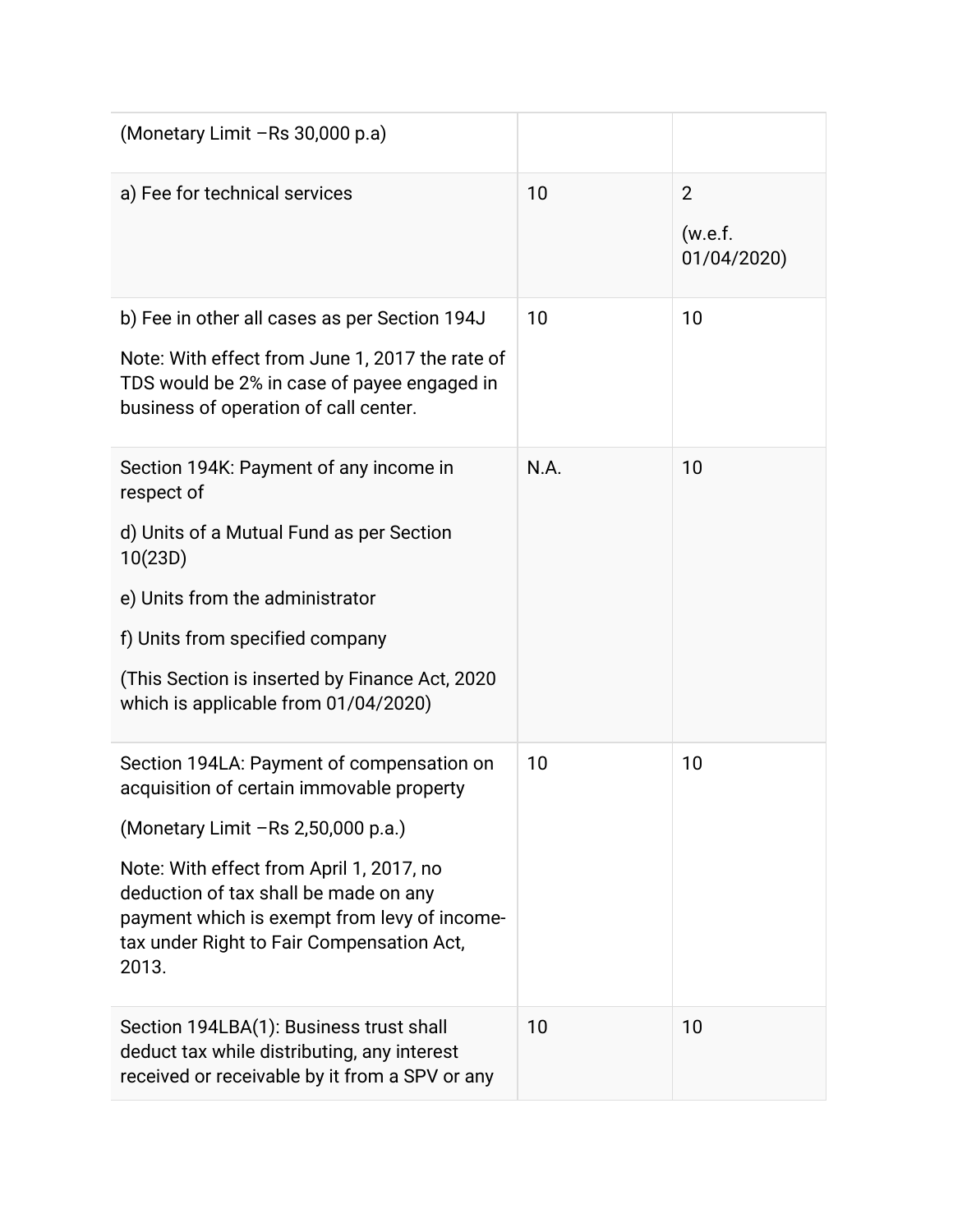| income received from renting or leasing or<br>letting out any real estate asset owned directly<br>by it, to its unit holders.                                                                                                                        |                |                |
|------------------------------------------------------------------------------------------------------------------------------------------------------------------------------------------------------------------------------------------------------|----------------|----------------|
| Section 194LBB: Investment fund paying an<br>income to a unit holder [other than income<br>which is exempt under Section 10(23FBB)].                                                                                                                 | 10             | 10             |
| Section 194LBC: Income in respect of<br>investment made in a securitisation trust<br>(specified in <i>Explanation</i> of section 115TCA)                                                                                                             | 10             | 10             |
| Section 194M: Payment of commission (not<br>being insurance commission), brokerage,<br>contractual fee, professional fee to a resident<br>person by an Individual or a HUF who are not<br>liable to deduct TDS under section<br>194C, 194H, or 194J. | 5              | 5              |
| Tax shall be deducted under Section<br>194M with effect from 1/09/2019 when<br>aggregate of sum credited or paid during a<br>financial year exceeds Rs. 50 lakh.                                                                                     |                |                |
| Section 194N: Cash withdrawal in excess of<br>Rs. 1 crore during the previous year from one<br>or more account maintained by a person with<br>a banking company, co-operative society<br>engaged in business of banking or a post<br>office          | $\overline{2}$ | $\overline{2}$ |
| (with effect from 01/09/2019)                                                                                                                                                                                                                        |                |                |
| Section 194-O: Applicable for E-Commerce<br>operator for sale of goods or provision of<br>service facilitated by it through its digital or<br>electronic facility or platform.                                                                       | N.A.           | 1              |
| (This Section is inserted by Finance Act, 2020                                                                                                                                                                                                       |                |                |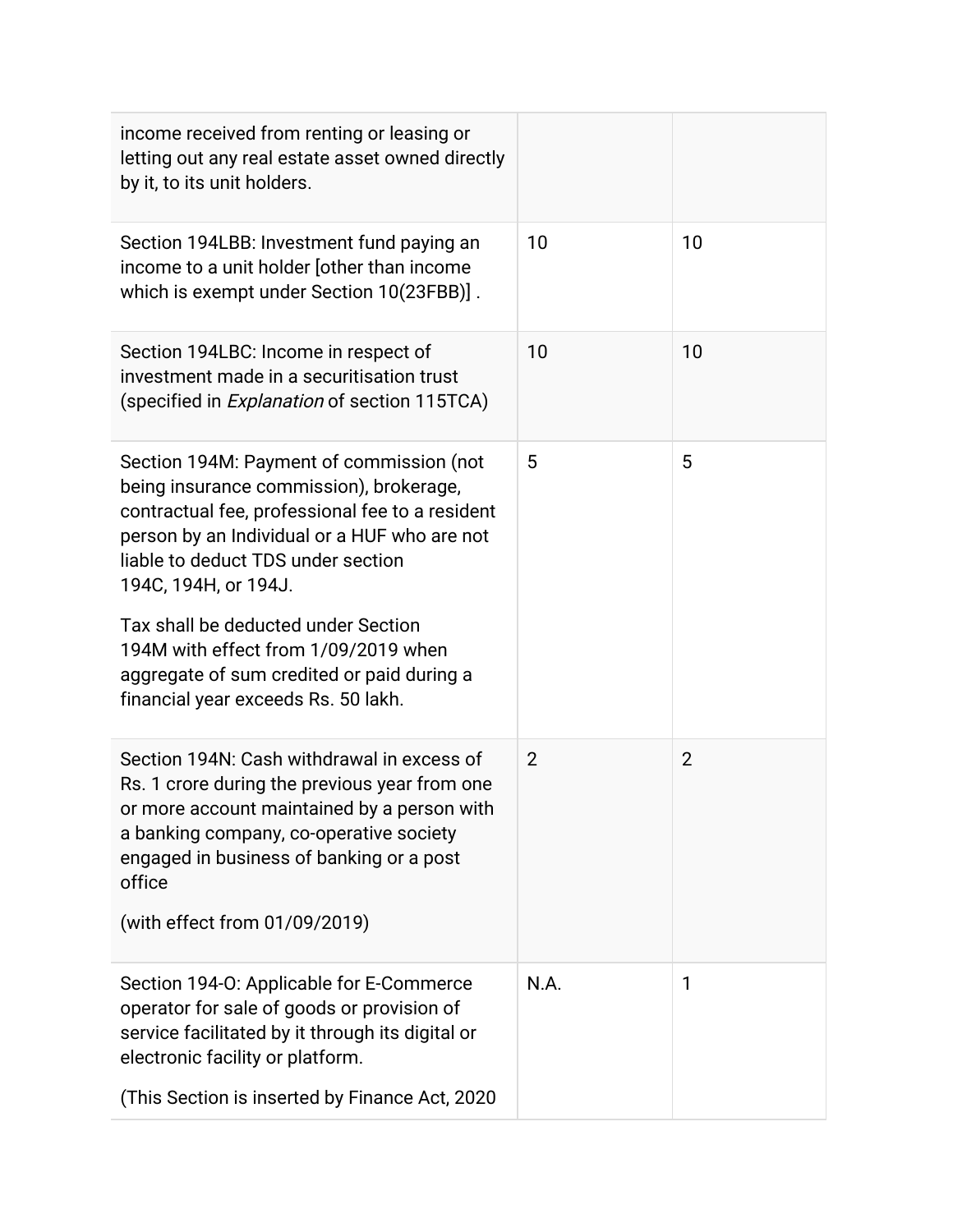| which is applicable from 01/04/2020)                                                                                                                                                                         |       |       |
|--------------------------------------------------------------------------------------------------------------------------------------------------------------------------------------------------------------|-------|-------|
| 2.2 where the company is not a domestic<br>company*-                                                                                                                                                         |       |       |
| Section 194B: Income by way of winnings from<br>lotteries, crossword puzzles, card games and<br>other games of any sort                                                                                      | 31.2  | 31.2  |
| Section 194BB: Income by way of winnings<br>from horse races                                                                                                                                                 | 31.2  | 31.2  |
| Section 194E: Payment to non-resident sports<br>association                                                                                                                                                  | 20.80 | 20.80 |
| Section 194G: Commission, etc., on sale of<br>lottery tickets                                                                                                                                                | 5.20  | 5.20  |
| Section 194LB: Payment of interest on<br>infrastructure debt fund                                                                                                                                            | 5.20  | 5.20  |
| Section 194LBA(2): Business trust shall<br>deduct tax while distributing any interest<br>income received or receivable by it from a SPV<br>to its unit holders.                                              | 5.20  | 5.20  |
| Section 194LBA(3): Business trust shall<br>deduct tax while distributing any income<br>received from renting or leasing or letting out<br>any real estate asset owned directly by it to its<br>unit holders. | 41.6  | 41.6  |
| Section 194LBB: Investment fund paying an<br>income to a unit holder [other than income<br>which is exempt under Section 10(23FBB)].                                                                         | 41.6  | 41.6  |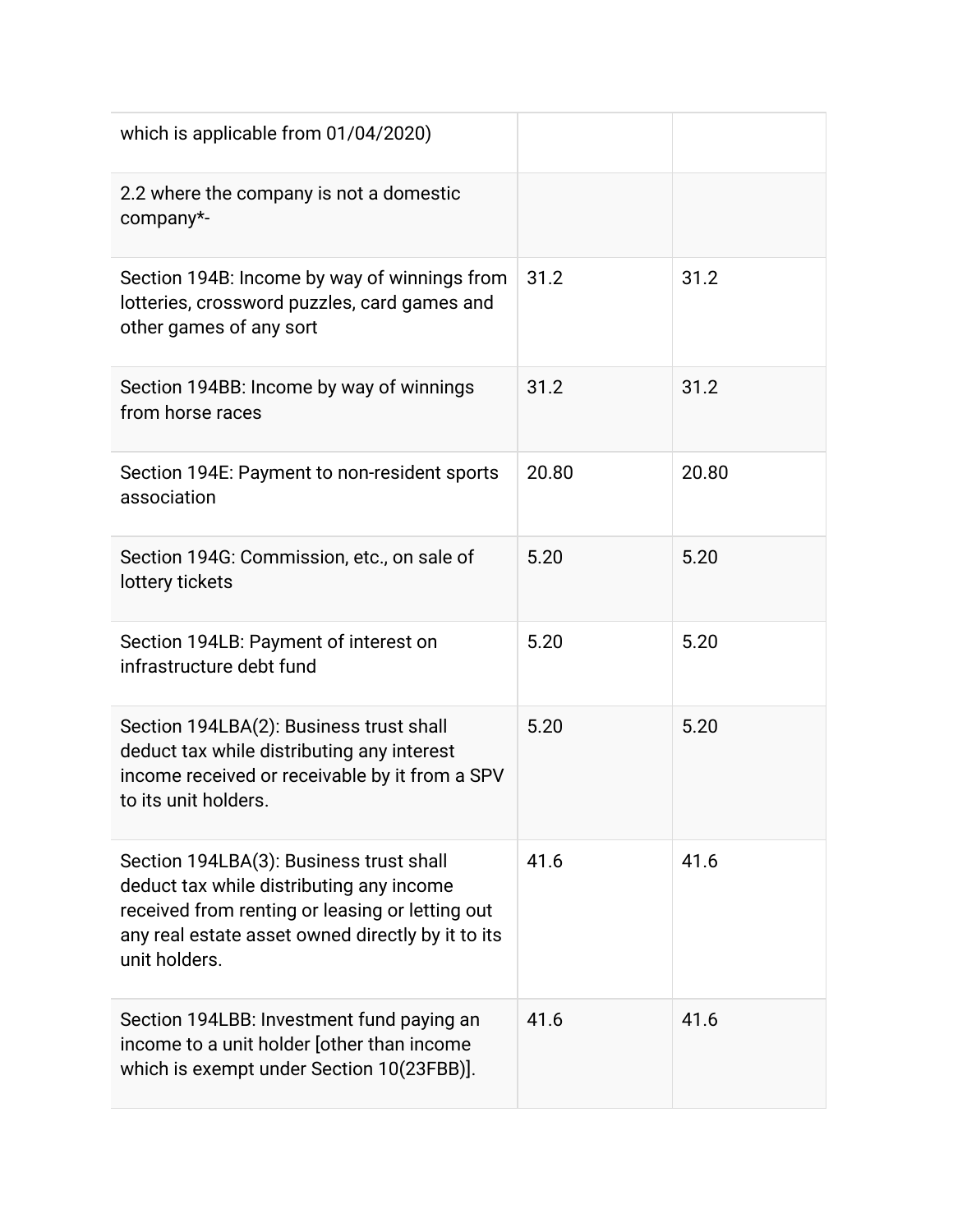| Section 194LBC: Income in respect of<br>investment made in a securitisation trust<br>(specified in <i>Explanation</i> of section115TCA)                                                                                                                                                              | 41.6  | 41.6  |
|------------------------------------------------------------------------------------------------------------------------------------------------------------------------------------------------------------------------------------------------------------------------------------------------------|-------|-------|
| Section 194LC: Payment of interest by an<br>Indian Company or a business trust in respect<br>of money borrowed in foreign currency under a<br>loan agreement or by way of issue of long-<br>term bonds (including long-term infrastructure<br>bond)<br>Note: Now TDS at concessional rate of 5% will | 5.20  | 5.20  |
| be applicable for borrowings made after April<br>1, 2020 but before July 1, 2023                                                                                                                                                                                                                     |       |       |
| Section 194LD: Payment of interest on rupee<br>denominated bond of an Indian Company or<br>Government securities to a Foreign<br>Institutional Investor or a Qualified Foreign<br>Investor                                                                                                           | 5.20  | 5.20  |
| Note: Now TDS at concessional rate of 5% will<br>be applicable for borrowings made after April<br>1, 2020 but before July 1, 2023.                                                                                                                                                                   |       |       |
| Section 195: Payment of any other sum                                                                                                                                                                                                                                                                |       |       |
| a) Income by way of long-term capital gains<br>referred to in sub-clause (iii) of clause (c) of<br>sub-section (1) of Section 112                                                                                                                                                                    | 10.40 | 10.40 |
| b) Income by way of long-term capital gains as<br>referred to in Section 112A                                                                                                                                                                                                                        | 10.40 | 10.4  |
| c) Income by way of short-term capital gains<br>referred to in Section 111A                                                                                                                                                                                                                          | 15.60 | 15.60 |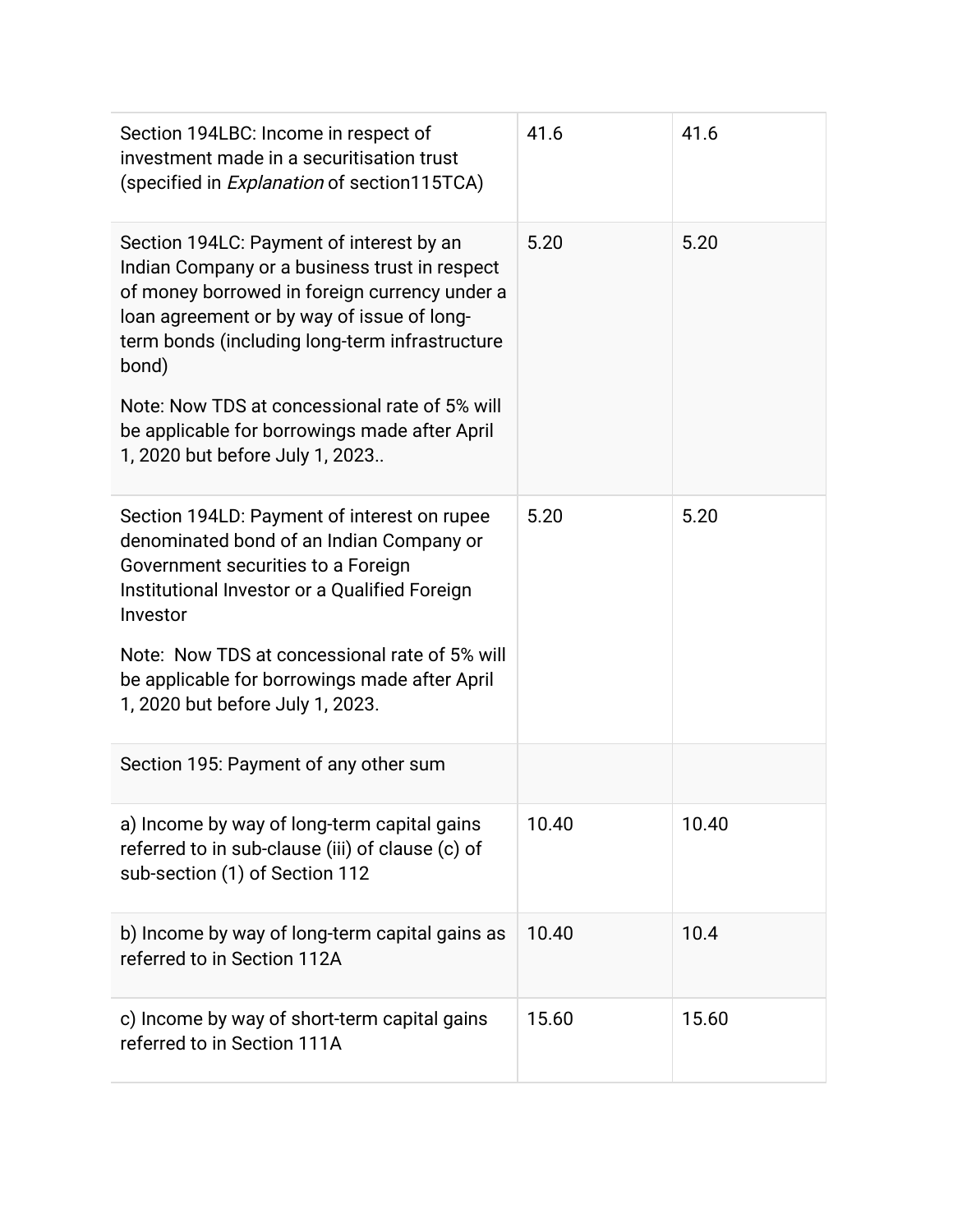| d) Any other income by way of long-term<br>capital gains [not being long-term capital gains<br>referred to in clauses 10(33), 10(36) and 112A                                                                                                                                                                                                                                                                                                                                                                                                                                                                                                                                                 | 20.80 | 20.80 |
|-----------------------------------------------------------------------------------------------------------------------------------------------------------------------------------------------------------------------------------------------------------------------------------------------------------------------------------------------------------------------------------------------------------------------------------------------------------------------------------------------------------------------------------------------------------------------------------------------------------------------------------------------------------------------------------------------|-------|-------|
| e) Income by way of interest payable by<br>Government or an Indian concern on moneys<br>borrowed or debt incurred by Government or<br>the Indian concern in foreign currency (not<br>being income by way of interest referred to<br>in Section 194LB or Section 194LC)                                                                                                                                                                                                                                                                                                                                                                                                                        | 20.80 | 20.80 |
| f) Income by way of royalty payable by<br>Government or an Indian concern in pursuance<br>of an agreement made by it with the<br>Government or the Indian concern after the<br>31st day of March, 1976 where such royalty is<br>in consideration for the transfer of all or any<br>rights (including the granting of a licence) in<br>respect of copyright in any book on a subject<br>referred to in the first proviso to sub-section<br>(1A) of Section 115A of the Income-tax Act, to<br>the Indian concern, or in respect of any<br>computer software referred to in the second<br>proviso to sub-section (1A) of Section 115A of<br>the Income-tax Act, to a person resident in<br>India | 10.40 | 10.40 |
| g) Income by way of royalty [not being royalty<br>of the nature referred to in point e) above C<br>payable by Government or an Indian concern in<br>pursuance of an agreement made by it with<br>the Government or the Indian concern and<br>where such agreement is with an Indian<br>concern, the agreement is approved by the<br>Central Government or where it relates to a<br>matter included in the industrial policy, for the<br>time being in force, of the Government of India,<br>the agreement is in accordance with that                                                                                                                                                          |       |       |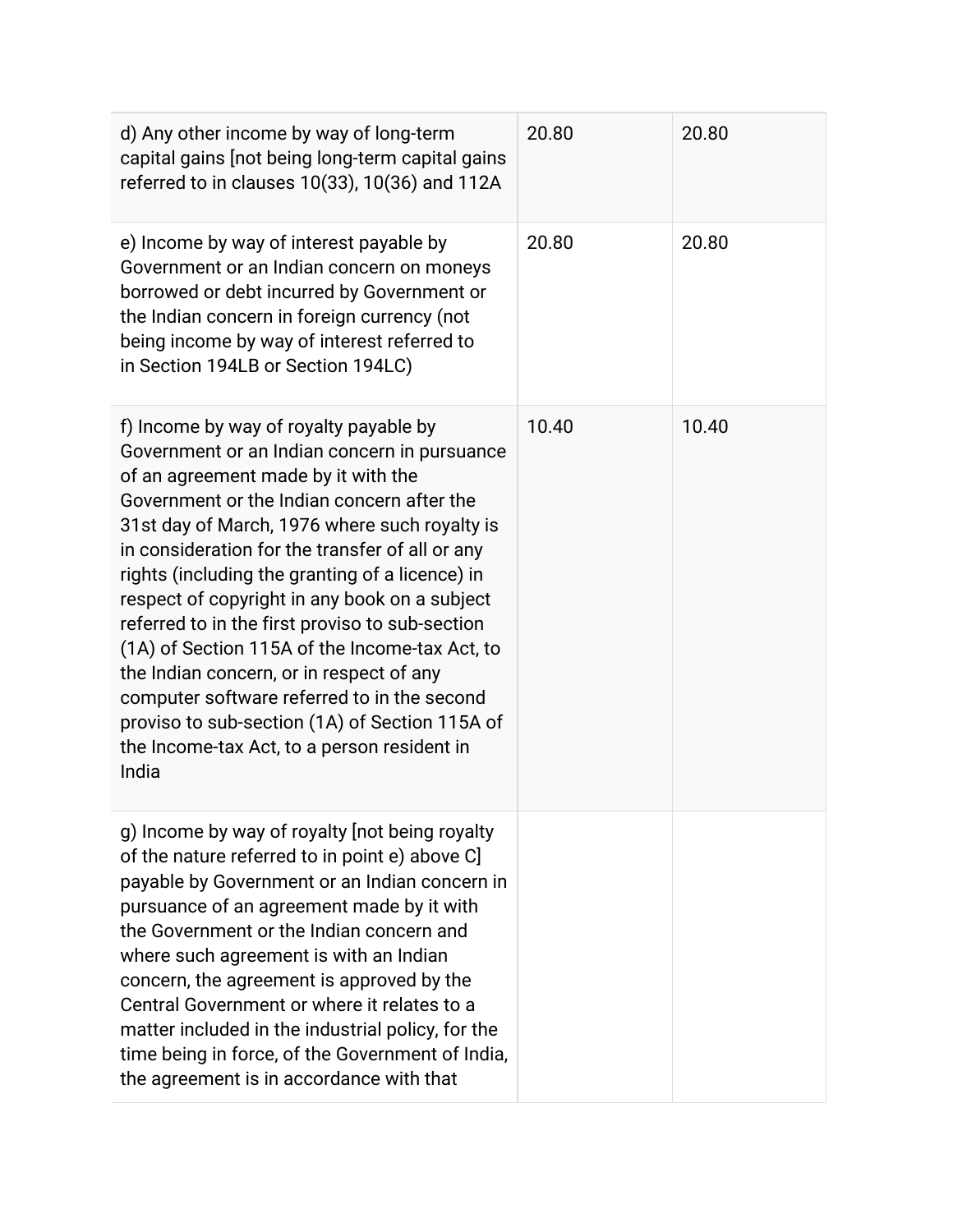| $policy-$                                                                                                                                                                                                                                                                                                                                                                                                                                                                                         |      |      |
|---------------------------------------------------------------------------------------------------------------------------------------------------------------------------------------------------------------------------------------------------------------------------------------------------------------------------------------------------------------------------------------------------------------------------------------------------------------------------------------------------|------|------|
| A. where the agreement is made after the 31st<br>day of March, 1961 but before the 1st day of<br>April, 1976                                                                                                                                                                                                                                                                                                                                                                                      | 52   | 52   |
| B. where the agreement is made after the 31st<br>day of March, 1976                                                                                                                                                                                                                                                                                                                                                                                                                               | 10.4 | 10.4 |
| h) Income by way of fees for technical<br>services payable by Government or an Indian<br>concern in pursuance of an agreement made<br>by it with the Government or the Indian<br>concern and where such agreement is with an<br>Indian concern, the agreement is approved by<br>the Central Government or where it relates to a<br>matter included in the industrial policy, for the<br>time being in force, of the Government of India,<br>the agreement is in accordance with that<br>$policy-$ |      |      |
| A. where the agreement is made after the 29th<br>day of February, 1964 but before the 1st day of<br>April, 1976                                                                                                                                                                                                                                                                                                                                                                                   | 52   | 52   |
| B. where the agreement is made after the 31st<br>day of March, 1976                                                                                                                                                                                                                                                                                                                                                                                                                               | 10.4 | 10.4 |
| i) Any other income                                                                                                                                                                                                                                                                                                                                                                                                                                                                               | 41.6 | 41.6 |
| Section 196B: Income from units (including<br>long-term capital gain on transfer of such<br>units) to an offshore fund                                                                                                                                                                                                                                                                                                                                                                            | 10.4 | 10.4 |
| Section 196C: Income from foreign currency<br>bonds or GDR of an Indian company (including                                                                                                                                                                                                                                                                                                                                                                                                        | 10.4 | 10.4 |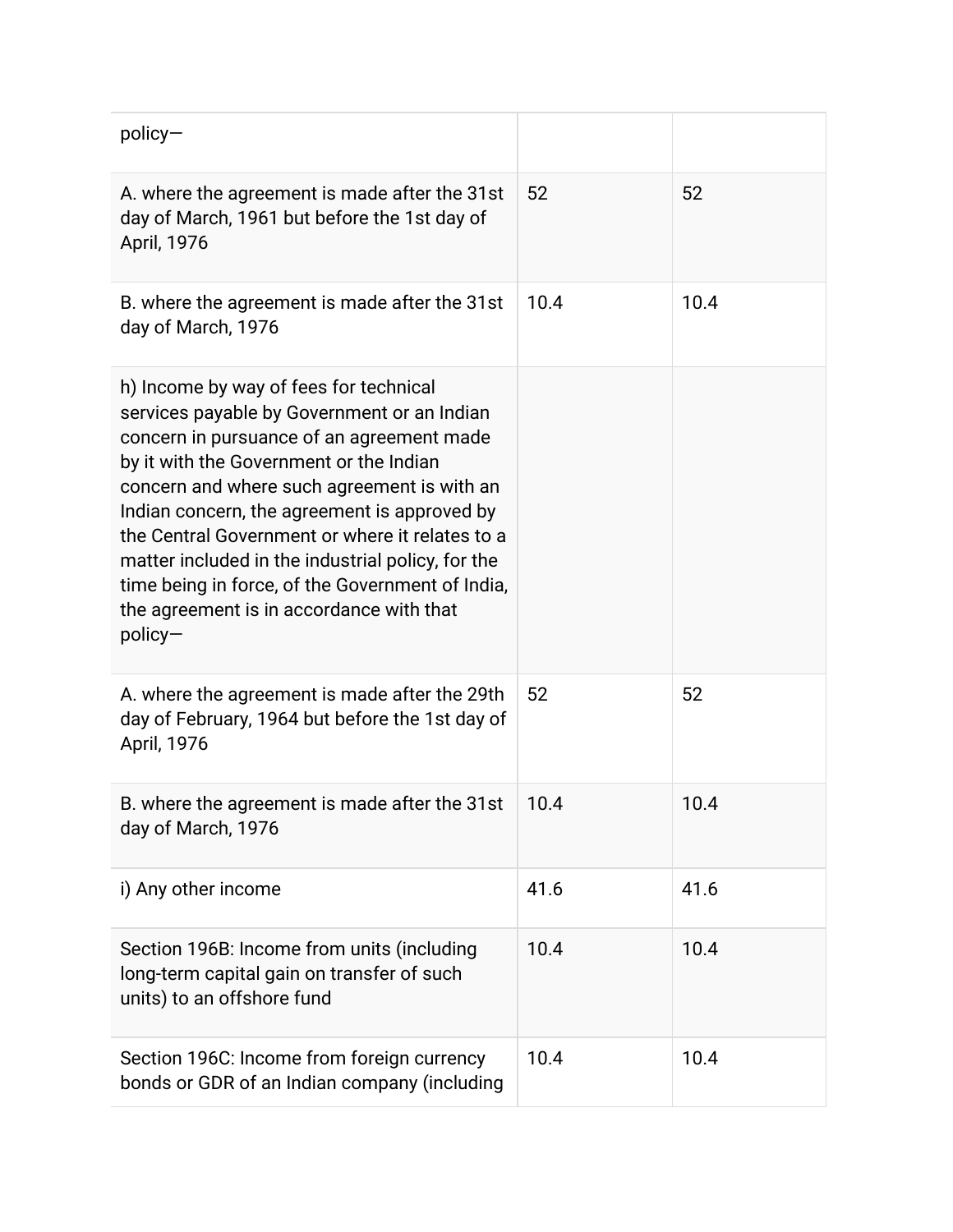| long-term capital gain on transfer of such<br>bonds or GDR)                                                                                     |       |       |
|-------------------------------------------------------------------------------------------------------------------------------------------------|-------|-------|
| Section 196D: Income of foreign Institutional<br>Investors from securities (not being dividend<br>or capital gain arising from such securities) | 20.80 | 20.80 |

\* The rate of TDS are after considering cess @4% and shall be increased by applicable surcharge.

## 30) What is Advance tax?

Ans: Advance tax means income tax should be paid in advance instead of lump sum payment at year end. It is also known as pay as you earn tax. These payments have to be made in instalments as per due dates provided by the income tax department.

## 31) Who should pay Advance Tax?

Ans: Salaried, freelancers and businesses-If your total tax liability is Rs 10,000 or more in a financial year you have to pay advance tax. Advance tax applies to all taxpayers, salaried, freelancers, and businesses. Senior citizens, who are 60 years or older, and do not run a business, are exempt from paying advance tax.

Presumptive income for Businesses–The taxpayers who have opted for presumptive taxation scheme under section 44AD have to pay the whole amount of their advance tax in one instalment on or before 15 March. They also have an option to pay all of their tax dues by 31 March.

Presumptive income for Professionals–Independent professionals such as doctors, lawyers, architects etc. come under the presumptive scheme under section 44ADA. They have to pay the whole of their advance tax liability in one instalment on or before 15 March. They can also pay the entire amount by 31 March.

#### 32) What are the due dates of payment of Advance tax?

Ans: Advance tax has to paid by the assessee on the following dates specified by the Income Tax act. The delay in the payment of advance tax attracts penalty. The following dates are applicable to all assessees.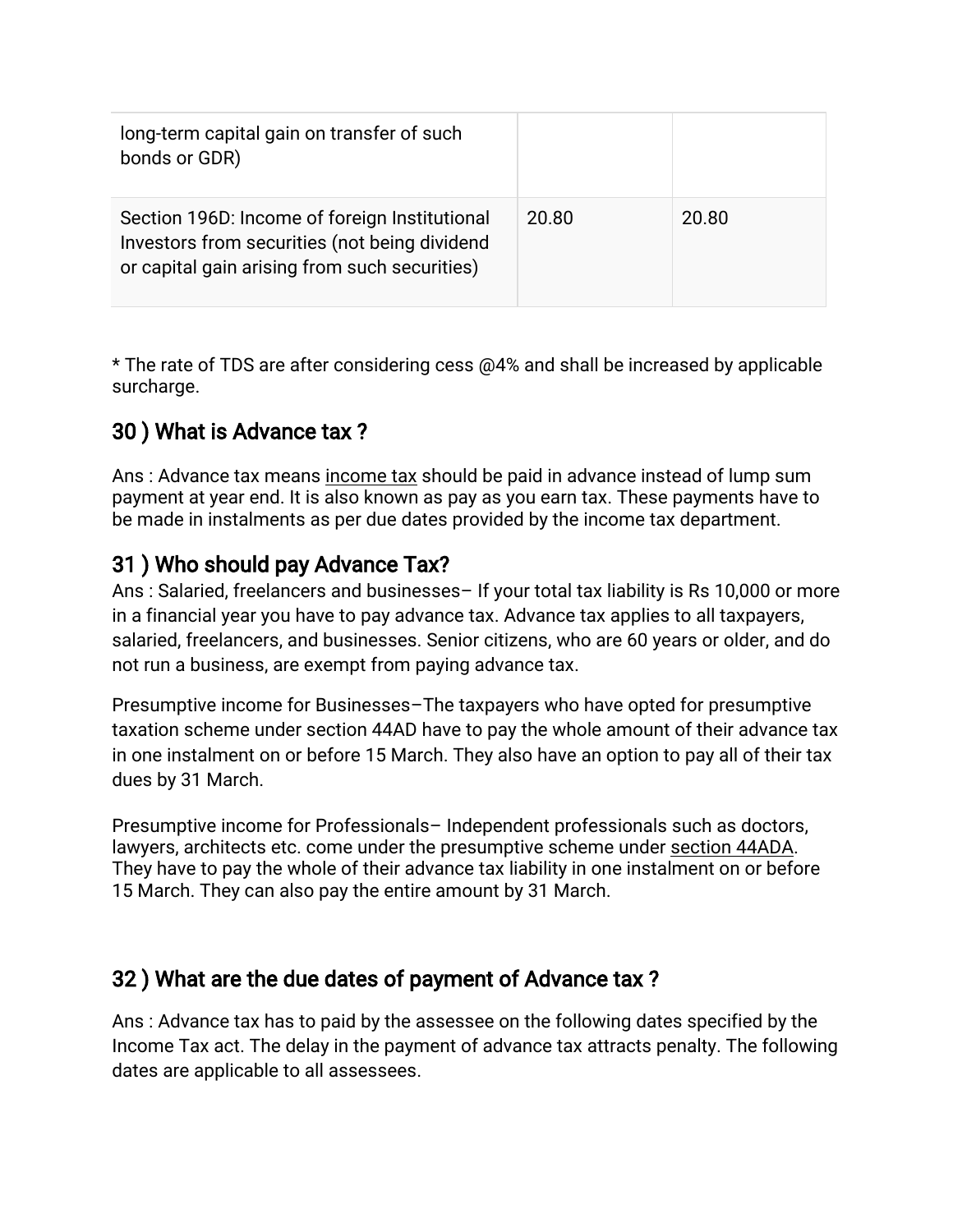| <b>Advance Tax</b>                                                      | Installment     | Due Dates      |  |
|-------------------------------------------------------------------------|-----------------|----------------|--|
| 15% of Advance Tax                                                      | 1st Installment | 15th June      |  |
| 30% of Advance Tax                                                      | 2nd Installment | 15th September |  |
| 30% of Advance Tax                                                      | 3rd Installment | 15th December  |  |
| 25% of Advance Tax                                                      | 4th Installment | 15th March     |  |
| Tax on capital gains or casual incomes arising after 15th March, if any |                 |                |  |

## 33) How to Calculate Advance Tax?

Ans: Advance tax is payable in installment as above on total income estimated for the financial year including capital gains and casual incomes such as winning from lotteries, races etc.

The income for the current year should be estimated as precisely and correctly as possible. The mistake attracts penal interest.

If any capital gains or casual income arises subsequent to payment of an installment, the remaining installment of advance tax should be revised. If any income arises after 15th March then advance tax can be deposited on such income up to 31st March.

#### 34) Highlight Interest Penalty under Sections 234A, 234B, and 234C -

Ans: It is essential to pay income tax, on time. A delay or not paying tax can attract fine, according to the amount pending. Here is how interest penalty is calculated under Sections 234A, 234B and 234C.

Section 234A: Delay in filing Income Tax Return:

All taxes should be paid before the end of a financial year. In case there is any outstanding tax, the balance should be paid and income tax returns filed on or before July 31 of every following assessment year (AY). If the tax returns are filed after this date, then the taxpayer is charged 1% simple interest every month of the outstanding tax amount. The interest is calculated from the due date of filing returns till the date the return is actually filed.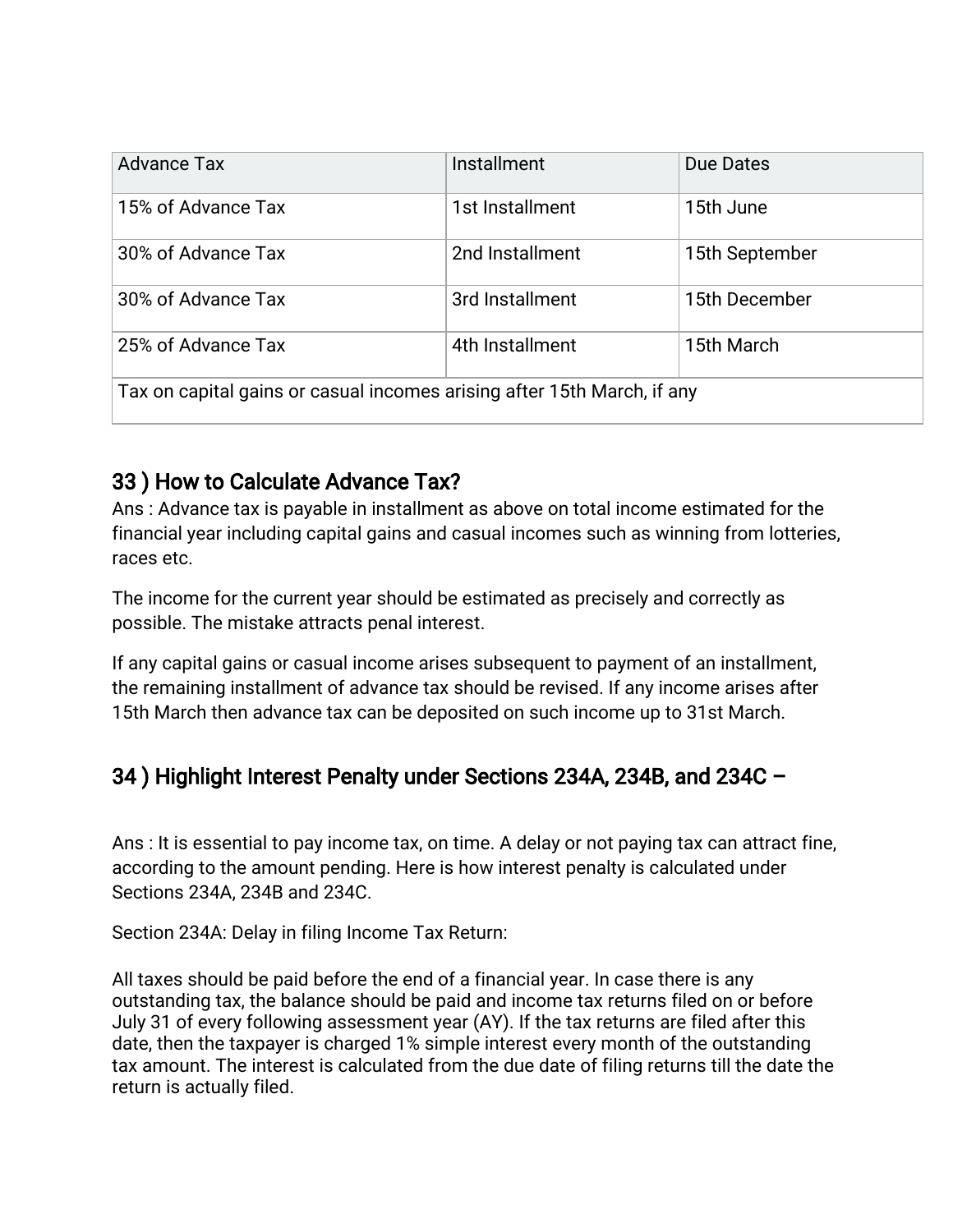Calculating Interest Penalty:

Mr Roy has a total tax outstanding amounting to Rs 2,00,000 (including net of the advance tax paid and TDS, if any). He files his tax return on December 15 instead of July 31 of the assessment year. Since he missed the actual date to file a return, he is late by 5 months in paying tax.

The penalty is calculated as:

Interest=200,000x1%x5=Rs.10,000

Mr Roy will be paying Rs 10,000 extra, above the tax amount In case he fails to file his tax return, he will be required to pay 1% simple interest till March 31, which is the end of the assessment year. As seen in the illustration above, Mr Roy's liability would be 8% of Rs. 2,00,000 which is Rs 16,000.

Section 234B: Incomplete Payment of Tax:

In case an individual has to pay Rs 10,000 or more as tax in a fiscal year, then advance tax is applicable. The tax dues that are paid at a specific time period, as regulated by the Income Tax Department are termed as advance taxes. Businessmen, self-employed professionals, and salaried employees are liable to pay advance tax, where tax payable amounts to Rs 10,000. Under Section 44AD, when a taxpayer opts for computing business income, which has a turnover of 8% on presumptive basis, he is exempted from paying advance tax. Senior citizens above 60 years and with no income also enjoy tax exemptions under this section.

The taxpayer should have paid the maximum amount (least 90%) of the total tax payable by the end of the financial year. Failure to pay the tax, if the amount is more than 10% of the liability, then a penalty of simple interest 1% will be charged under Section 234B.

Advance Tax means paying your tax dues based on the dates (usually quarterly) provided by the income tax department. If you don't pay advance tax, you may be liable to pay interest under section 234B.

Calculating Interest Penalty - With Example:

Rahul has to pay total tax of Rs 2,00,000 for the current fiscal year. TDS (Tax Deducted at Source) amounting to Rs 1, 82, 650 was deducted from the income. On March 25, Rahul paid Rs 7,000, while the balance amount of Rs 10,350 was paid on July 20. The penalty is calculated as under:

Before calculating interest penalty, it is necessary to check if the taxpayer is liable to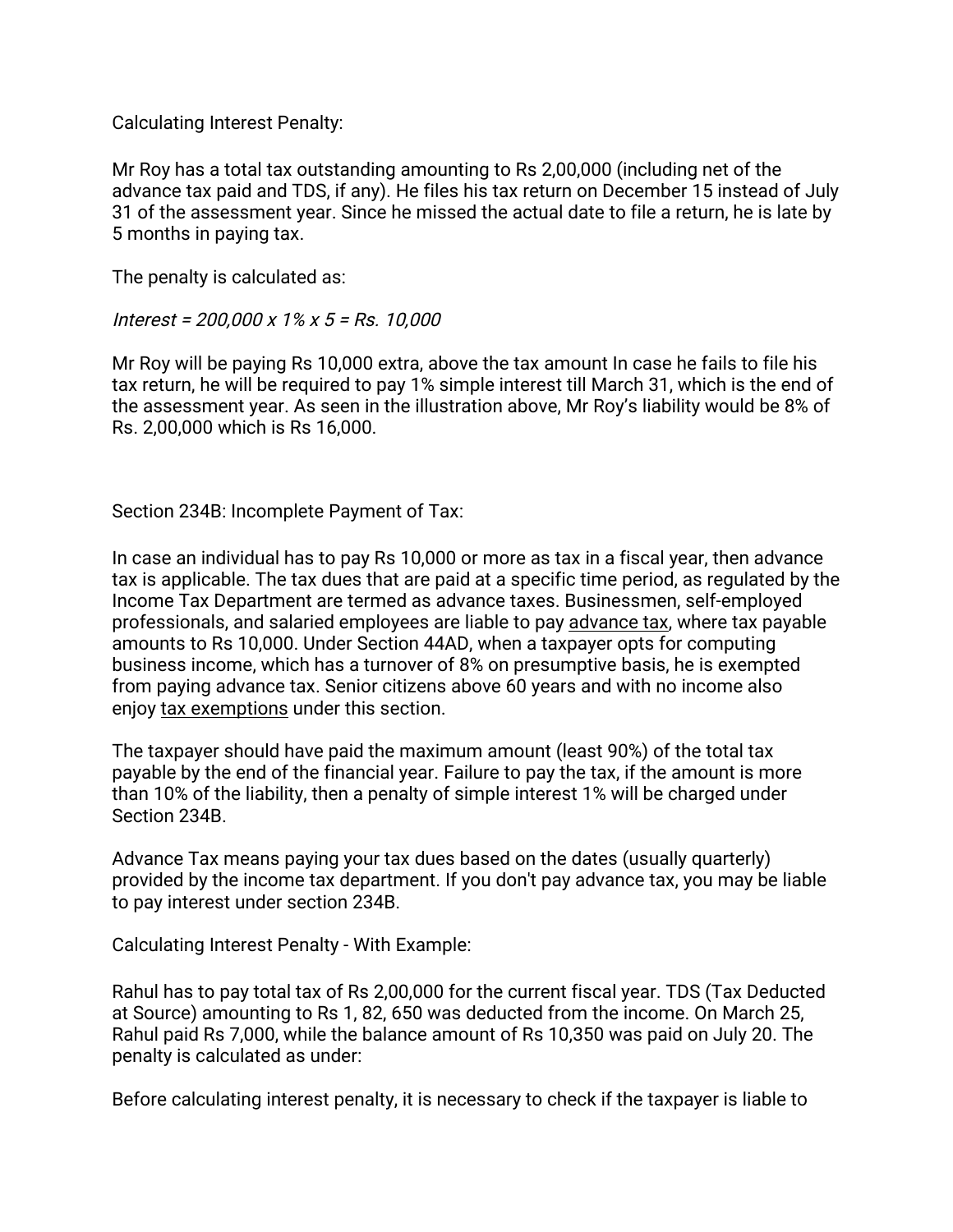pay interest under Section 234B.

Assessed tax = Total Tax -  $TDS$ 

=Rs2,00,000-Rs1,82,650

=Rs17,350

90% of Rs 17,350 i.e. Rs 15,615 should have been paid as tax, as on March 31. Rohit, however, paid only Rs 7,000. Hence Rohit will have to pay interest penalty on the assessed tax.

Rs 15,600 (rounded figure considered) x 1% x 4 months (calculated till July) = Rs 624.

Hence Rohit will be liable to pay Rs 624, as penalty on the interest of the assessed tax, under Section 234B.

Section 243C: Delay in Periodic Payment of Tax:

Income tax should be paid on time every financial year to avoid interest and penalty on late payment. Advance tax can be paid on the dates mentioned below:

15% of advance tax on or before June 15 in case of corporate taxpayer.

45% and 30% tax advance to be paid by corporate and noncorporate taxpayer respectively, on or before September 15.

60% and 75% of tax advance by non-corporate and corporate taxpayers should be paid on or before December 15.

100% tax advance by both corporate and noncorporate taxpayers should be paid on or before March 15.

Calculating Interest Penalty:

The interest penalty is 1% of the tax amount due from the above mentioned dates till the actual payment date. The amount to be paid, is calculated after tax deductions under Sections 90, 91, and 115JD. Here's is how interest penalty is calculated, under Section 234C:

#### Non-Corporate Taxpayer:

1% interest rate per month for a period of 3 months is computed for advance tax less than 30% of the amount on or before September 15.

In case advance tax is paid on or before December 15 is less than 60% of the taxable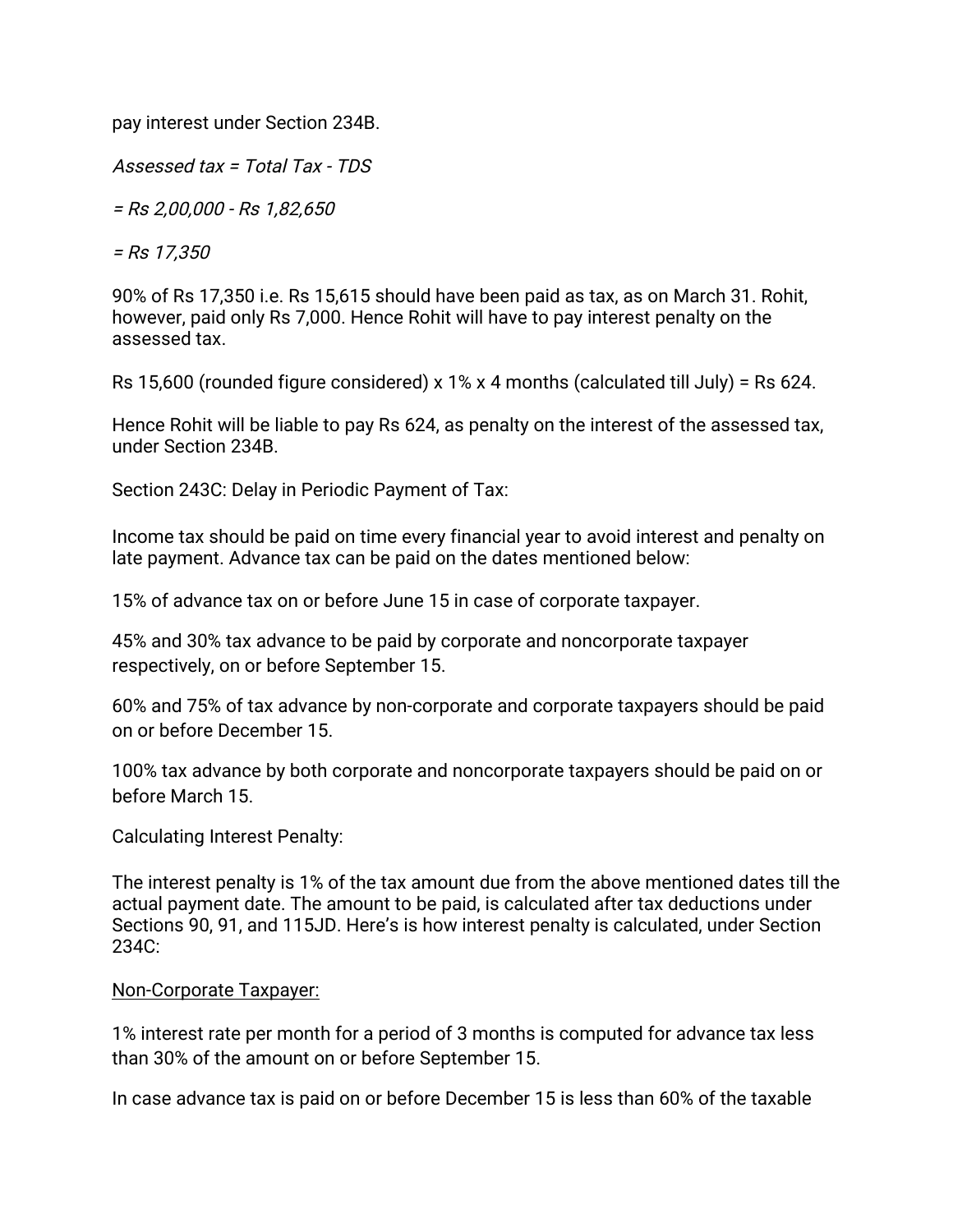amount, interest of 1% for a period of 3 months is levied.

For amount less than 100% of the advance tax paid on or before March 15, a simple interest of 1% per month is computed.

#### Corporate Taxpayer:

If 15% of the amount is already deposited on or before June 12, and advance tax is less than 12%, then an interest of 1% per month for three months is levied.

In case 45% of the tax is deposited on or before September 15, and advance tax is less than 36%, a penalty for 3 months is charged at 1% of the interest per month.

When 75% tax is paid before December 15, and payable amount is less than 75%, 1% simple interest per month is computed for a period of 3 months.

When advance tax to be paid is less than 100% of the amount already paid as tax, then a simple interest of 1% is charged.

There is no interest penalty charged, under the following circumstances:

The taxpayer has paid the tax in full and advance tax on the income, in instalments before the end of the fiscal year.

In case of failure to estimate amount of speculative income such as lottery, or capital gains.

#### 35) What are the different forms of ITR forms?

Ans: In total, there are almost 9 types of ITR forms available for a tax payer to file his taxes. However, only the following forms are to be taken into consideration by individuals when filing returns as per the Central Board of Direct Taxes in India:

ITR-1

ITR-2

ITR-2A

ITR-3

ITR-4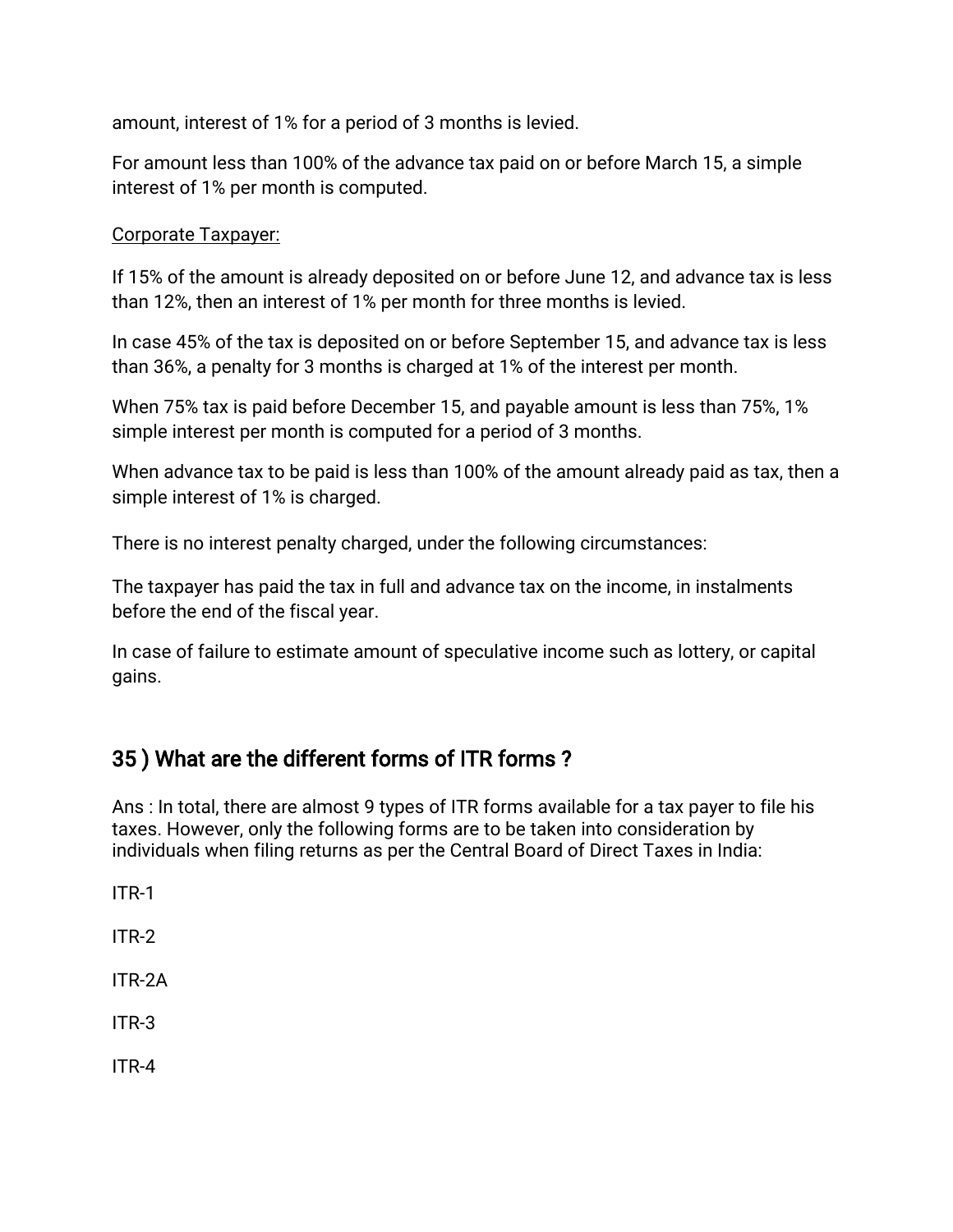ITR-4S

The following income tax return forms are applicable only for companies and firms:

ITR-5

ITR-6

ITR-7

ITR-1

Also known as the Sahaj form, this income tax return form is to be filed solely by an individual taxpayer. Any other assesse liable to pay tax, is not eligible to avail of this form for filing their returns. This form is applicable for the following people:

A person who earns his income via salary or through other means such as pension

A person who earns his livelihood from a single housing property

An individual who has no income from no other business or who have no income from the sale of any assets i.e. capital gains

Individuals who do not own any assets or property in countries apart from India

An individual who has no source of income from any country outside India

A person whose income from agriculture is below Rs. 5,000

A person whose source of income is from various investments or sources like investments, schemes or fixed deposits etc.

Individuals who have not earned income from any windfall such as lotteries, horse racing etc.

People who want to accumulate their spouse's or underage child's income with their own, as long as the income to be clubbed is in accordance with the criteria mentioned above.

#### ITR-2A

Introduced in the assessment year 2015-16, The ITR-2A form is a new income tax return form. This form can be used by a Hindu Undivided Family (HUF) or an individual taxpayer. The ITR-2A form is applicable for the following people: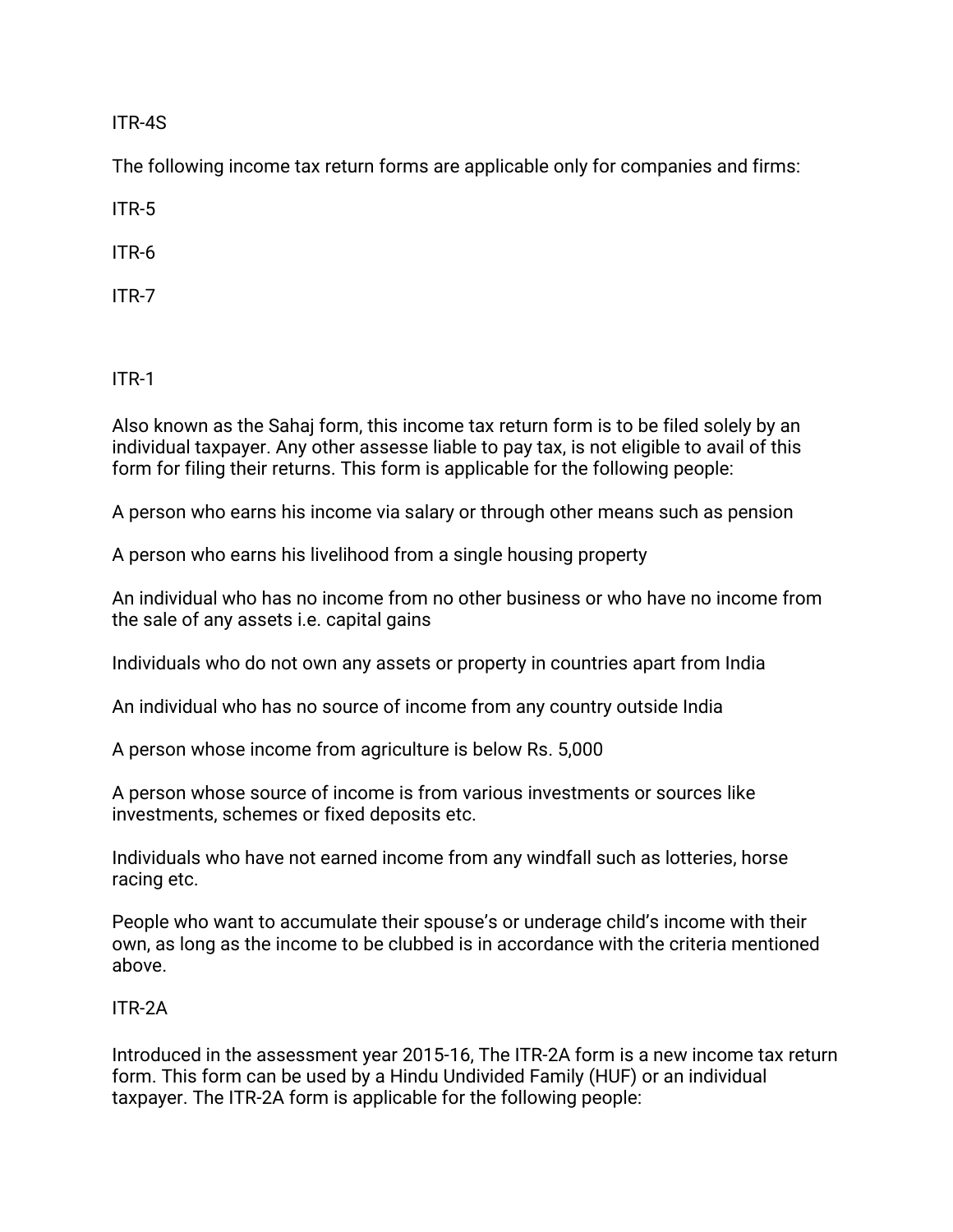People whose source of income i through salary or through means such as pension

People who are also earning income from more than one housing property

A person who has no income from any other business or who have no income from the sale of any assets i.e. capital gains

People who tend to earn income from different investments or sources such as Fixed Deposits, Investments, Shares etc.

A person who does not own any property or assets in countries other than India

A person who does not have a source of income from any country outside India

A person whose income from agriculture is below Rs 5,000

Individuals who have not earned income from any windfall such as lotteries or horse racing

ITR-2

The ITR-2 Form is a type of ITR form which is generally used by individuals who have accrued income through the sale of assets or property. Also, this form is useful for individuals who earn income from countries outside India. In most cases, individuals or Hindu Undivided Families (HUF) can avail of this form to file their IT returns. This form is applicable for the following persons:

People who earn income through salary or through means such as pension

A person whose source of income is through the sale of assets or property in India i.e. capital gains

A person who tends to earn income from more than one housing property

People who don't earn money from any business venture

A person who own assets in countries outside of India

People who earn income from countries outside of India

A person whose income from agriculture is above Rs 5,000

A person who gets his income from any windfall like lotteries or horse racing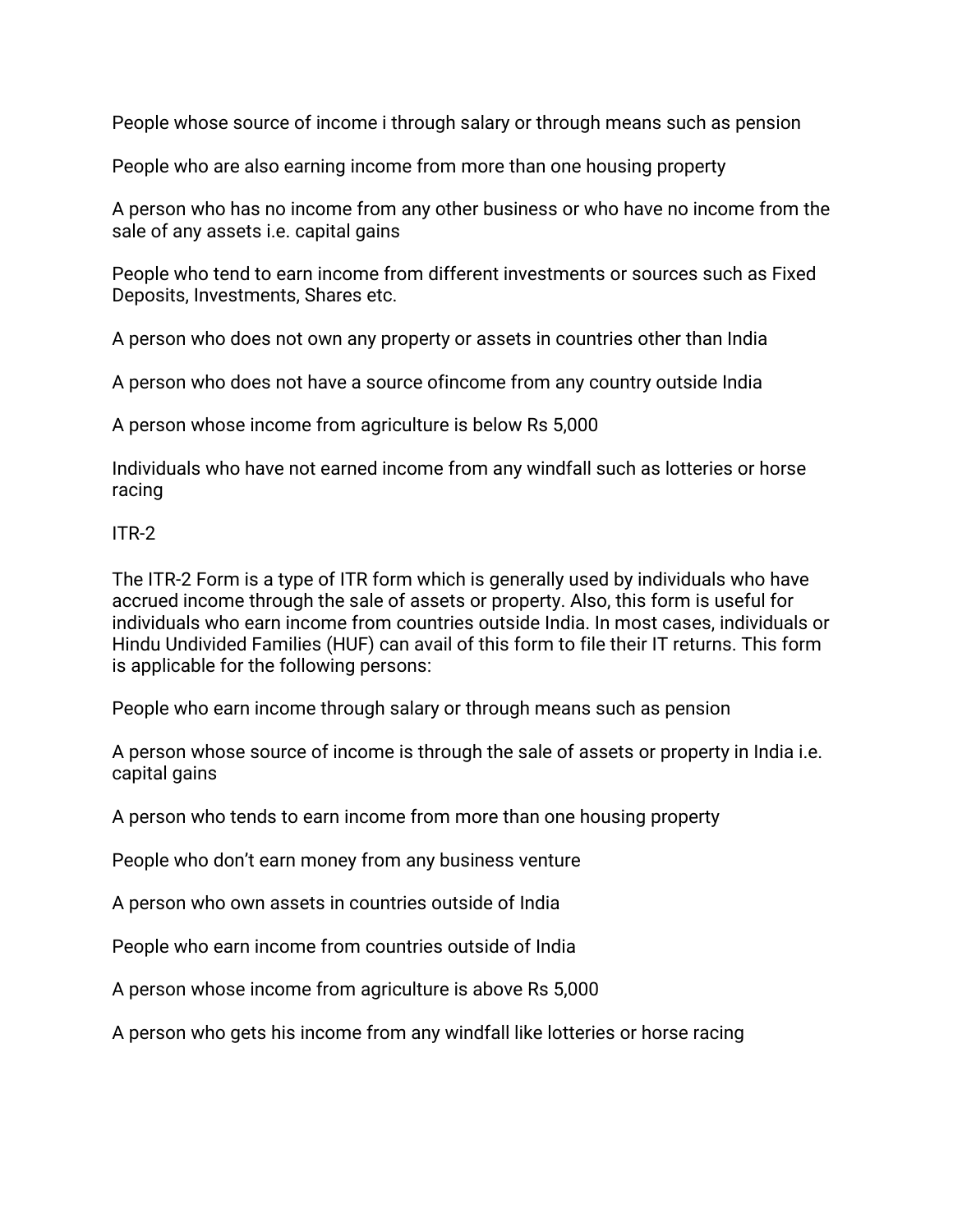#### ITR-3

The ITR-3 Form is useful for an individual taxpayer or a Hindu Undivided Family, who solely operate as a partner in a firm but who do not conduct any business under the firm. This is also applicable for individuals who do not earn any income from the business conducted by the firm. This form is usually filed by those taxpayers whose taxable income earned from business is only in the form of the following:

Salary

**Commission** 

Bonus

Interest

Remuneration

ITR-4

This type of ITR form is useful for those individuals who conduct a business or who earn income through a profession. This form is applicable for all types of businesses, undertaking or profession, without any limit on the income earned. Taxpayers can also club any income they receive from windfalls, speculation, salaries, lotteries, housing properties etc., along with the income earned from their business. An individual with any profession, right from shopkeepers, doctors or designers to agents, retailers and contractors, is eligible to file their ITR using this form.

#### ITR-4S

Also known as Sugam form, the ITR-4S form can be used by any individual or Hindu Undivided Family (HUF) for filing their income tax returns. This form is applicable for the following persons:

Individuals who earn income from any business

Individuals who earn income from a single housing property

Individuals who do not earn income through the sale of assets or property in India i.e.: capital gains

Individuals whose income from agriculture is below Rs 5,000

Individuals who do not own any assets or property in countries other than India

Individuals who do not earn income from any country outside India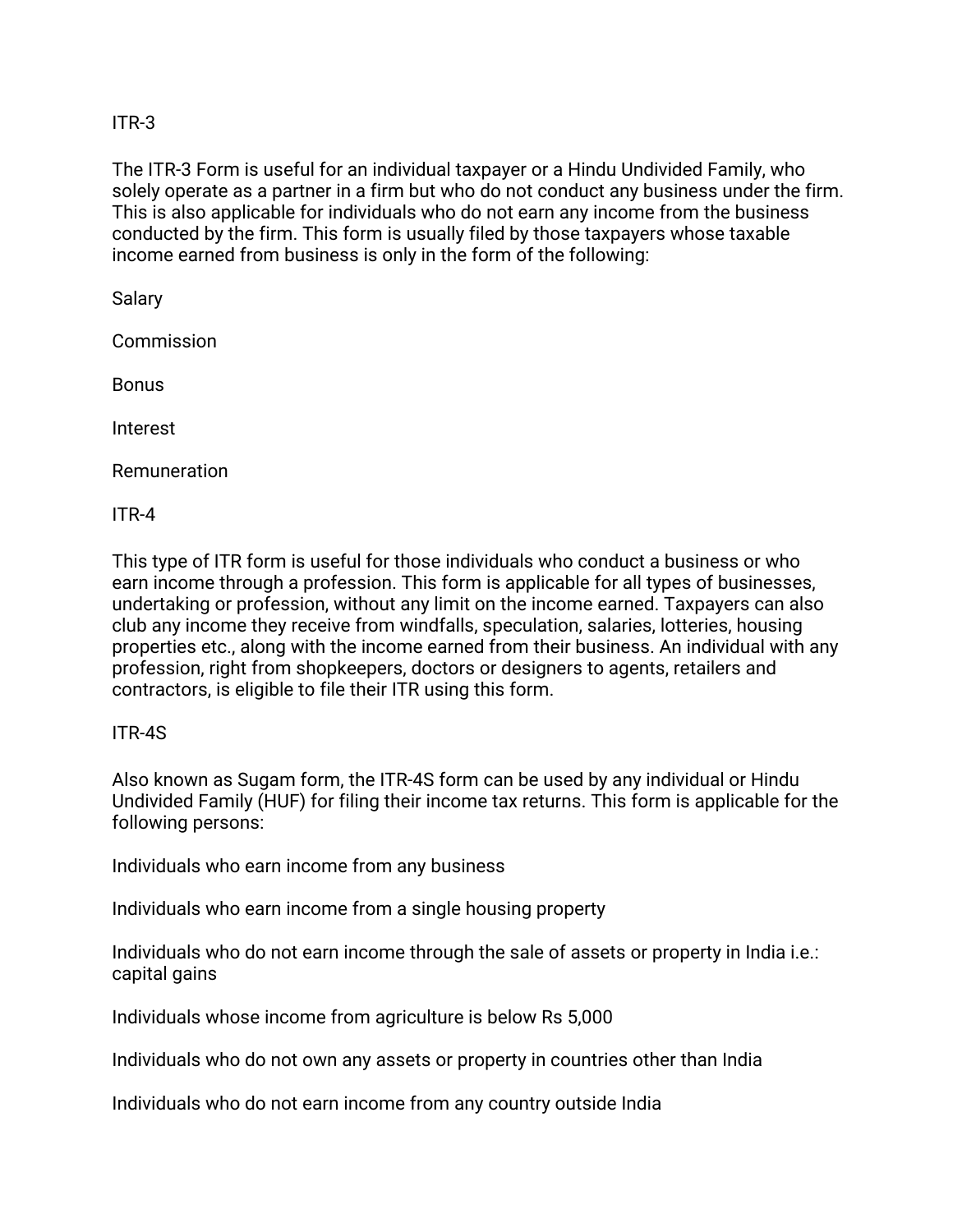This form is useful in special circumstances and is applicable to businesses where any income earned is based on a presumptive method of calculation.

ITR-5

The ITR-5 form is used only by the following bodies to file income tax returns:

Firms

Limited Liability Partnerships (LLPs)

Body of Individuals (BOIs)

Association of Persons (AOPs)

Co-operative Societies

Artificial Judicial Persons

**Local Authorities** 

ITR-6

Except those companies or organisations that claim tax exemption as per Section 11, the ITR-6 form is used only by all companies. Organisations that can claim tax exemptions as per Section 11 are organisations in which the income received is accumulated from the property used for the purpose of religion or charity. This particular income tax return form is only available to be filed online.

#### ITR-7

Those individuals or companies that are required to submit their returns under the following sections are required to file their income tax returns through ITR-7:

Section 139(4A) - Under this section, returns can be filed by individuals who receive income from any property that is held for the purpose of charity or religion in the form of a trust or legal obligation

Section 139(4B) - Under this section, returns are to be filed by political parties provided their total income earned is above the non-taxable limit

Section 139(4C) - Under this section, returns are to be filed by the following entities:

Any institution or association mentioned under Section 10(23A)

Any association involved with scientific research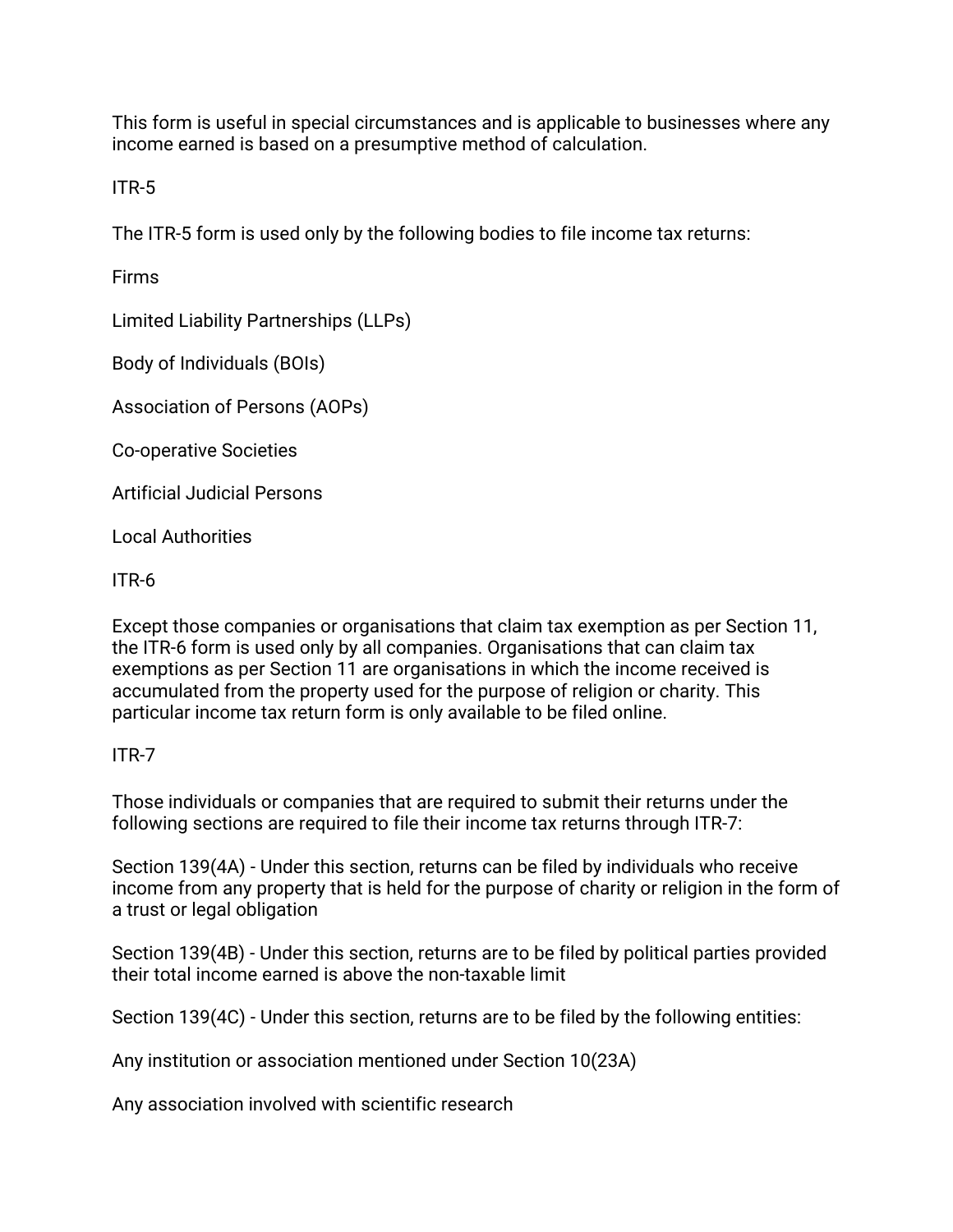Any institution mentioned in Section 10(23B)

Any news agency

Any fund, medical institution or educational institution

Section 139(4D) - Under this section, returns are to be filed by entities such as colleges, universities or any other such institution wherein income returns or loss are not required to be provided in accordance with other provisions outlined in this section.

# Unit  $-2E$  filling of tax returns.

# 1) How to submit ITR in both online and offline mode?

Ans: 1. Offline: Download the applicable ITR, fill the form offline, save the generated XML file and then upload it.

To e-File the ITR using the upload XML method, the user must download either of the following ITR utility:

**Excel Utility** 

Java Utility

Perform the following steps to download the Java Utility or Excel Utility, then to generate and Upload the XML:

Go to the Income Tax e-Filing portal www.incometaxindiaefiling.gov.in

Download the Appropriate ITR utility under 'Downloads > IT Return Preparation Software'.

Extract the downloaded utility ZIP file and Open the Utility from the extracted folder. (For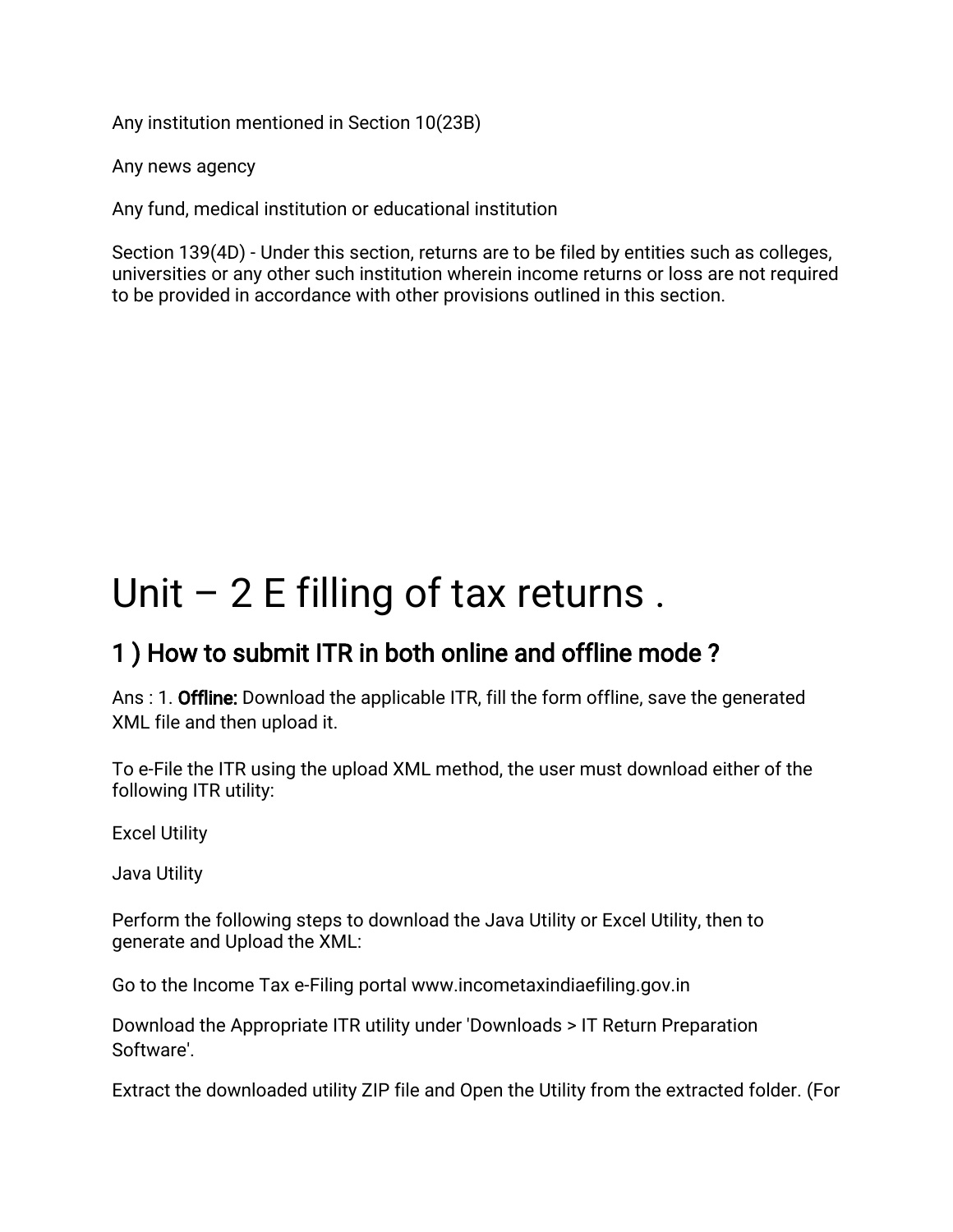more information and prerequisites, refer the 'Read me' document).

Note: System Requirements

Excel Utilities: Macro enabled MS-Office Excel version 2007/2010/2013 on Microsoft Windows 7 / 8 / 10 with .Net Framework (3.5 & above)

Java Utilities: Microsoft Windows 7/8/10, Linux and Mac OS 10.x with JRE (Java Runtime Environment) Version 8 with latest updates.

To Enable Macros in Excel Go to > File > Options > Trust Centre > Trust Centre Settings > Macro Settings > Enable All Macro > Click 'OK' button twice to save these settings.

Fill the applicable and mandatory fields of the ITR form.

Note:

Pre-filled XML can be downloaded post login to the e-Filing portal from 'My Account > Download Pre-Filled XML' and can be imported to the utility for prefilling the personal and other available details.

Validate all the tabs of the ITR form and Calculate the Tax.

Generate and Save the XML.

Login to e-Filing portal by entering user ID (PAN), Password, Captcha code and click 'Login'.

Click on the 'e-File' menu and click 'Income Tax Return' link.

On Income Tax Return Page:

PAN will be auto-populated

Select 'Assessment Year'

Select 'ITR form Number'

Select 'Filing Type' as 'Original/Revised Return'

Select 'Submission Mode' as 'Upload XML'

Choose any one of the following option to verify the Income Tax Return:

Digital Signature Certificate (DSC).

Aadhaar OTP

EVC using Prevalidated Bank Account Details.

EVC using Prevalidated Demat Account Details.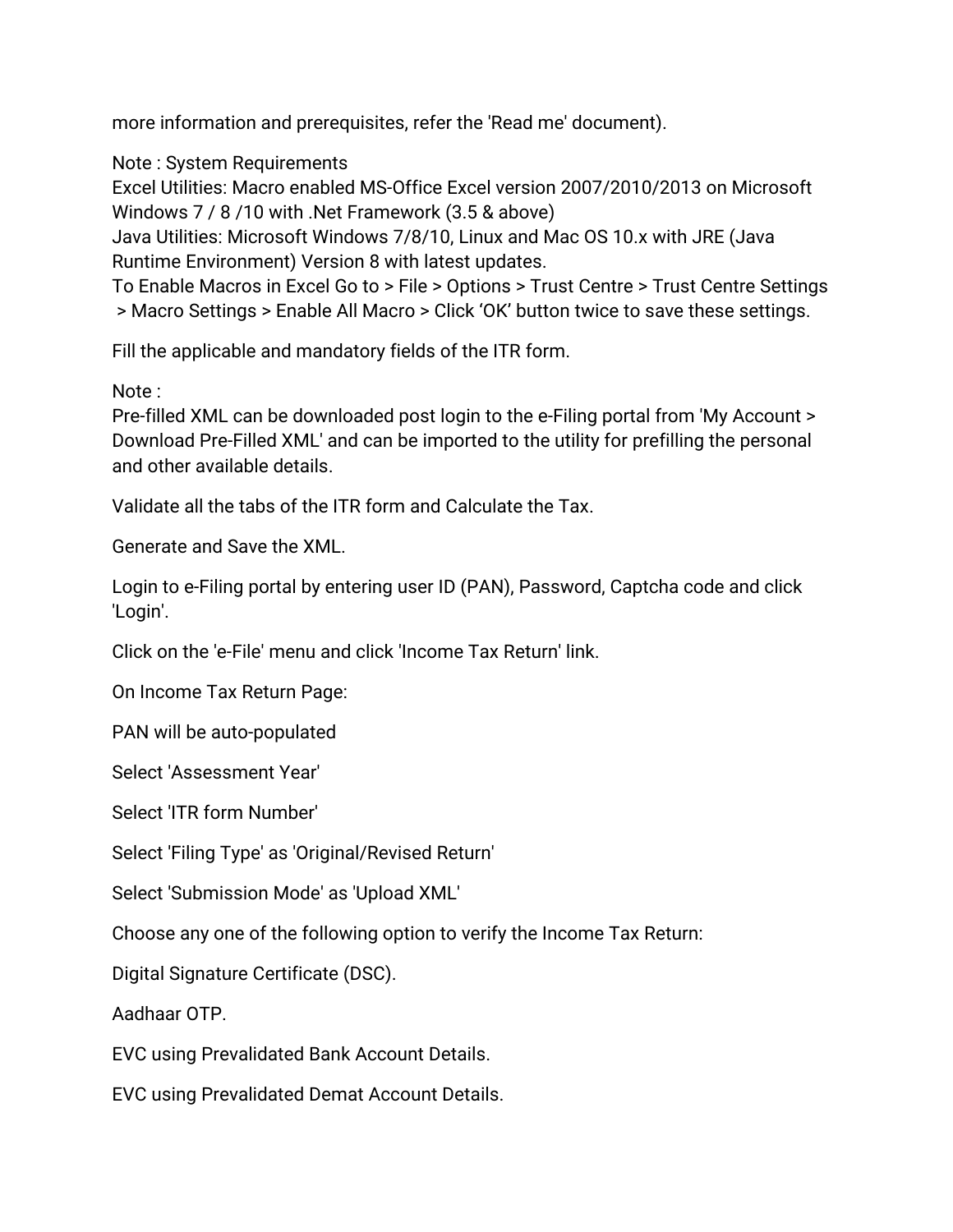Generate EVC Option or Bank ATM. Validity of such EVC is 72 hours from the time of generation. Already generated EVC through My Account

I would like to e-Verify later. Please remind me.

I don't want to e-verify this Income Tax Return and would like to send signed ITR-V through normal or speed post to "Centralized Processing Center, Income Tax Department, Bengaluru - 560500"

Click'Continue'

Attach the ITR XML file. On choosing,

DSC as verification option, Attach the signature file generated from DSC management utility.

Aadhaar OTP as verification option, Enter the Aadhaar OTP received in the mobile number registered with UIDAI.

EVC through Bank account, Demat account or Bank ATM as verification option, Enter the EVC received in the mobile number registered with Bank or Demat Account respectively.

Other two verification options, the ITR will be submitted but the process of filing the ITRs is not complete until it is verified. The submitted ITR should be e-Verified later by using 'My Account > e-Verify Return' option or the signed ITR-V should be sent to CPC, Bengaluru.

Submit the ITR.

To view the uploaded ITRs

ONLINEmode:-

Enter the relevant data directly online at e-filing portal and submit it. Taxpayer can file ITR1andITR4online.

Go to the Income Tax e-Filing portal, www.incometaxindiaefiling.gov.in

Login to e-Filing portal by entering user ID (PAN), Password, Captcha code and click 'Login'.

Click on the 'e-File' menu and click 'Income Tax Return' link.

On Income Tax Return Page: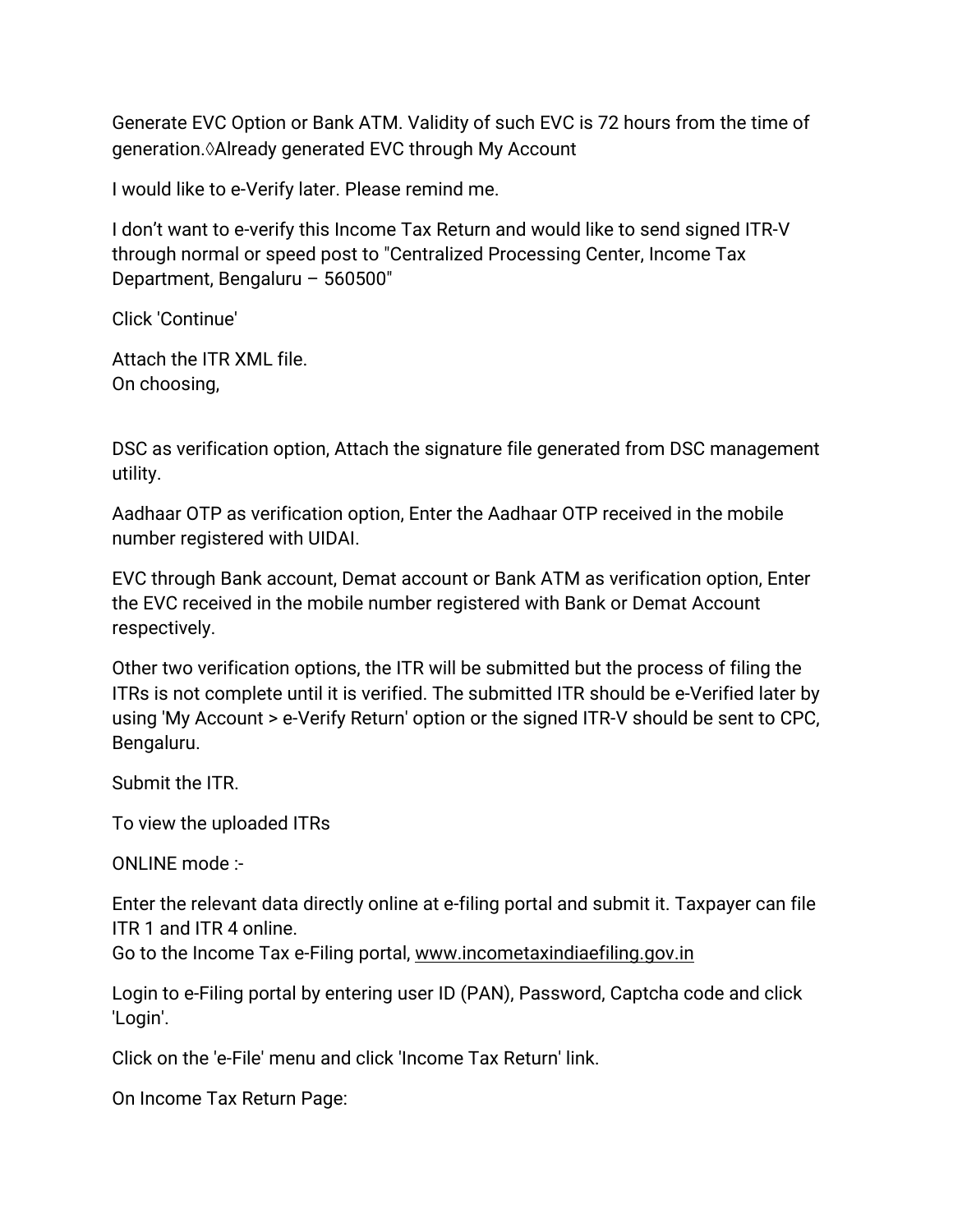PAN will be auto-populated

Select 'Assessment Year'

Select 'ITR Form Number'

Select 'Filing Type' as 'Original/Revised Return'

Select 'Submission Mode' as 'Prepare and Submit Online'

Click on 'Continue'

Read the Instructions carefully and Fill all the applicable and mandatory fields of the Online ITR Form.

#### Note:

To avoid loss of data/rework due session time out, Click on 'Save Draft' button periodically to save the entered ITR details as a draft. The saved draft will be available for 30 days from the date of saving or till the date of filing the return or till there is no change in the XML schema of the notified ITR (Whichever is earlier).

Choose the appropriate Verification option in the 'Taxes Paid and Verification' tab. Choose any one of the following option to verify the Income Tax Return:

I would like to e-Verify

I would like to e-Verify later within 120 days from date of filing.

I don't want to e-Verify and would like to send signed ITR-V through normal or speed post to "Centralized Processing Center, Income Tax Department, Bengaluru - 560 500" within 120 days from date of filing.

Click on 'Preview and Submit' button, Verify all the data entered in the ITR.

'Submit' the ITR.

On Choosing 'I would like to e-Verify' option, e-Verification can be done through any of the following methods by entering the EVC/OTP when asked for.

EVC generated through bank ATM or Generate EVC option under My Account

Aadhaar OTP

Prevalidated Bank Account

Prevalidated Demat Account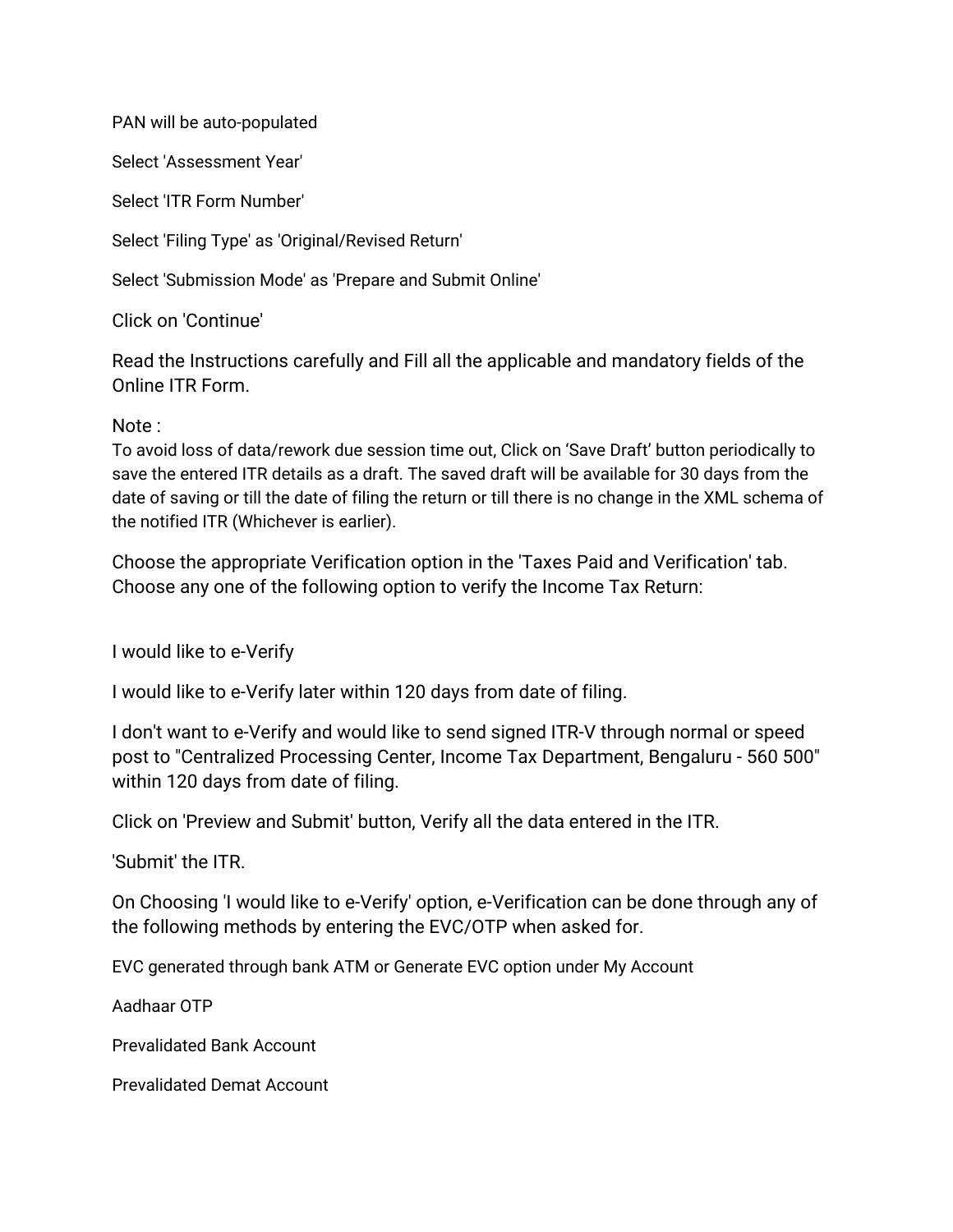**Note** 

On Choosing the other two verification options, the ITR will be submitted but the process of filing the ITRs is not complete until it is verified. The submitted ITR should be e-Verified later by using 'My Account > e-Verify Return' option or the signed ITR-V should be sent to CPC, Bengaluru.

The EVC/OTP should be entered within 60 seconds else, the Income Tax Return (ITR) will be auto-submitted. The submitted ITR should be verified later by using 'My Account > e-Verify Return' option or by sending signed ITR-V to CPC.

To view the uploaded ITRs

# 2) What is form 26AS?

Ans: Form 26AS is an important document for tax filing. Gone are the days when one has to manually download Form 26AS for filing your IT Returns. Now, you can directly import the Form 26AS information, while filing Income Tax Returns.

Includes info on tax deducted on your income by deductors

Details of tax collected by collectors

Advance tax paid by the taxpayer

Self-assessment tax payments

Regular assessment tax deposited by the taxpayers (PAN holders)

Details of refund received by you during the financial year

Details of the High-value Transactions in respect of shares, mutual fund etc.

# 3) What are the parts of form 26AS?

Ans: Part A: Details of Tax Deducted at Source

Part A1: Details of Tax Deducted at Source for Form 15G/Form 15H

Part A2: Details of Tax Deducted at Source on sale of Immovable Property u/s194(IA) (For seller of Property)

Part B: Details of Tax Collected at Source

Part C: Details of Tax Paid (Other than TDS or TCS)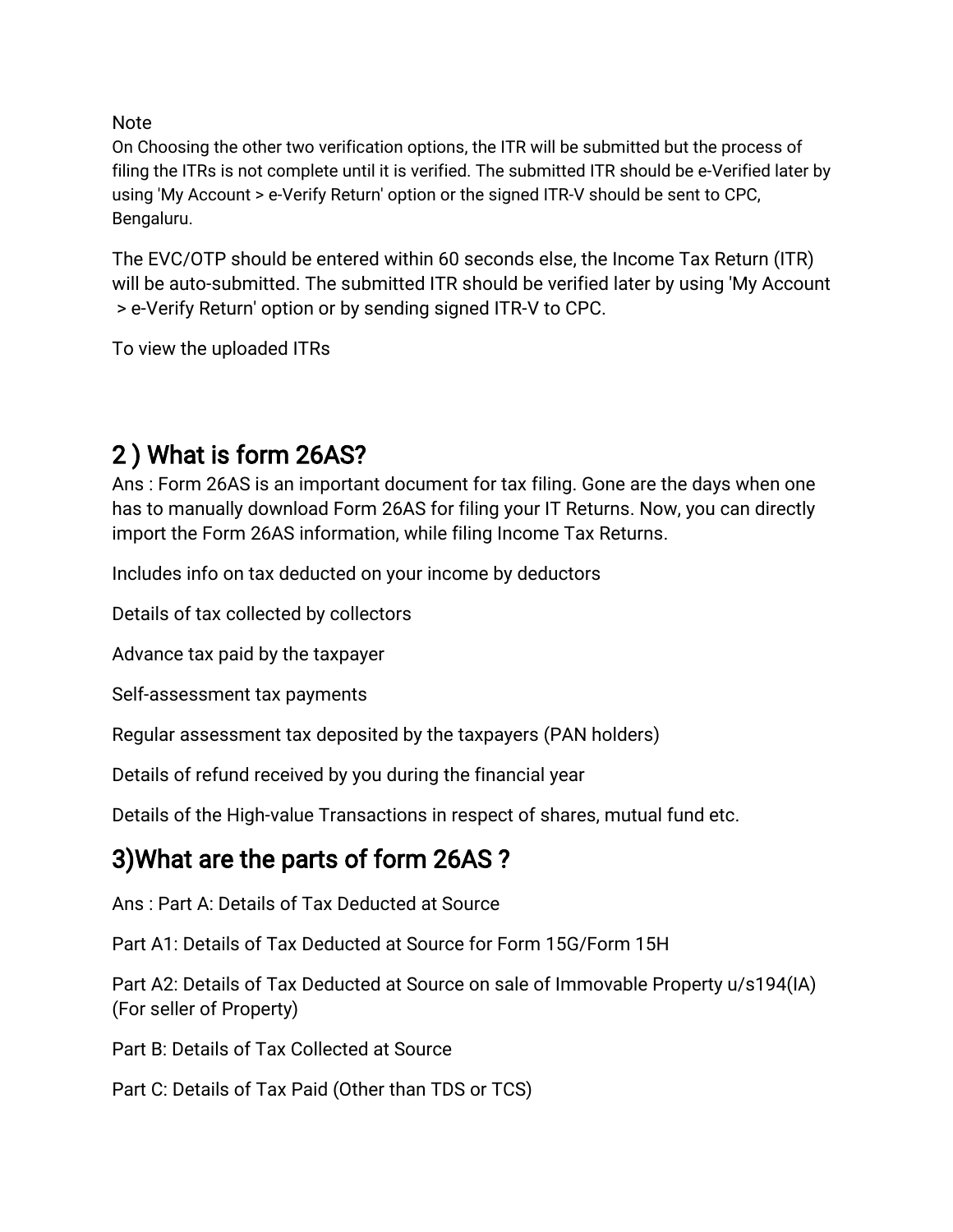Part D: Details of Paid Refund

Part E: Details of AIR Transaction

Part F: Details of Tax Deducted on sale of immovable property u/s194IA (For Buyer of property)

Part G: TDS Defaults\* (processing of defaults)

# 4) How to view Form26AS?

Ans: You can view Form 26AS on TRACES portal and download it (see below for the step-by-step guide on how to download Form 26AS). This income tax Form 26AS is linked with your PAN You can view Form 26AS from FY 2008-09 onwards  $-$  Via netbanking of your bank account. The facility is available to a PAN holder having a net banking account with any authorized bank. You can View Tax Credit Statement (Form 26AS), only if your PAN number is linked to that particular account. This facility is available for free. List of banks registered with NSDL for providing a view of Tax Credit Statement (Form 26AS) are as below: List of banks registered with NSDL for providing view of Tax Credit Statement (Form 26AS) are as below:

Axis Bank Limited

Bank of India

Bank of Maharashtra

Bank of Baroda

Etc.

## 5) How to Download Form 26AS?

Ans:

Step 1 of 8 Registration is needed at E-filing website

Step<sub>2</sub>

a. Enter your PAN number, password And enter the captcha code in DD/MM/YYYY format. Now click on LOGIN.

b. Enter PAN e filing website.

Step<sub>3</sub>

a. The following screen will appear. Go to 'My Account'. Click on 'View Form 26AS' in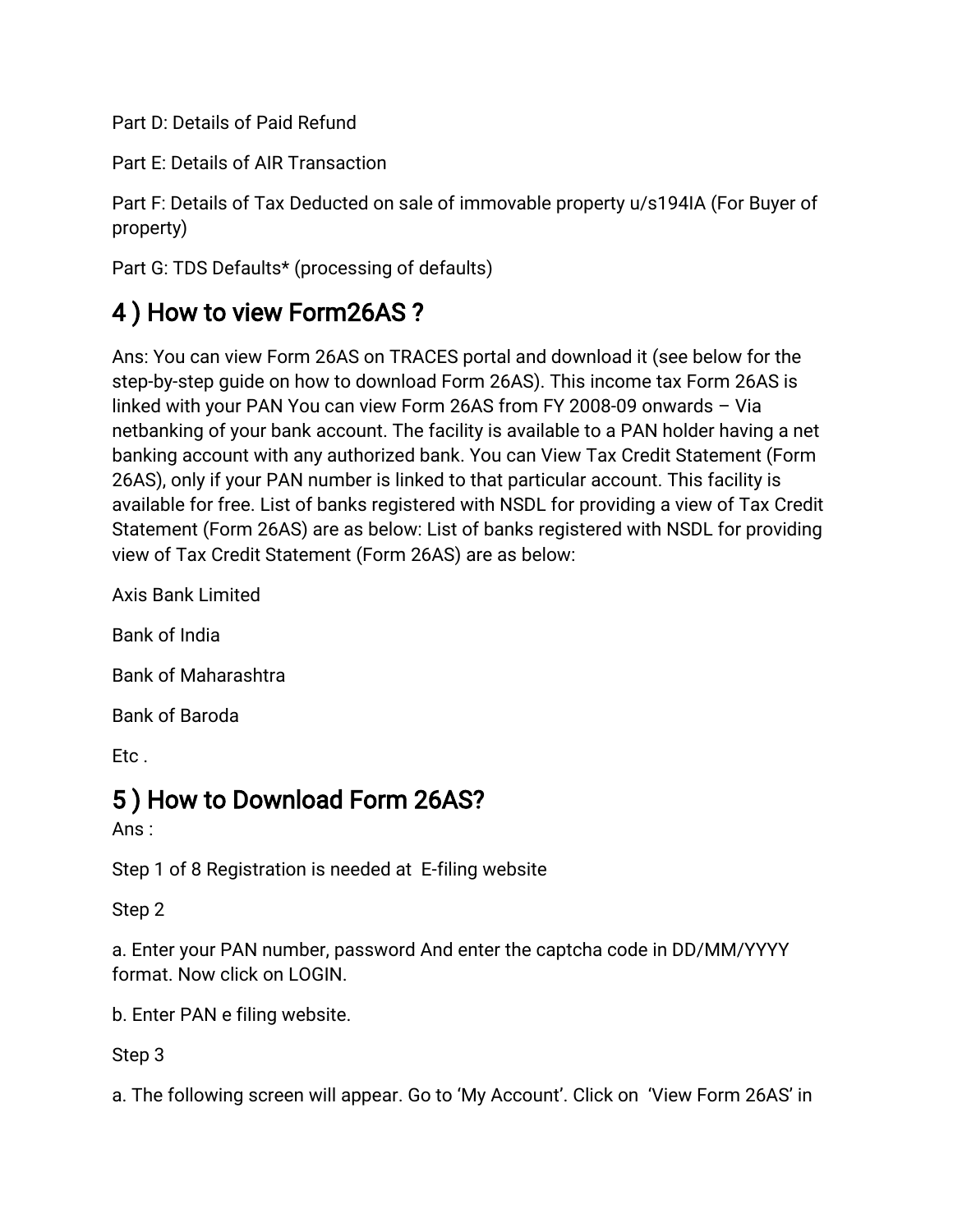the drop down

b. View Form 26AS

Step 4

a. Click on 'Confirm' so that you are redirected to the TRACES website. (Don't worry, this is a necessary step and is completely safe since it is a government website).

b. TRACES Website

Step<sub>5</sub>

a. You are now on the TRACES (TDS-CPC) website. Select the box on the screen and click on 'Proceed'.

b. TRACES TDS-CPC Website

Step<sub>6</sub>

a. Click on the link at the bottom of the page – 'Click View Tax Credit (Form 26AS) to view your Form 26AS'.

b. View Tax Credit Traces

Step 7

a. Choose the Assessment Year and the format in which you want to see the Form 26AS. If you want to see it online, leave the format as HTML. You can also choose to download as a PDF. After you have made your choice, enter the 'Verification Code' and click on 'View/Download'.

b. TRACES Verification code

Step 8 (Final) To open the document you have to enter a password. Form 26AS password is your DOB in DD/MM/YYYY format. Voila! Your Income Tax Form 26AS will open.

# 6) How to use e-tax calculator?

Ans:

1. Log-in to the official site of Income tax department, GOI,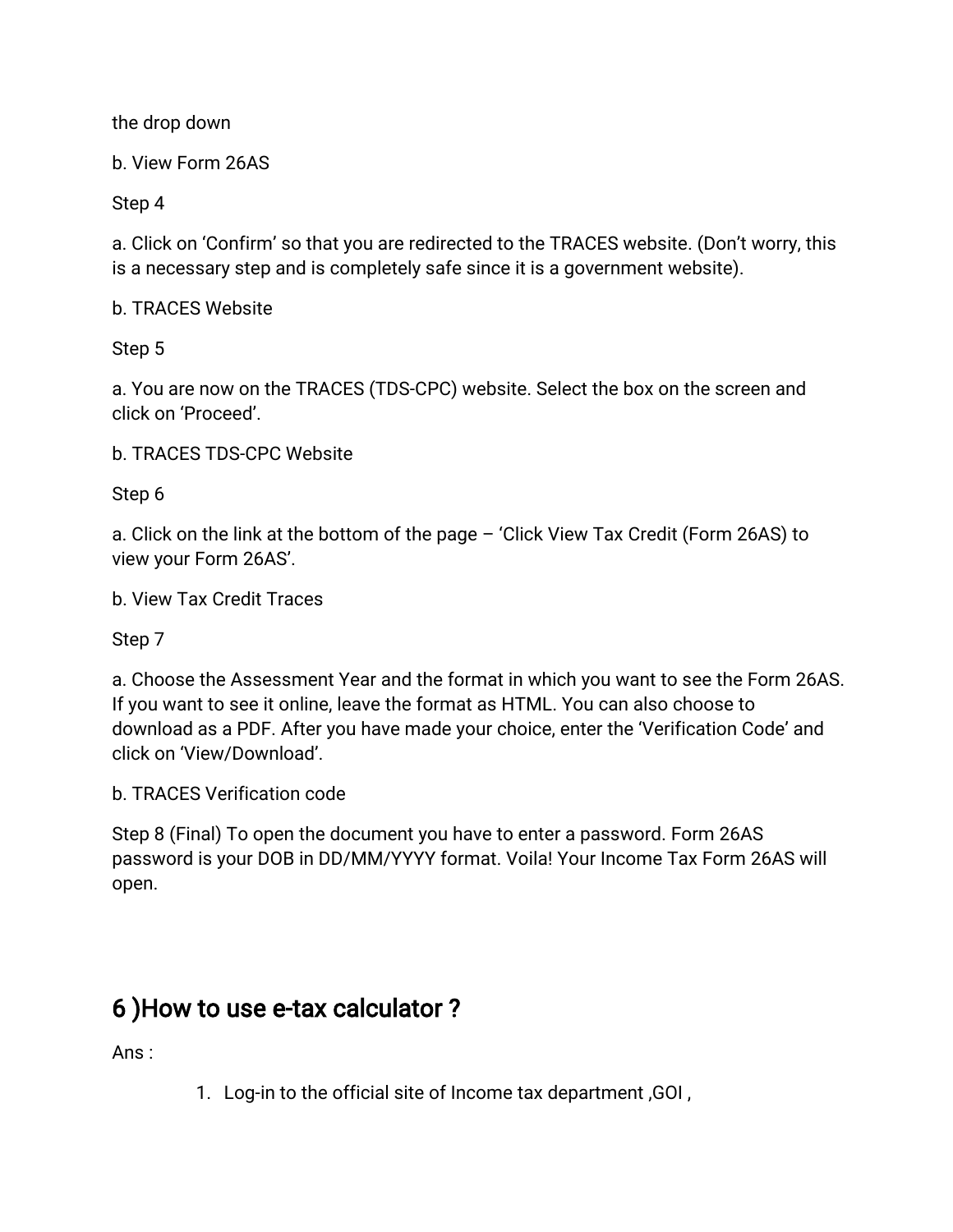#### (https://www.incometaxindia.gov.in/Pages/tools/income-tax-calculator-234ABC.aspx)

- 2. Choose the Assesment year.
- 3. Select from Male, female, and Senior citizen.
- 4. Select the Residential Status viz. Resident, Non Resident, Not ordinary resident.
- 5. State your Income from Salary, Income from House property, Capital gain, Income from other sources, PGBP (only profit is to be entered), Agricultural Income.
- 6. Select the availing deductions from the 'show Details 'List.
- 7. Net taxable income is calculated.
- 8. Furnish other details like Short Term Capital Gains (Covered u/s 111A) 15%

9 .Long Term Capital Gains (Charged to tax @ 20%) 20%

10 Long Term Capital Gains (Charged to tax @ 10%) 10%

- 11. Winnings from Lottery, Crossword Puzzles, etc) 30%
- 12. Furnish Due date of submission of return.
- 13. State TDS/TCS/MAT (AMT) Credit Utilized if any.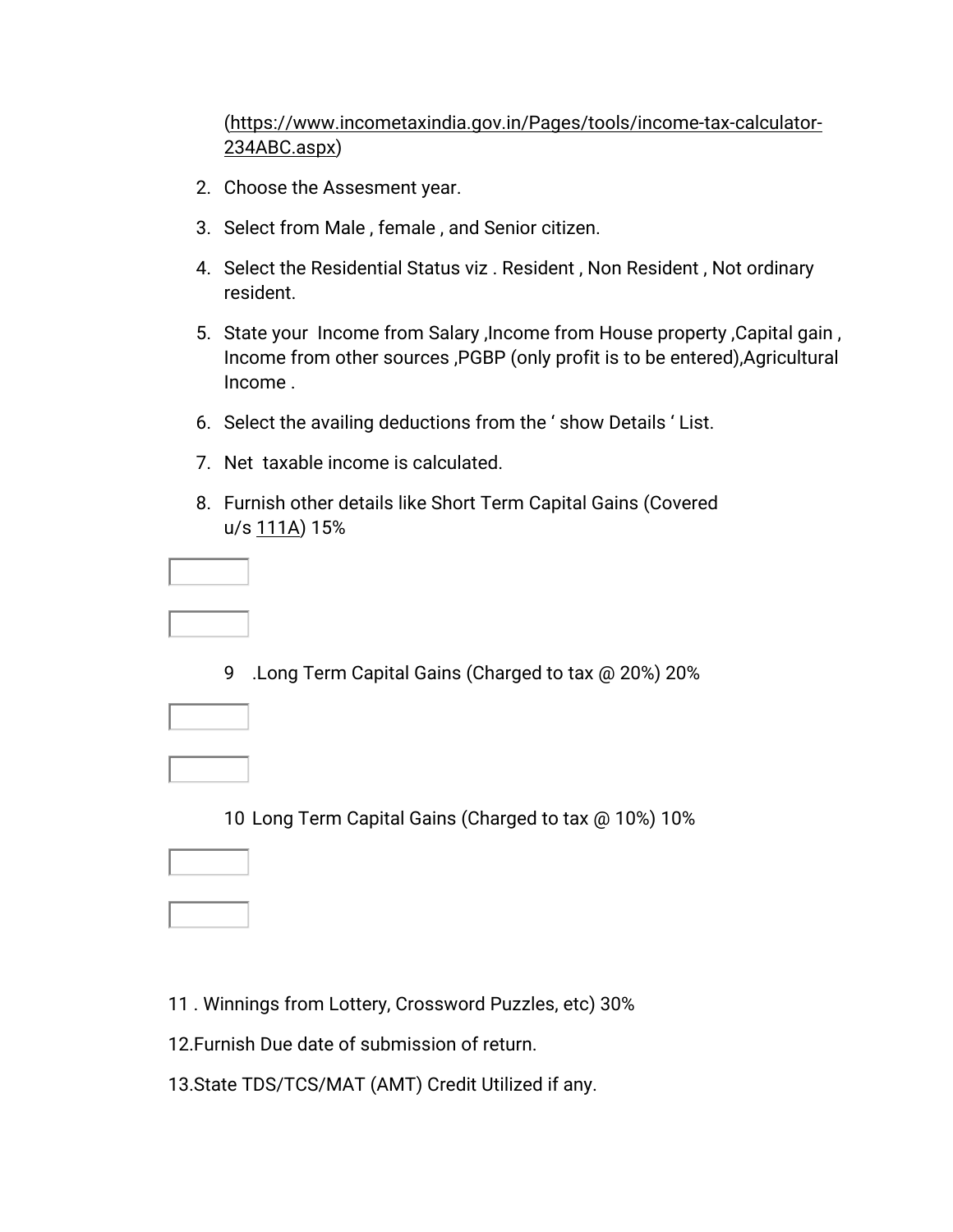14. Press 'CALCULATE', to get your net taxable amount.

# 7) What do you mean by E-pay tax?

Ans: E-pay tax menas pay tax online. List of steps should be followed while furnishing tax online are:-

Step-1

To pay taxes online, login to http://www.tin-nsdl.com > Services > e-payment: Pay Taxes Online or click here on the tab "e-pay taxes" provided on the said website. Provide proper link of e-payment

Step-2

Select the relevant challan i.e. ITNS 280, ITNS 281, ITNS 282, ITNS 283, ITNS 284 or Form 26 QB demand payment (only for TDS on sale of property) as applicable.

Step-3

Enter PAN / TAN (as applicable) and other mandatory challan details like accounting head under which payment is made, address of the tax payer and the bank through which payment is to be made etc.

Step-4

On submission of data entered, a confirmation screen will be displayed. If PAN / TAN is valid as per the ITD PAN / TAN master, then the full name of the taxpayer as per the master will be displayed on the confirmation screen.

#### Step-5

On confirmation of the data so entered, the taxpayer will be directed to the net-banking site of the bank.

Step-6

The taxpayer has to login to the net-banking site with the user id / password provided by the bank for net-banking purpose and enter payment details at the bank site.

#### Step-7

On successful payment a challan counterfoil will be displayed containing CIN, payment details and bank name through which e-payment has been made. This counterfoil is